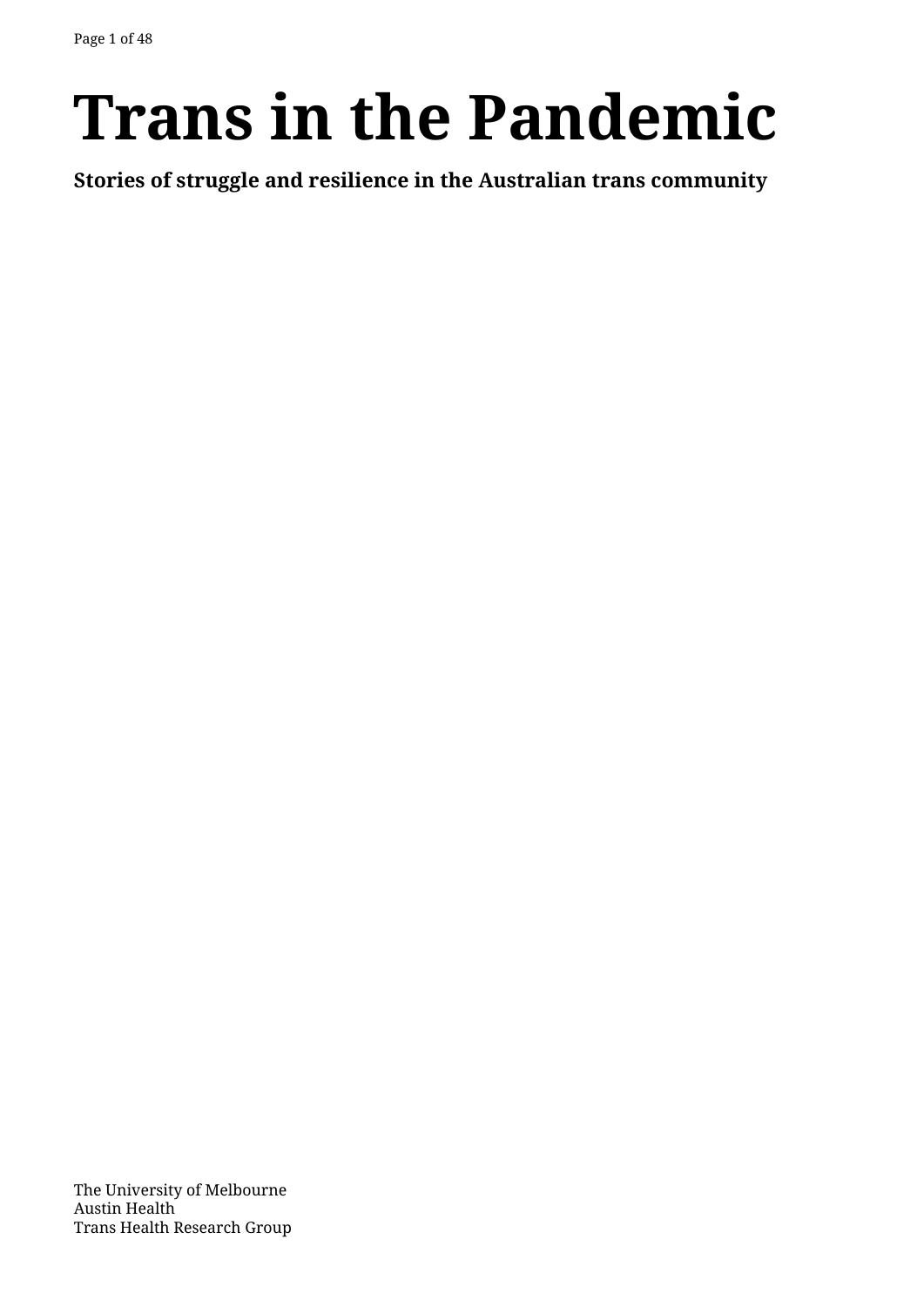## **Table of Contents**

[Page 4](#page-3-0): Meet the Team [Page 6](#page-5-0): Enquiries, Support, Citation [Page 7](#page-6-0): Acknowledgements [Page 8](#page-7-0): Executive Summary

#### **[Page 10](#page-9-0): 1 Project Background**

[Page 10:](#page-9-0) 1.1 Transgender Health and Wellbeing [Page 10:](#page-9-0) 1.2 The COVID-19 Pandemic in Australia

#### **[Page 11](#page-10-0): 2 Methods**

#### **[Page 12](#page-11-0): 3 Demograpics**

[Page 12:](#page-11-0) 3.1 Location [Page 12:](#page-11-0) 3.2 Age [Page 12:](#page-11-0) 3.3 Aboriginal and Torres Strait Islander Descent [Page 12:](#page-11-0) 3.4 Gender Identity [Page 13:](#page-12-0) 3.5 Sex Presumed at Birth [Page 13:](#page-12-0) 3.6 Variations of Sex Development (Intersex)

#### **[Page 14](#page-13-0): 4 Living Situation**

[Page 14:](#page-13-0) 4.1 Current Living Situation [Page 14:](#page-13-0) 4.2 Change in Living Situation Due to the Pandemic [Page 14:](#page-13-0) 4.3 Safety in the Home

#### **[Page 1](#page-15-0)6: 5 Employment and Financial Situation**

[Page 1](#page-15-0)6: 5.1 Current Employment Status [Page 1](#page-15-0)6: 5.2 Changes in Employment Due to the Pandemic [Page 1](#page-16-0)7: 5.3 Sex Work [Page 1](#page-16-0)7: 5.4 Financial Strain [Page 1](#page-17-0)8: 5.5 Government Assistance and Improved Financial Situation

#### **[Page 1](#page-18-0)9: 6 Healthcare**

[Page 2](#page-19-0)0: 6.1 Postponement or Cancellation of Gender-Affirming Surgeries

[Page 2](#page-19-0)0: 6.2 Disruptions to Surgery Aftercare

[Page 2](#page-20-0)1: 6.3 Disrupted and Delayed Access to General Healthcare

[Page 2](#page-21-0)2: 6.4 Telehealth

[Page 2](#page-22-0)3: 6.5 Changes in Physical Health During the Pandemic

#### **[Page 2](#page-23-0)4: 7 Mental Health**

[Page 2](#page-23-0)4: 7.1 General Mental Health

[Page 2](#page-24-0)5: 7.2 Depression

[Page 2](#page-24-0)5: 7.2.1 Rates of Depression by Gender

[Page 2](#page-25-0)6: 7.2.2 Associations Between Experiences of COVID-19 and Depression

[Page 2](#page-26-0)7: 7.3 Thoughts of Self-Harm and Suicide

[Page 2](#page-26-0)7: 7.3.1 Thoughts of Self-Harm and Suicide by Gender

[Page 2](#page-27-0)8: 7.3.2 Associations Between Experiences of COVID-19 and Thoughts of Self-Harm or Suicide [Page 2](#page-27-0)8: 7.4 Gender Dysphoria and Euphoria

#### **[Page 3](#page-29-0)0: 8 Alcohol and Drug Use**

[Page 3](#page-29-0)0: 8.1 Alcohol Use

[Page 3](#page-29-0)0: Non-Medical Drug Use

#### **[Page 3](#page-30-0)1: 9 Community Resilience**

[Page 3](#page-30-0)1: 9.1 Loss of Social Support and Coping Strategies

[Page 3](#page-30-0)1: 9.2 Support Seeking

[Page 3](#page-31-0)2: 9.3 Community Resilience

[Page 3](#page-31-0)2: 9.4 Positive Coping Strategies

[Page 3](#page-32-0)3: 9.5 Positive Experiences

[Page 3](#page-34-0)5: 9.6 Community Priorities: How can the Government, Organisations, and Community Better Support the Trans Community?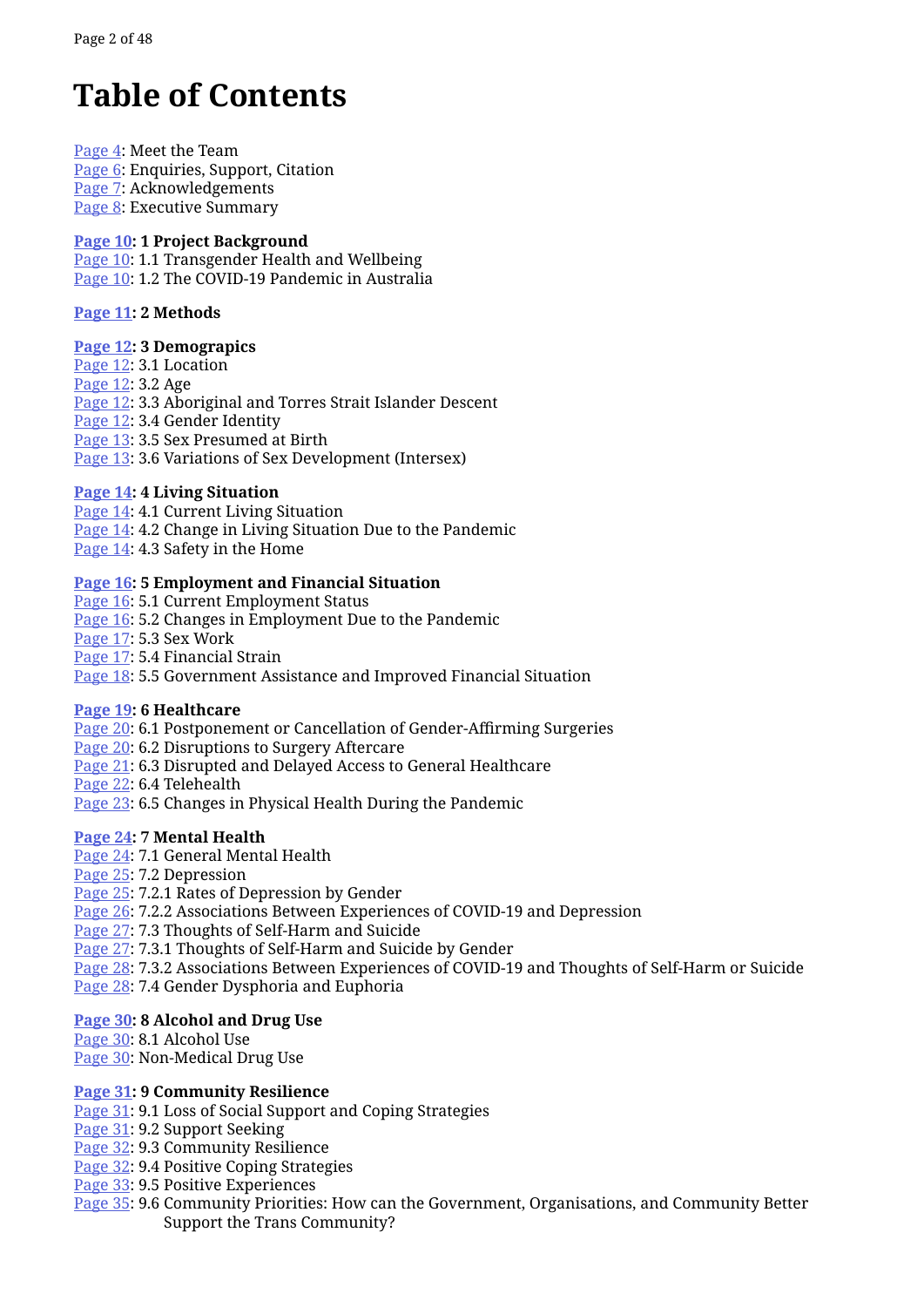[Page 3](#page-36-0)7: Summary and Recommendations [Page 3](#page-37-0)8: References

[Page 4](#page-39-0)0: Appendices

[Page 4](#page-39-0)0: A3.1 State and Territory [Page 4](#page-39-0)0: A3.2 Age Distribution [Page 4](#page-39-0)0: A3.3 Aboriginal and Torres Strait Islander Descent [Page 4](#page-40-0)1: A3.4 Gender Identity [Page 4](#page-40-0)1: A3.5 Sex Presumed at Birth [Page 4](#page-40-0)1: A3.6 Variations of Sex Development (Intersex)

[Page 4](#page-41-0)2: A4.1 Current Living Situation

[Page 4](#page-41-0)2: A5.1 Current Employment Status

[Page 4](#page-41-0)2: A5.2 Change in Employment Status since the Onset of the Pandemic

[Page 4](#page-42-0)3: A5.3 Pandemic-Related Financial Strain

[Page 4](#page-42-0)3: A6.1 Postponement or Cancellation of Gender-Affirming Surgeries [Page 4](#page-42-0)3: A6.2 Disruptions to Gender-Affirming Surgery Aftercare

[Page 4](#page-43-0)4: A7.1 PHQ-9

[Page 4](#page-43-0)4: A7.2 Depression by Gender

[Page 4](#page-44-0)5: A7.3 Associations Between Experiences of COVID-19 and Depression

[Page 4](#page-44-0)5: A7.4 Thoughts of Self-Harm or Suicide by Gender

[Page 4](#page-44-0)5: A7.5 Associations Between Experiences of COVID-19 and Thoughts of Self-Harm or Suicide

[Page 4](#page-45-0)6: A8.1 Alcohol Use [Page 4](#page-45-0)6: A8.2 Non-Medical Drug Use

[Page 4](#page-45-0)6: A9.1 Connecting with Others [Page 4](#page-45-0)6: A9.2 Support Seeking [Page 4](#page-46-0)6: A9.3 Positive Coping Strategies [Page 4](#page-46-0)6: A9.4 Positive Experiences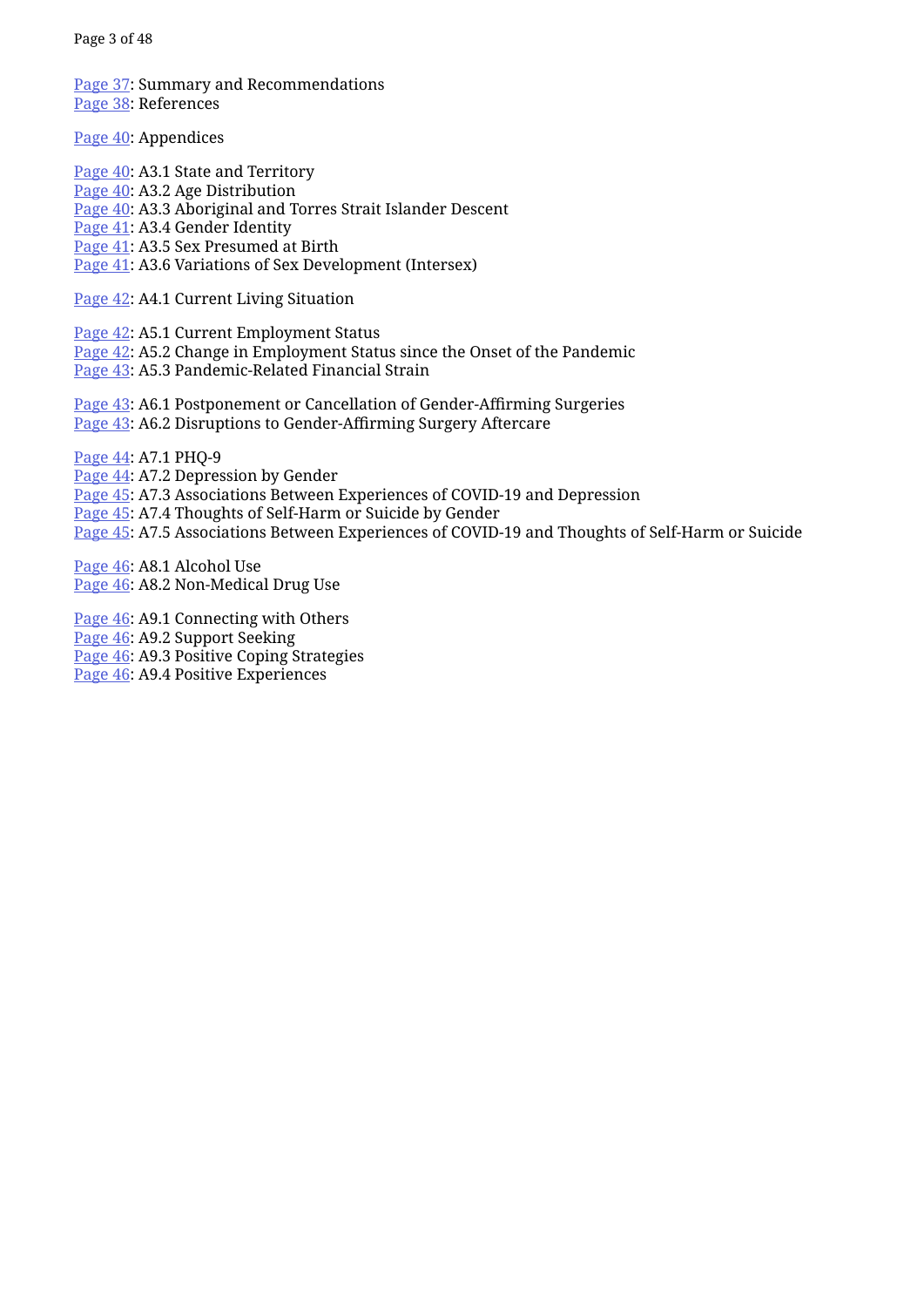### <span id="page-3-0"></span>**Meet the Team**

Members of the Australian transgender, gender diverse, and non-binary community were involved in every aspect of the development, implementation, and reporting of this project, with support from cisgender clinicians experienced in trans healthcare.

#### **Sav Zwickl (they/them).**

Sav is a queer non-binary researcher and educator living and working on Whadjuk Noongar Boodjar. They are passionate about improving the health and wellbeing of the trans community through research, and have been part of the Trans Health Research team since early 2019. Sav has a Masters degree in Sexology and is in the final stages of a PhD focused on non-binary genders. They also have extensive experience working in peer support roles with LGBTIQA+ young people, and sit on a number of trans health community advisory and directorial boards.

#### **Alex Wong (he/him).**

Alex is a junior doctor, researcher, and a proud LGBTIQ+ community member. He is part of the Trans Health Research group and believes that community perspectives are an integral part of advocacy to improve health outcomes. Originally from Singapore, he has chosen Melbourne to be his home. Alex is also a devoted cat dad of 3.

#### **Teddy Cook (he/him).**

Teddy has over 15 years of experience in community health and non-government sectors. Joining ACON in 2012, Teddy is currently acting as Director of Community Health where he oversees client services, LGBTQ community health programs, Pride Training and Trans Health Equity. Teddy specialises in community development, health promotion and program delivery, and is architect of TransHub. He is the Vice President of the Australian Professional Association for Trans Health and is Adjunct Lecturer at the Kirby Institute, UNSW. Teddy joins ACON's senior leadership team as a proud man of trans experience.

#### **Jeffrey Zajac (he/him).**

Jeffrey is the Head of the Department of Medicine at Austin Health and is a staunch ally of the LGBTI community, advocating to improve trans health for many years. His work has led to the establishment of the research group and Austin Gender Clinic as part of the Trans and Gender Diverse in Community Health consortium.

#### **Ada Cheung (she/her).**

Ada is an Endocrinologist at Austin Health and a NHMRC & Dame Kate Campbell Research Fellow at The University of Melbourne. Driven by community need and working with the trans community, she established the Trans Health Research group and is an unwavering ally. She has won a number of national and international awards for research excellence and outstanding community leadership, and is committed to training MD & PhD students and trans researchers.

#### **Kalen Eshin (he/him).**

Kalen is a neurodiverse, disabled, queer trans man living and studying on Wurundjeri Country in Naarm. He is working on a master's degree while parenting full-time and volunteering in his local community. He also contributes to the Trans Health Research team's work, as community-led research and knowledge production is vital for improving equity and access to social justice.

#### **Tomi Ruggles (she/her).**

Tomi is a Registered Nurse and proud queer Australian, who is currently completing a MA in social work. She works for a NFP supporting the elderly homeless population in Australia to access Aged Care and secure housing. Tomi has volunteered her time to work on this project as she is passionate about supporting the trans community throughout the pandemic, and contributing to research to address the disadvantages faced by LGBTIQA+ Australians.

#### **Jake Kidson-Purry (he/him).**

Jake is a communication designer, consultant, and illustrator. His role is to amplify important research through design.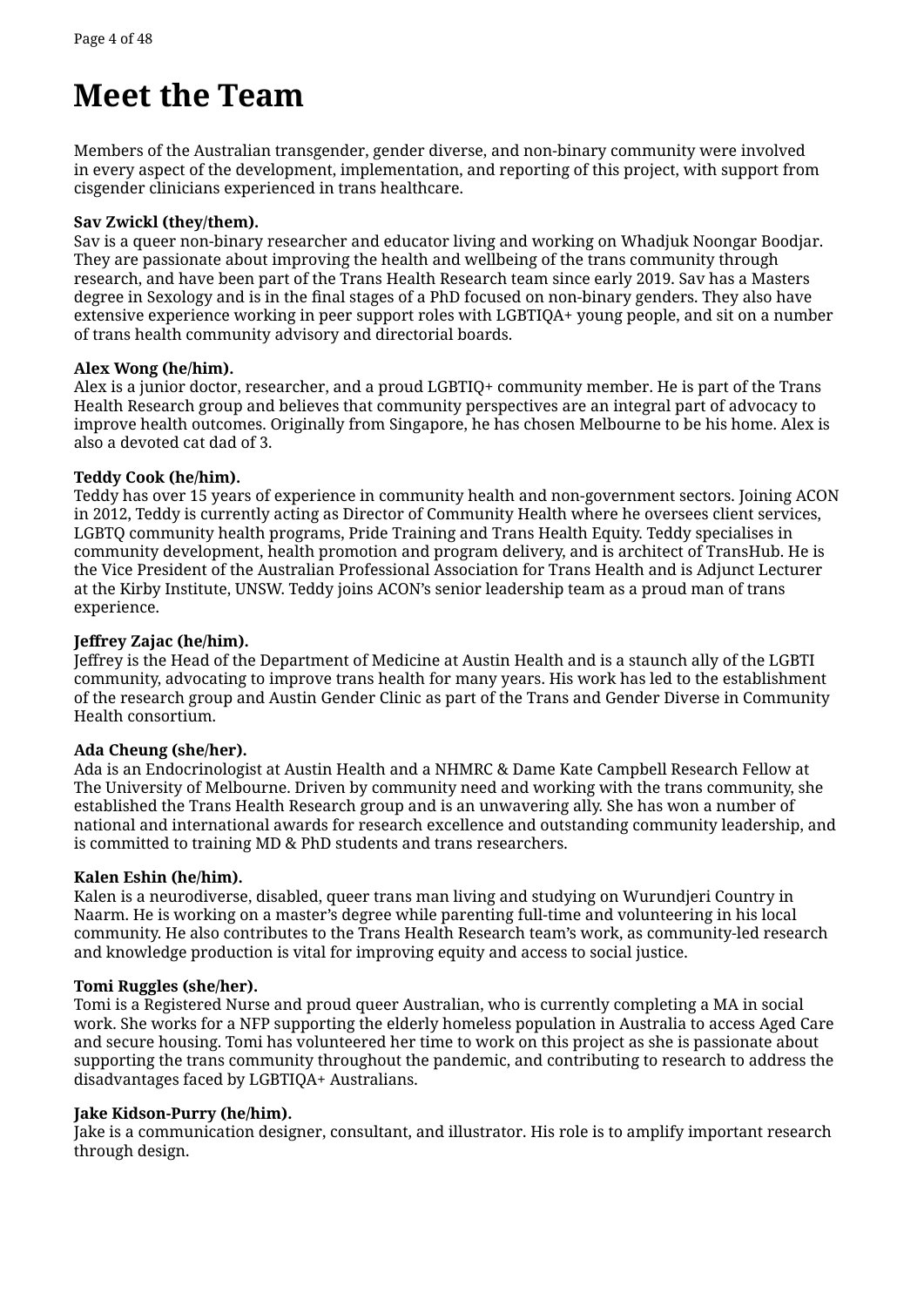#### **Ariel Ginger (she/her).**

Ariel holds a Bachelor of Health Science, with a major in Biomedicine. She works with the Trans Health Research team as a research assistant. Her specialties lie in data analysis and social media.

#### **Eden Dowers (they/them).**

Eden holds a Bachelor of Science/Psychology and is a current Master of Occupational Therapy student. They are interested in centering trans lives in trans-led research.

#### **Lachlan Angus (he/him).**

Lachlan is an Endocrinologist at Austin Health, Northern Health, and in private practice. He is a current PhD Candidate at the University of Melbourne, investigating the use of anti-androgen medications as part of feminising hormone therapy.

#### **Shalem Leemaqz (he/him).**

Shalem is a statistician with the Trans Health Research team. He is based at Flinders University, South Australia.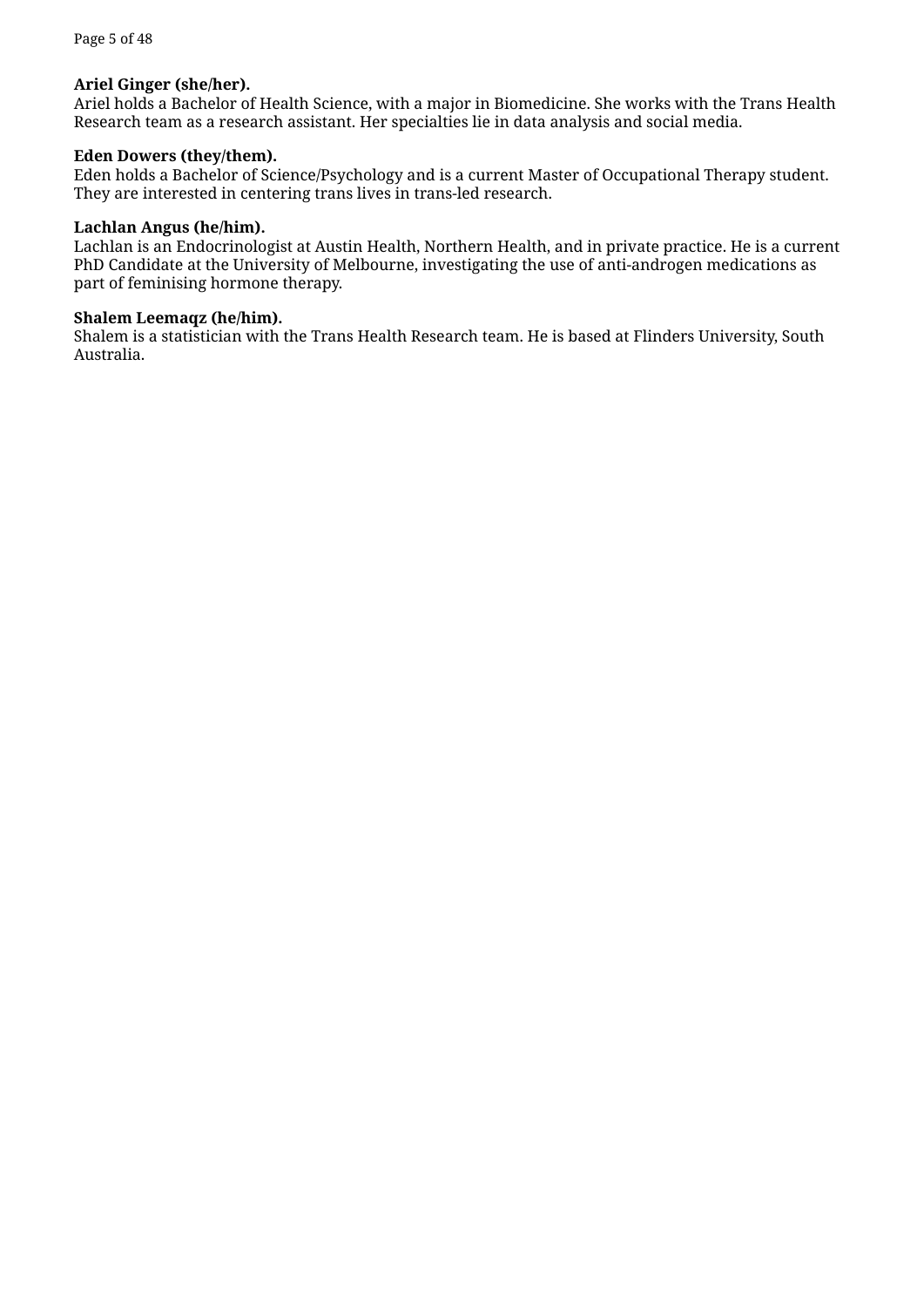### <span id="page-5-0"></span>**Enquiries**

Trans Health Research Group E: [transform-research@unimelb.edu.au](mailto:transform-research%40unimelb.edu.au?subject=Trans%20in%20the%20Pandemic%20Enquiry) W: [www.transresearch.org.au](http://www.transresearch.org.au)

# **Support Services**

This report contains information and personal stories about mental health, suicidality, and other complex and difficult experiences. If you are feeling distressed and feel like you need some support, there are a number of avenues available to you. This includes talking to your doctors or contacting one of the following support services:

QLife is a national LGBTIQA+ hotline and webchat service. Ph: 1800 184 527 W: [qlife.org.au](http://qlife.org.au)

Lifeline is a 24-hour service that supports people who are thinking about suicide, or experiencing emotional distress. Ph: 13 11 14 W: [lifeline.org.au](http://lifeline.org.au)

Beyond Blue is a national hotline and webchat service that supports people experiencing depression. Ph: 1300 22 4636

W: [beyondblue.org.au](http://beyondblue.org.au)

1800RESPECT is a 24-hour services that supports people impacted by sexual assault, domestic or family violence, and abuse. Ph: 1800 737 732

W: [1800respect.org.au](http://1800respect.org.au)

DISCHARGED is a peer support group for people experiencing suicidality to openly discuss their feelings. There are groups specifically for trans community members. W: [discharged.org.au](http://discharged.org.au)

### **Suggested Citation**

Zwickl S, Wong AFQ, Ginger A, Eshin K, Cook T, Leemaqz SY, Dowers E, Angus LM, Ruggles T, Kidson-Purry J, Zajac JD & Cheung AS. Trans in the pandemic: stories of struggle and resilience in the Australian trans community. Melbourne: Trans Health Research Group, Department of Medicine (Austin Health), University of Melbourne, 2022.

Also see peer-reviewed journal publication: Zwickl S, Angus LM, Wong AFQ, Ginger A, Eshin K, Cook T, Leemaqz SY, Dowers E, Zajac JD & Cheung AS. The impact of the first three months of the COVID-19 pandemic on the Australian trans community. *International Journal of Transgender Health* 2021:1-11. doi: <https://doi.org/10.1080/26895269.2021.1890659>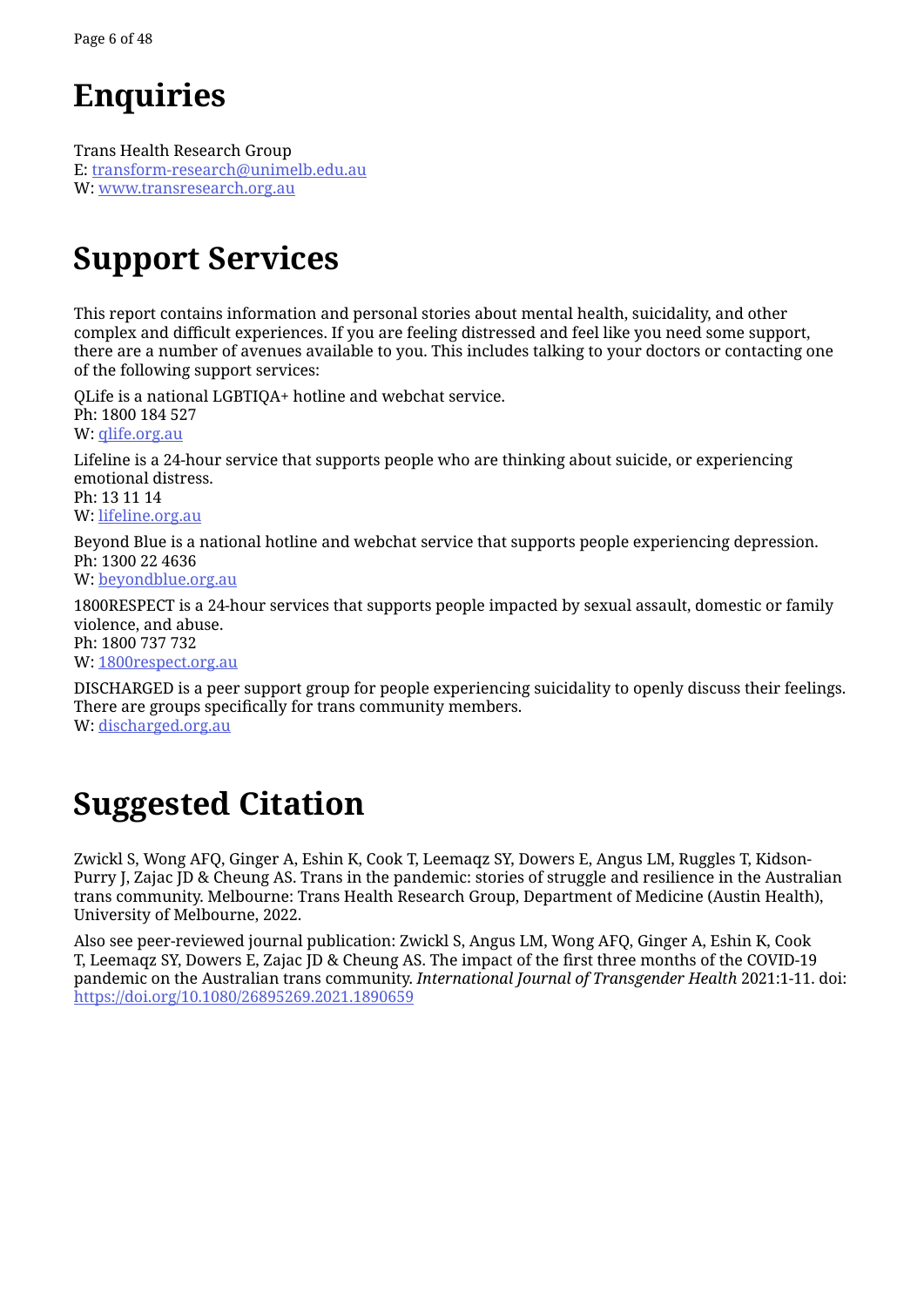## <span id="page-6-0"></span>**Acknowledgements**

We acknowledge the Wurundjeri people who are the Traditional Custodians of the land on which this research took place. We would like to pay respect to the Elders both past and present of the Kulin Nation, and extend that respect to other Aboriginal and Torres Strait Island people. Sovereignty was never ceded.

We acknowledge that prior to colonisation, diverse gender roles and presentations were practiced and celebrated on this land. Gender diversity has always been, and continues to be, a recognised and integrated part of First Nations cultures. Sistergirls, Brotherboys, and gender-diverse people are part of every Aboriginal nation in this country.

Authors would like to thank the transgender, gender diverse, and non-binary people who so kindly gave their time, stories, and photos to this research. It is only through such willingness, openness, and trust that this project has been made possible.

Authors would also like to thank MCATS (Melbourne Clinical and Translational Sciences research platform), for the administrative and technical support that greatly facilitated this research.

Ada S. Cheung is supported by an Australian Government National Health and Medical Research Council Early Career Fellowship (#1143333) and The University of Melbourne Dame Kate Campbell Fellowship.

Lachlan M. Angus is supported by the Research Training Program Scholarship from the Australian Commonwealth Government.

Thank you to Austin Health (Reference Number HREC/57155/ Austin-2019), Thorne Harbour Health (Reference Number THH/CREP 20-006) and ACON (Reference Number 2020/03) for providing ethical approval and endorsement of this project.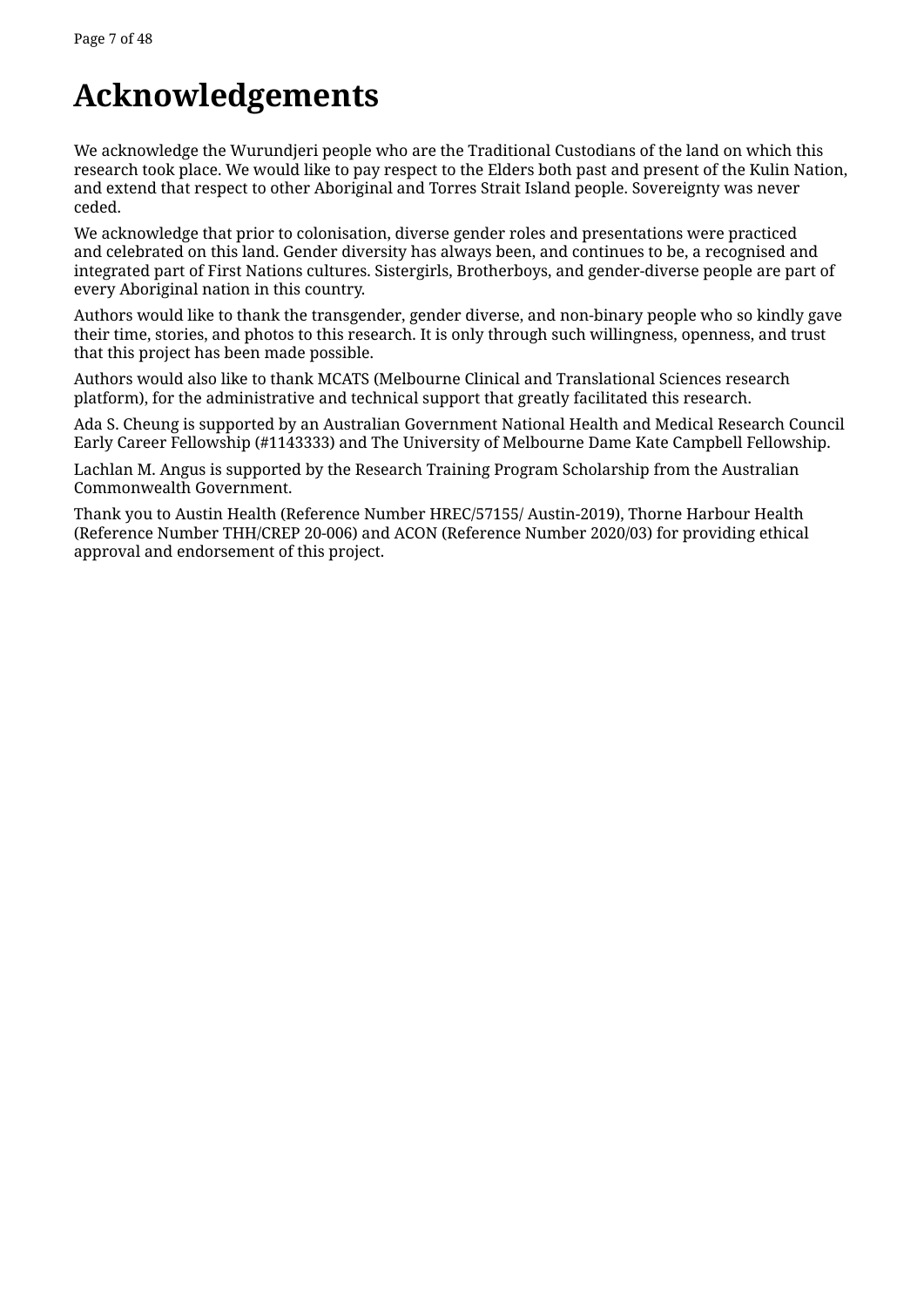# <span id="page-7-0"></span>**Executive Summary**

# **Background**

Transgender (herein referred to as trans) is a broad and encompassing term for individuals who have a gender that is different from what was presumed for them at birth, including (but not limited to) binary identities, gender-diverse and non-binary gender identities, or a cultural gender identity different to man or woman. Prior to the pandemic it was well-established that the trans community face numerous health disparities, and is one of the most medically and socially marginalised groups in society. As the impact of the COVID-19 pandemic was increasingly felt in Australia from late March 2020, there was concern that the trans community may be disproportionately affected by social distancing restrictions, and healthcare and employment disruptions.

In response to these concerns, we developed a survey to explore and understand the impact of the COVID-19 pandemic on the trans community, with the intent to share the research findings as widely as possible and draw attention to priority issues. As staggering statistics came to light, we sent them to government, mental health and LGBTIQA+ organisations, and community leaders, in hope that they could help support requests for additional funding and resources to better support the community.

This project demonstrates that many trans community members have struggled significantly with job loss and financial strain, disruptions to their healthcare, social isolation from their support networks, and loss of usual coping strategies. Importantly, in the face of adversity, the community has shown tremendous resilience in seeking support and self-care, and in finding new and innovative ways to connect with and support one another.

# **Methodology**

The COVID-19 survey, on which this report is based, was developed by a team of trans community members, with support from cisgender doctors specialised in trans healthcare, and who are allies to the community.

To ensure that this research was appropriate, inclusive, and safe, this project was examined by three independent ethics committees: Austin Health Human Research Ethics Committee, ACON Research Ethics Review Committee and Thorne Harbour Health Community Research Endorsement Panel. Once approved, the survey was posted on social media (Facebook and Instagram) and over 100 trans community support groups and organisations in Australia were directly contacted and asked to share the survey within their networks. Anyone currently living in Australia, aged 16 years or older and identifying as trans, was eligible to complete the survey, which was open during May and June 2020.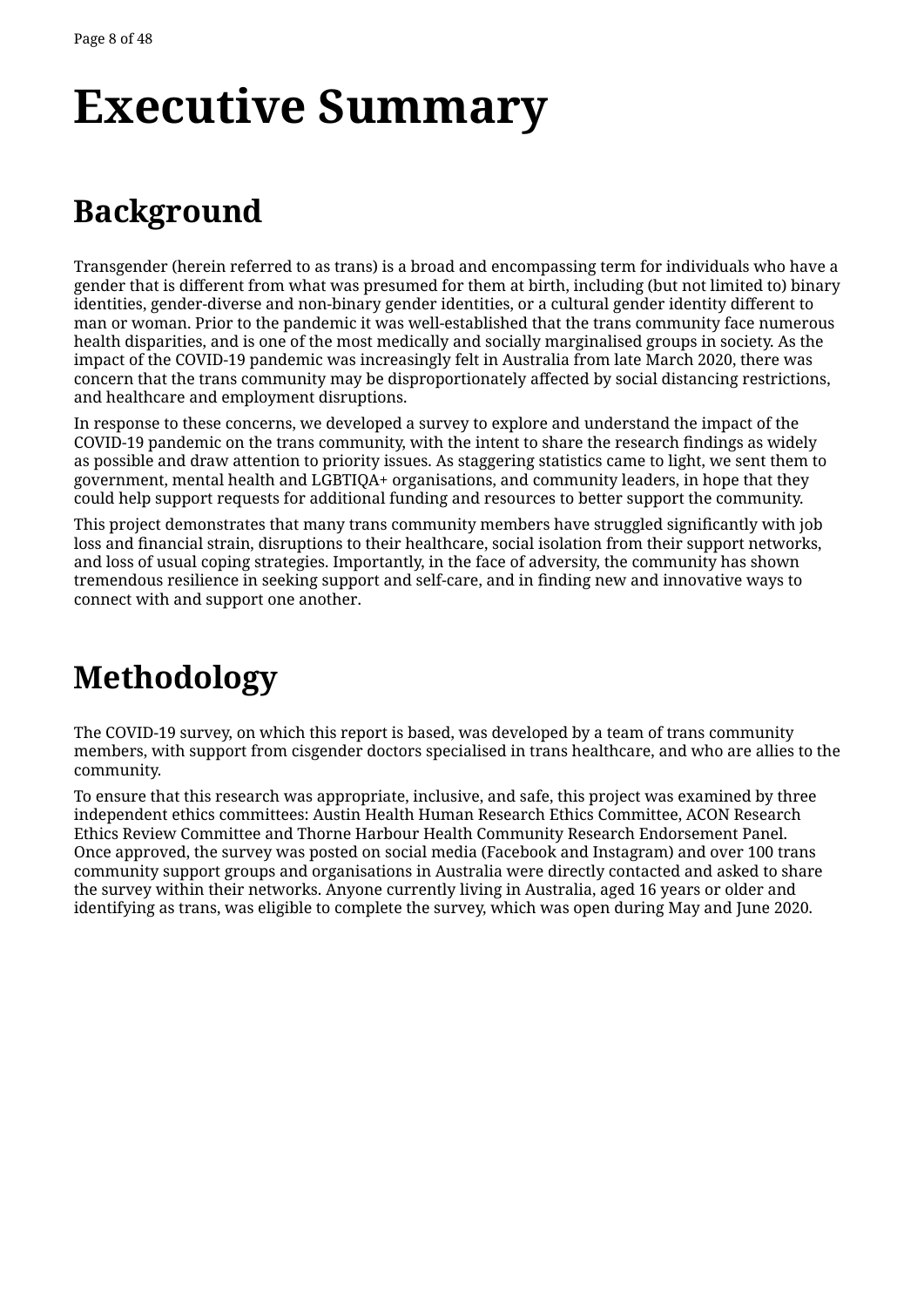# **Key Findings**

1019 trans community members completed the survey.

38.9% of respondents were women/trans women, 35.5% were men/trans men, and 25.6% were nonbinary.

In the first three months of the pandemic:

- 27% had experienced a change in living situation.
- 11.7% had lost their job and a further 22% had their work hours reduced.
- Almost half reported experiencing financial strain.
- Of those who had planned gender-affirming surgery, over half had their surgery postponed or cancelled due to elective surgery disruptions.
- 61% experienced clinically-significant symptoms of depression in the prior two weeks.
- 49% experienced thoughts of self-harm or suicide in the prior two weeks.
- 38% had sought support from a mental health professional.
- 19% had sought support from an LGBTIQA+ organisation.

### **Recommendations**

With over 60% of participants experiencing clinically-significant levels of depression and almost half reporting recent thoughts of self-harm or suicide, mental health support and structural reform is of utmost priority. Based on the findings from this report, it is recommended that:

- An urgent, targeted public health response co-designed with the trans community is required to address the alarmingly high rates of depression, and thoughts of self-harm and suicide, among trans people of all genders across Australia.
- Given mainstream services are not currently able to meet the urgent needs of the trans community, state and commonwealth funding is required to establish and bolster trans-affirming specialist trans and LGBTIQA+ community-controlled specific mental health services.
- Increased and improved trans-affirming mental health services, including bulk-billed telehealth, need to be expanded nationwide during and beyond the pandemic.
- All mainstream services, including primary, secondary, tertiary and allied health, require training to develop trans-affirming practice, and to ensure trans people can self-determine where, how, and when they access healthcare. All trans people should have a safe and affirming experience of healthcare, whether that be through mainstream, LGBTIQA+, or trans community-controlled services.
- Gender-affirming surgery, and related state and commonwealth policy, must be considered a priority following disruptions to elective surgery procedures. Improving access will aid in preventing suicide and suicidality in trans populations.
- Strategies to ensure the safety of trans people to live without discrimination, abuse, or violence are urgently needed, across private and public areas of life. This includes home environments, institutions and organisations, and public spaces.
- The immense diversity of the trans community must be recognised through co-design of any new program or policy development to ensure accessibility of services. This includes the needs of binary and non-binary trans people, as well as geographical, financial, and cultural accessibility, and applying a social determinants approach to the needs of trans people with disabilities, neurodiverse trans people, Sistergirls, Brotherboys and trans mob, and those of marginalised identities and experiences.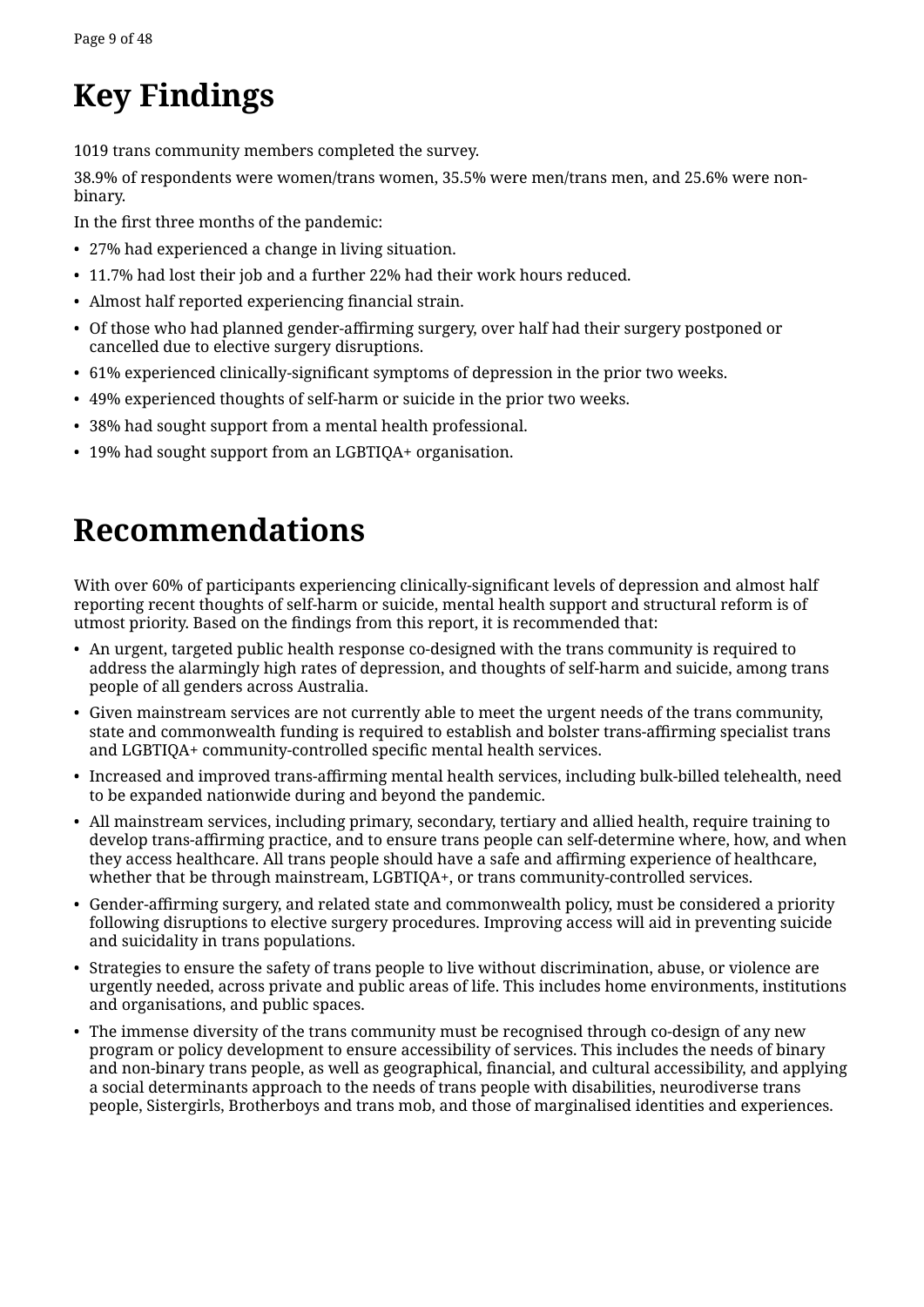# <span id="page-9-0"></span>**1 Project Background**

# **1.1 Transgender Health and Wellbeing**

Prior to the COVID-19 pandemic, the Australian trans community faced high rates of discrimination and violence, and multiple barriers to healthcare access and mental health support. For example, in a previous study involving 928 trans community members that was conducted by our research group in  $2017<sup>(1)</sup>$  some of the key findings included:

- A rate of unemployment more than 3 times higher than the general population (19% compared to 5.6%).
- Widespread discrimination because of their gender identity, with 33% reporting discrimination related to employment, 16% reporting discrimination in government services, and 10% reporting discrimination in housing.
- Widespread experiences of violence because of their gender identity, with 63% reporting verbal abuse and 22% reporting physical assault.
- Multiple barriers to healthcare access, with 26% reporting discrimination related to accessing healthcare.

As a result of such social marginalisation, the trans community experiences extremely high rates of depression and suicidality. For example, in <u>The First Australian National Trans Mental Health Study</u>, $^{(2)}$ 43.7% of trans adults experienced clinically-significant depression and 53.6% reported thoughts of selfharm or suicide in the preceding two weeks. Over 40% of trans adults<sup>(1)</sup> and young people<sup>(3)</sup> in Australia have attempted suicide.

# **1.2 The COVID-19 Pandemic in Australia**

In Australia, the early months of the COVID-19 pandemic were characterised by relatively low positive cases and deaths (as compared to global statistics) due to strict social restrictions.(4)

On the 20th of March 2020, Australian international borders were closed to all non-residents, and nonessential travel within and between states and territories was limited. From 21st March 2020, state and territory governments began to implement social restrictions and the temporary closure of 'nonessential' businesses and services. Schools and universities transitioned to home- based online learning, and employees were required to work from home where possible. This also included closure of gyms, organised sport, and many community spaces with shared facilities (e.g., playgrounds and skateparks). Bars, cafes, and many restaurants were limited to serving takeaway food only.

Many allied health services, including psychology, were closed, or changed to an online model for service delivery (i.e., telehealth). All elective surgery was cancelled or postponed to conserve healthcare resources. Despite gender-affirming surgeries being consistently shown to drastically improve mental health and wellbeing outcomes for trans people,<sup> $(5-7)$ </sup> they are currently classed as elective/ cosmetic surgeries in Australia and were therefore included in system-wide cancellations.

By May 2020, the rate of COVID-19 cases had started to decline and in response, state and territory governments across the country began to ease social restrictions. When this survey closed on 30th June 2020, there had been 7,767 confirmed cases of COVID-19 and 104 deaths nationwide.<sup>(8)</sup> Since this survey took place, the number of confirmed cases and deaths has risen substantially. During the second half of 2020 and throughout 2021, community outbreaks of COVID-19 were generally met with the reimplementation of strict social restrictions and frequently involved the cancellation of genderaffirming surgeries. Areas of Victoria and New South Wales were particularly affected by lengthy social restrictions. With strong uptake of vaccines, and an easing of social restrictions in late 2021, cases climbed significantly, with over 4 million cases and more than 5,000 deaths by the end of March 2022.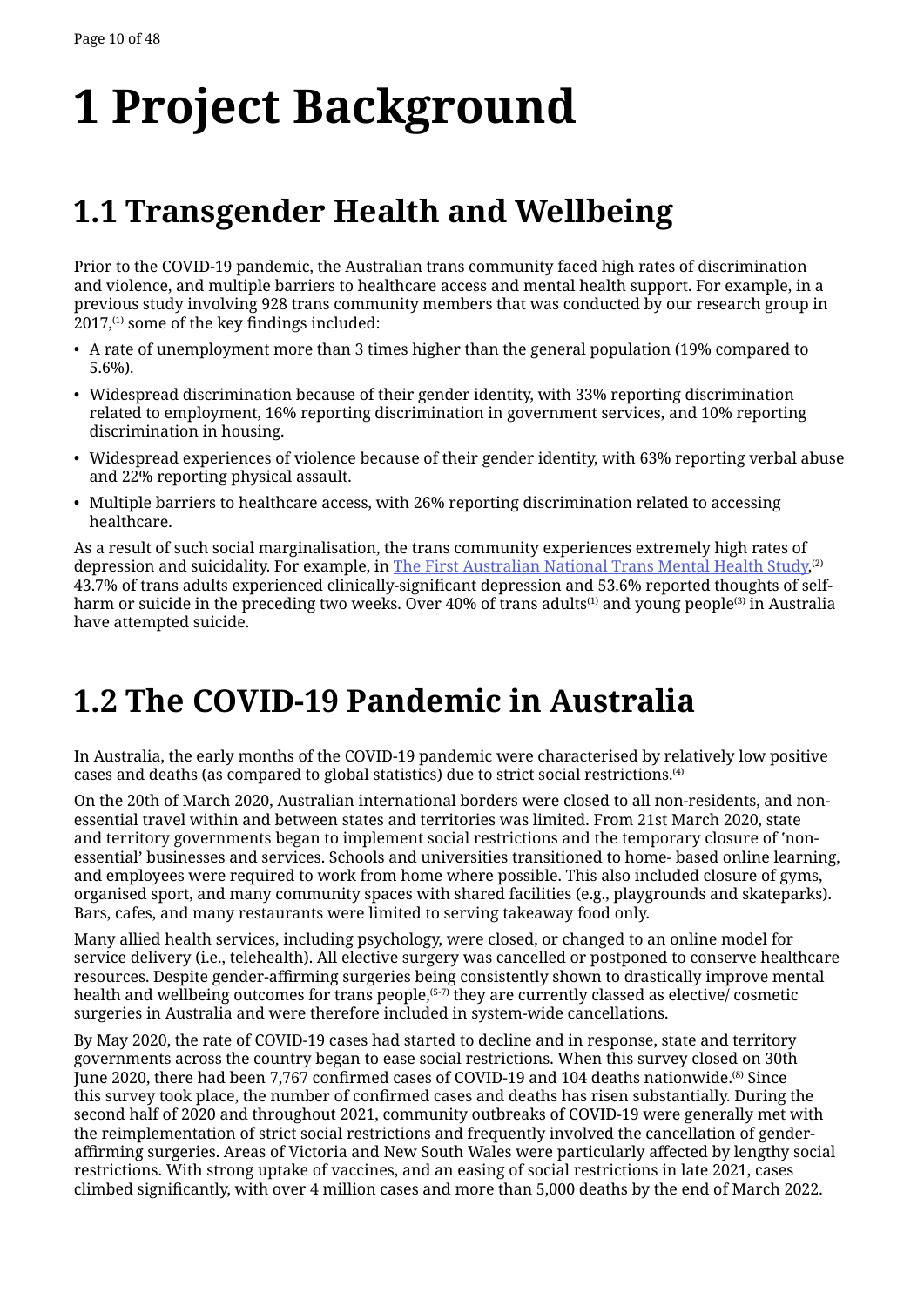# <span id="page-10-0"></span>**2 Methods**

The COVID-19 survey was part of a larger and ongoing longitudinal project (TRANSform). This is a transled research project and was designed collaboratively by our core team of researchers who are members of the Australian trans community, with support from clinicians experienced in trans healthcare. Once approved by three different ethics committees (Austin Health, ACON, and Thorne Harbour Health), the survey was posted on social media (Facebook and Instagram) and over 100 trans community support groups and organisations in Australia were directly contacted and asked to share the survey within their networks. For a more detailed explanation of methodology, see our peer-reviewed publication of this study. $(10)$ 

- March 2020: COVID-19 becomes a predominant concern in Australia. Social restrictions are implemented.
- April 2020: COVID-19 survey is developed to capture the impact of the pandemic on the trans community. Survey is approved by three ethics committees: Austin Health, ACON, and Thorne Harbour Health.
- May, June 2020: TRANSform is launched. Anyone living in Australia, aged 16 or over and part of the trans community, can enrol. Participants complete an enrolment survey, including demographic info and email address. Once enrolled, participants are sent an email invitation to complete COVID-19 survey. COVID-19 survey closes at the end of June. All participants receive a AUD\$5 gift voucher.
- July 2020, Onward: Data analysis and reporting occurs. Key findings are sent to LGBTIQA+ and mental health organisations and government, and shared through media, national and international conferences, and peer-reviewed publication.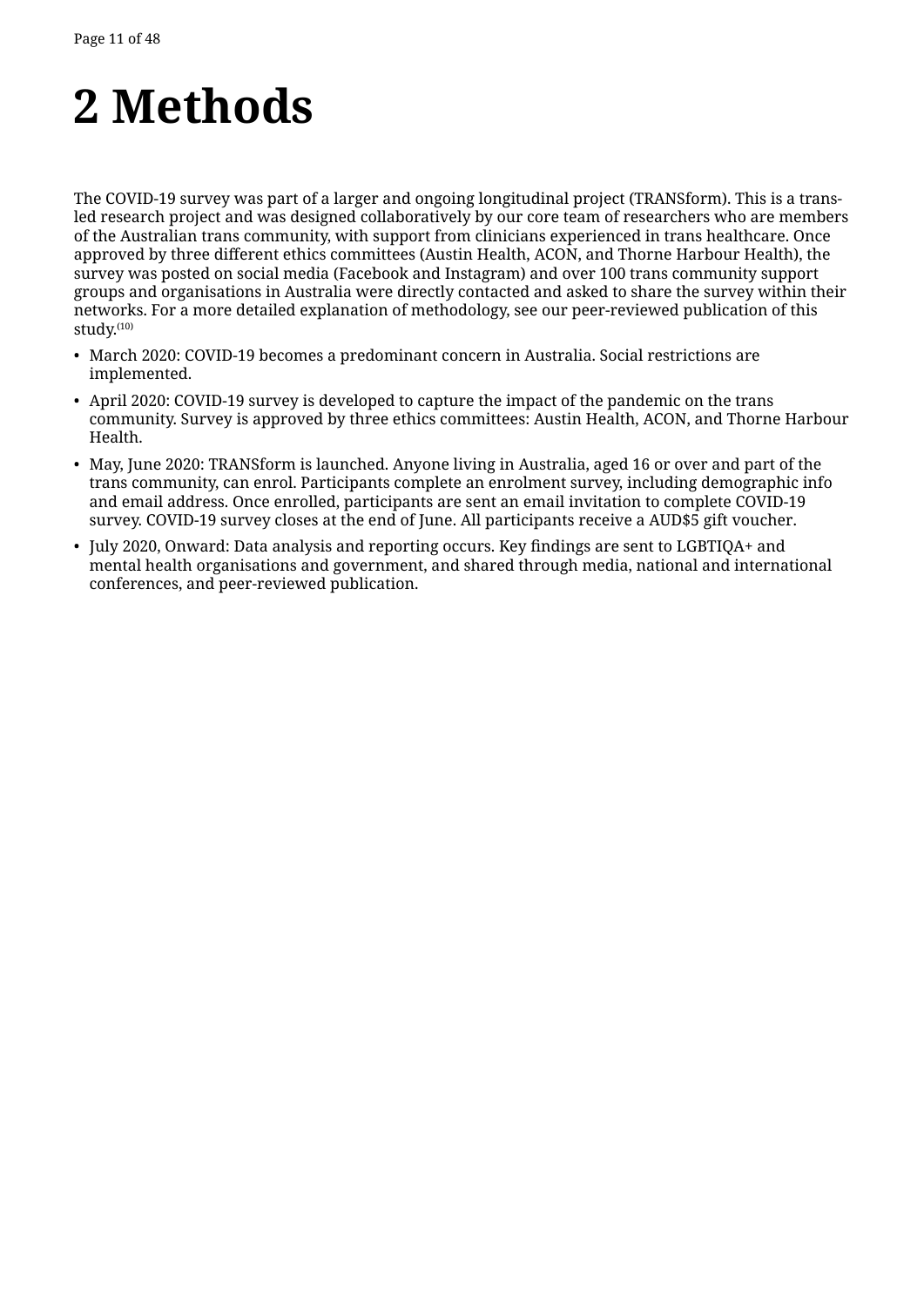# <span id="page-11-0"></span>**3 Demographics**

A total of 1162 responses to the survey were received. After removing duplicates, ineligible responses, and incomplete surveys, 1019 participants remained.

# **3.1 Location**

Participants came from all states and territories in Australia. There were 375 participants from Victoria, 255 from New South Wales, 132 from Queensland, 102 from Western Australia, 53 from the Australian Capital Territory, 66 from South Australia, 25 from Tasmania, and 11 from the Northern Territory.

For more details about location, go to Appendix 3.1.

# **3.2 Age**

Participants ranged in age from 16 to 80, with a median age of 29 years. There was a skew toward younger participants. 36.2% were aged 25 or younger. 33.8% were aged between 26 and 35. 30% were aged 36 or older.

For more detailed information about age distribution of the participants, see Appendix 3.2.

### **3.3 Aboriginal and Torres Strait Islander Descent**

There was a higher proportion of First Nations Aboriginal or Torres Strait Islander people in this sample than national averages. This is likely due to regular promotion of the research in Facebook groups such as Sistergirls and Brotherboys.

8.7% of participants reported being of Aboriginal descent, 2.1% as Torres Strait Islander descent and 1.2% as of both Aboriginal and Torres Strait Islander descent. For more detailed information about participants of Aboriginal and Torres Strait Islander descent, see Appendix 3.3.

### **3.4 Gender Identity**

Participants were asked 'Which gender label(s) best describe your current gender identity?' with the choice to select multiple options from a list, or self-describe by free text.

To facilitate data analysis, participants were then asked to self-select a gender category which best aligns with their identity out of these three options: man/trans man, woman/trans woman, or non-binary (including agender).

38.9% identified as trans women. 35.5% identified as trans men. 25.6% identified as non-binary.

For a full breakdown of gender identities selected by the participants, see Appendix 3.4.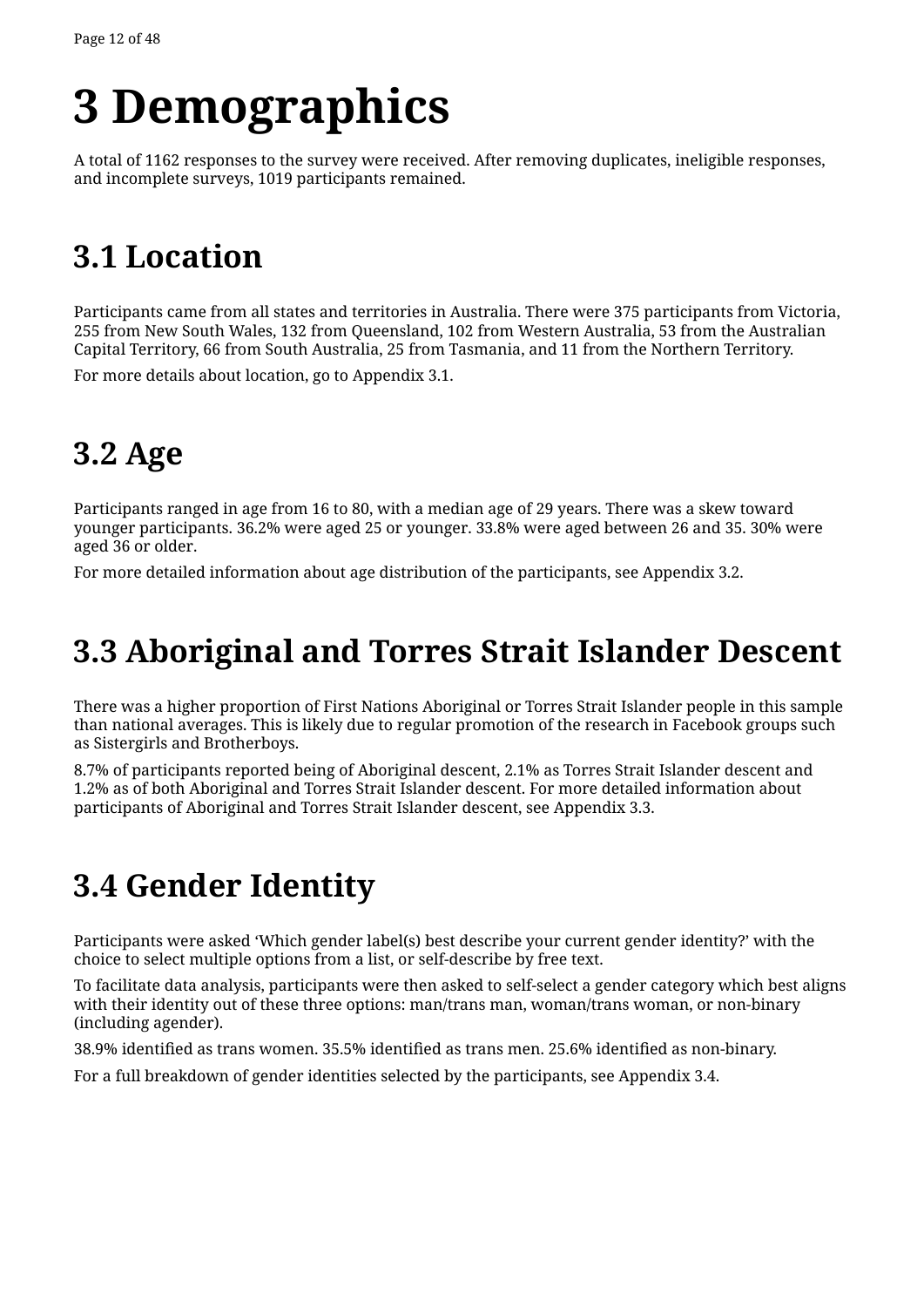### <span id="page-12-0"></span>**3.5 Sex Presumed at Birth**

Participants were asked 'What was presumed for you at birth?' 52.2% were presumed female. 46% were presumed male. 0.6% indicated that they did not know what sex they were presumed at birth. 1.2% preferred not to provide a response.

For more detailed information about the presumed sex of participants please see Appendix 3.5.

## **3.6 Variations of Sex Development (Intersex)**

Participants were asked 'Were you born with a variation of sex characteristics? (this is sometimes called intersex)'. 81.2% indicated that they did not have a variation of sex development. 9.8% reported that they did not know whether they had a variation of sex development. 8.6% indicated that they were born with a variation of sex development. 0.4% preferred not to provide a response.

For more detailed information about variations of sex development, please see Appendix 3.6.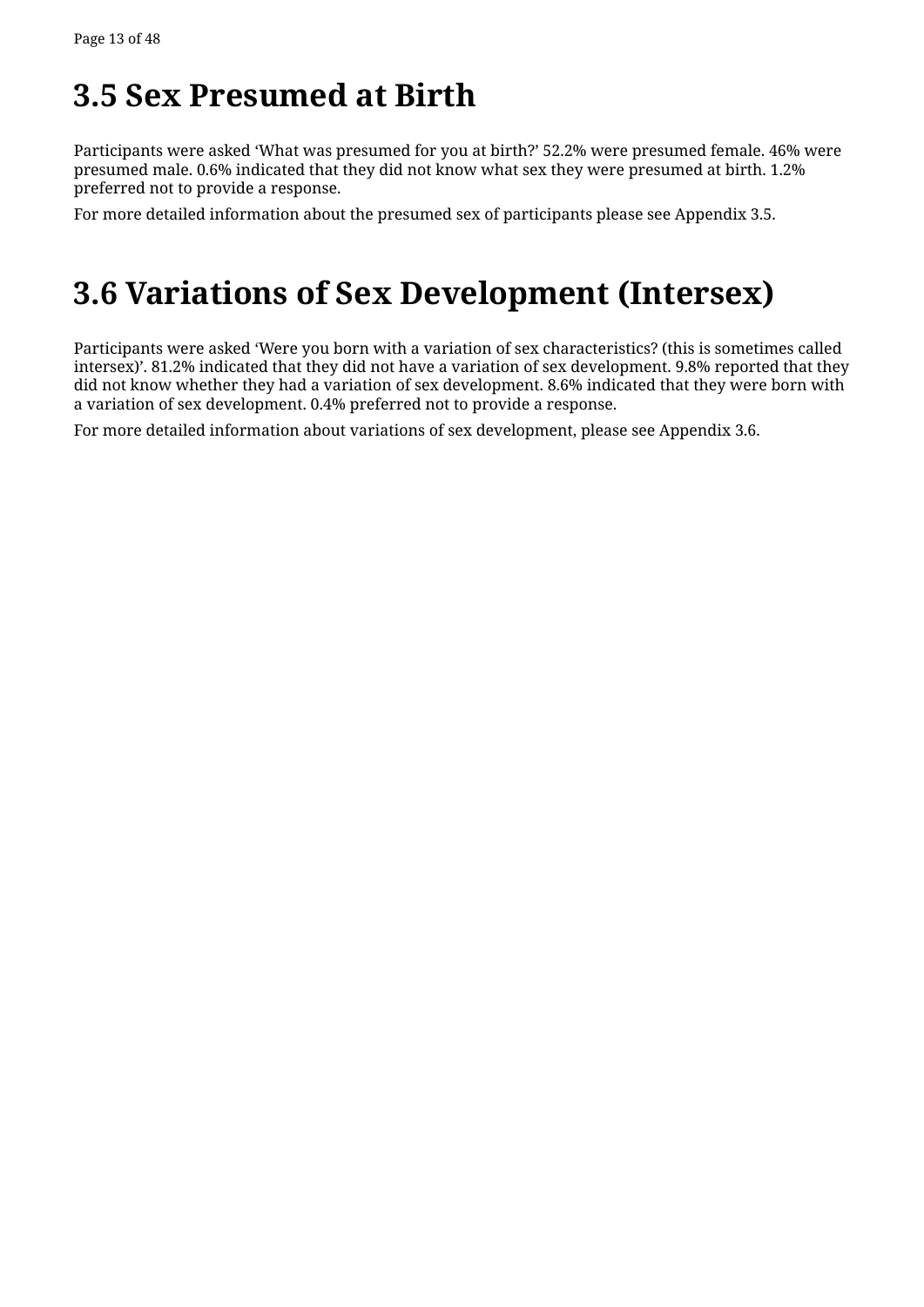# <span id="page-13-0"></span>**4 Living Situation**

## **4.1 Current Living Situation**

Living situation was assessed with the question 'What statement best describes your current living situation at the moment?' with fixed-response and open-ended options. The most common responses were as follows.

29.5% were living with family (biological, adoptive or chosen). 28.3% were living with partner(s). 18.4% were living alone. 18.2% were living with friends or housemates.

For more detailed information about the living situation of participants, see Appendix 4.1.

### **4.2 Change in Living Situation Due to the Pandemic**

Participants were asked 'Has your living situation changed in response to COVID-19?' with Yes or No response options. **27% of participants reported that their living situation had changed.** Reasons for a change in living situation included job loss and financial strain. Some participants reported combining formerly separate households, in order to maintain ongoing access to informal supports during social restrictions.

## **4.3 Safety in the Home**

Participants' sense of safety in the home during social restrictions was assessed with a Yes or No response to 'Does anyone in your household make you feel unsafe or afraid?' **11.7% of participants reported that they were living with someone that made them feel unsafe or afraid**, which is comparable to Australian general population reports of 11.6% during the early stages of the COVID-19 pandemic.(11) Therefore, it cannot be presumed that such experiences are related to one's trans status. However, there is evidence that regardless of a pandemic or not, the Australian trans community faces discrimination and violence within the home (12) and that this is associated with poorer mental health.<sup>(15)</sup>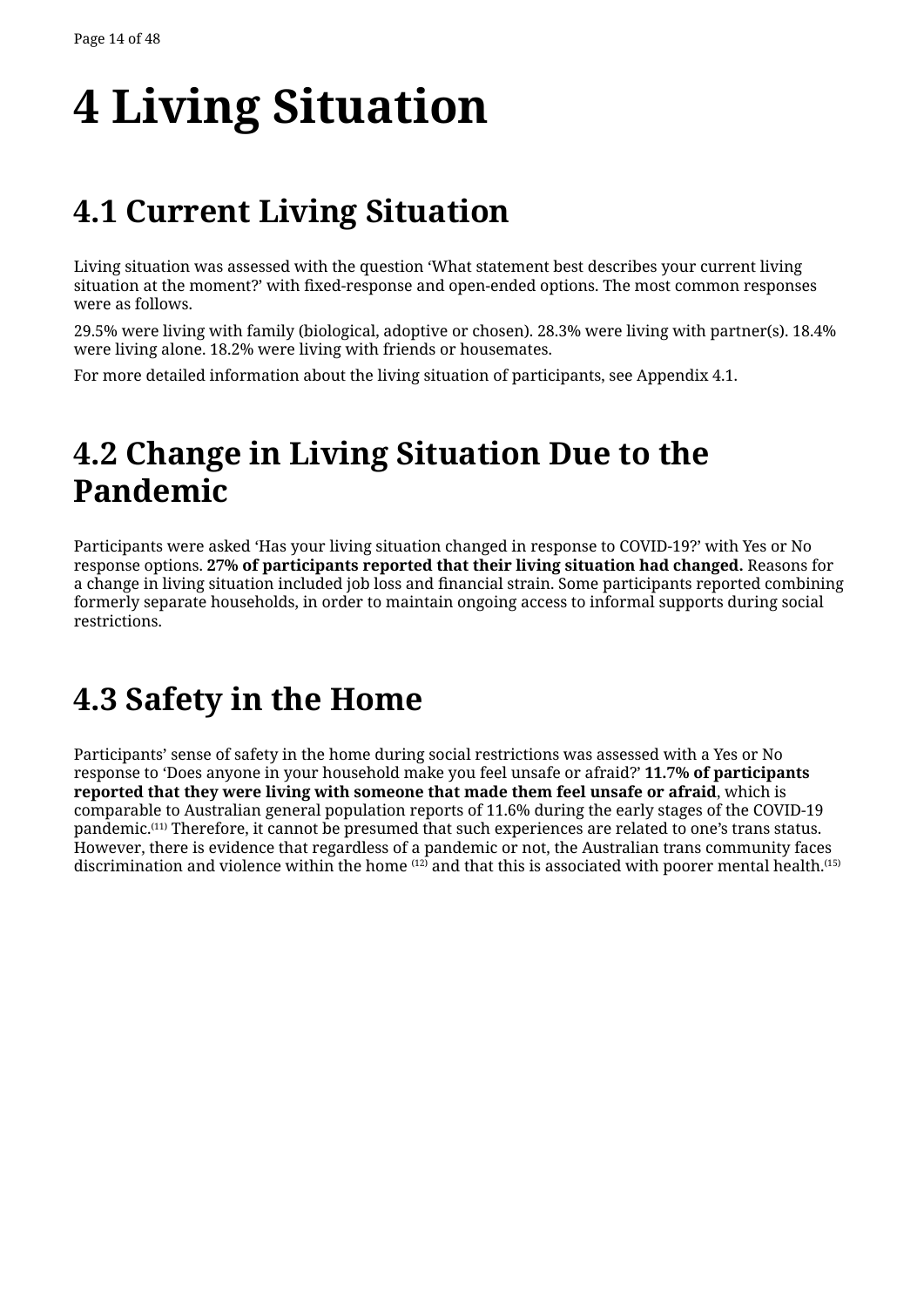## **Community Quotes.**

"We took in two queer international students facing homelessness."

"I had to move back in with my parents after losing my job due to the pandemic."

"I had to leave my share house I was living in, as one of my housemates is extremely vulnerable to COVID-19 and has to fully quarantine... I moved in with someone I was dating and lived with them for a month, until I moved in with another friend, and then finally into my new house. It's been extremely stressful."

"[I am] homeless, living in a car."

"My father is kicking me out within the week, with nowhere [for me] to go in the middle of a pandemic. It's hard to feel safe."

"I lost my job, couldn't pay my rent, and moved back in with my mother and younger sibling."

"I live with my ex-wife, and her mother is temporarily staying with us during COVID-19 lockdown, as she is of senior age and is a high risk for catching the virus."

"I normally have no fixed residence. With COVID, I had to find a place to shelter. This was because of travel restrictions, and concerns about shutdowns. Normally I'd only carry food for a couple of days. Expecting lockdowns, I needed to buy and store more food."

"My dad is abusive and being stuck with him every day is taking a toll on me and mum, both mentally and physically."

"[I am] cut off from regular supportive social groups, trapped with a transphobic parent. I've lost count of the panic and anxiety attacks."

"The person I live with is abusive and he also does not take the pandemic as seriously as he should... [I] limit my interactions with him as much as possible."

"Both of my parents quickly attack and destroy any effort I make to identify with my chosen gender, meaning my only possible solution is to try and follow through away from them. Online environments have provided me with safe places through the pandemic."

"[My] father is actively abusive. [He] will not use preferred name/pronouns, [and has] frequent outbursts of aggression over minor issues. I am not in a position to mitigate these issues without provoking violence. I spend most of my time in my room, either asleep or inactive due to depression and desire to avoid confrontation."

"Both my mother and her husband, they humiliate me to family and friends. They restrict access to food and the kitchen as a punishment for any petty reason... I am afraid to use anything outside of my room or to talk back, as they've threatened to throw me out. I have managed to stay safe by staying in my room, and buying my own toaster and kettle to make meals. I only shower after they've gone to bed, and I only make meals in the kitchen when they've gone to work."

"My grandfather is part of my household and gets violently angry when he drinks. He's threatened me multiple times about my haircut and 'queer' behaviour."

"My older sister has issues with anger management and stress which she takes out on me. Generally verbal abuse, and emotional abuse (guilting me, also gaslighting) and it really triggers a trauma response in me because my mum had undiagnosed BPD when we were growing up."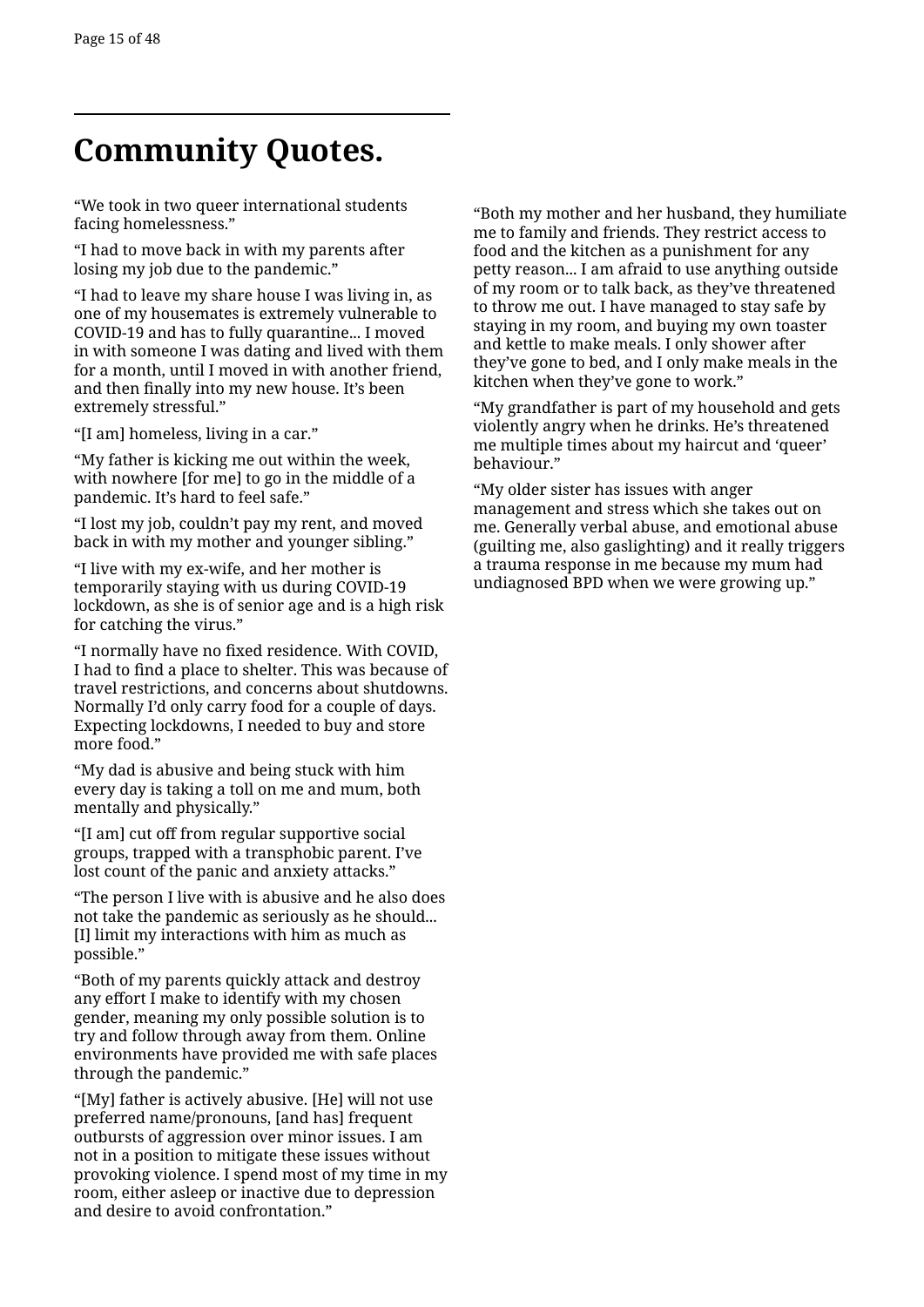# <span id="page-15-0"></span>**5 Employment and Financial Situation**

## **5.1 Current Employment Status**

Current Employment status was assessed with the question 'What best describes your current employment status?' with fixed responses.

30.4% were employed on a full-time basis. 22.4% were unemployed. 18.2% were employed on a part-time basis. 15.4% were employed on a casual basis. 23.4% were students. 9.6% were pensioners.

The 22.4% unemployment rate reported by participants is three times higher than the general Australian population. Australian unemployment rates during the pandemic peaked at 7.5% in July 2020.(16) Longterm unemployment is a recognised issue in the Australian trans community, and this was further supported by this study that showed that of those who were unemployed prior to the pandemic, 47.2% had been unemployed for greater than 24 months. For more detailed information about current employment status, see Appendix 5.1.

### **5.2 Changes in Employment Due to the Pandemic**

Changes to employment related to the pandemic were assessed with the question 'How has your employment status changed because of the COVID-19 pandemic?' Participants had the option to select all that applied from the following:

- a. I lost my job;
- b. I am working reduced hours;
- c. Contact with work colleagues reduced;
- d. I was unemployed prior to the COVID-19 pandemic; e. It has not been affected, and;
- f. Other.

**11.7% experienced job loss. 22% were working reduced hours. 31.8% reported no change in employment status. 1 in 4 experienced social impacts, such as reduction in contact with work colleagues.** For more detailed information about changes in employment, see Appendix 5.2.

### **Community Quotes.**

"COVID has decimated my business. I don't see a way to re-establish my company when this is through."

"I work in a supermarket so, if anything, I had been getting more shifts during the pandemic because of the chaos."

"I work in essential services but have gone from four casual contracts to one part-time role and suspended or greatly reduced work in other areas."

"I am working from home so don't get the social interaction of the office, and don't have the separation of work and home life."

"By coincidence I started my chemotherapy treatment about the same time as COVID-19 measures were introduced. My chemotherapy doctor recommended that I take time off to reduce my chances of catching COVID-19. I am hoping to resume my work as a schoolbus driver... after my chemotherapy has finished."

"I actually got a lot more work!"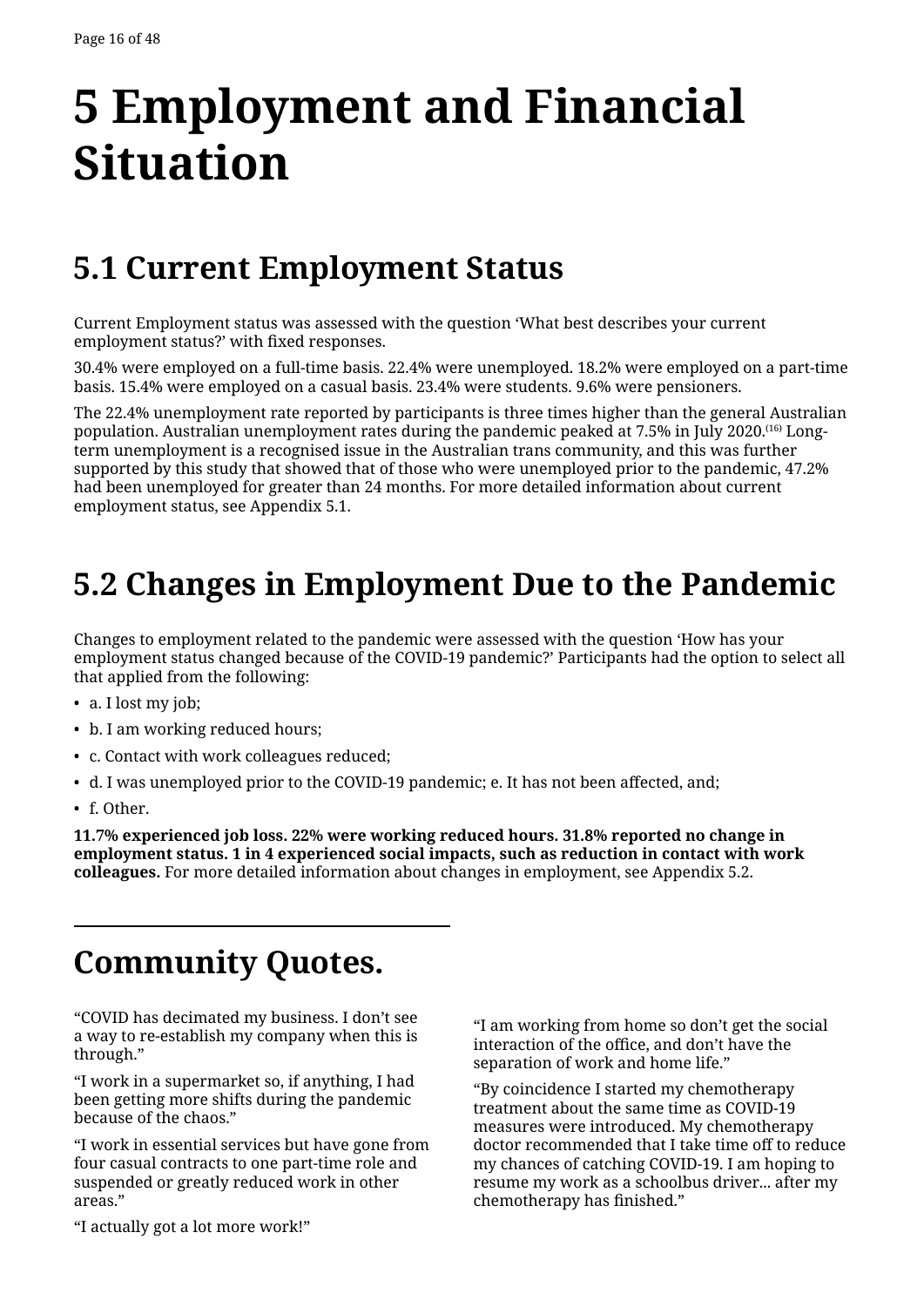### <span id="page-16-0"></span>**5.3 Sex Work**

Participants were asked 'Were you working as a sex worker just prior to the COVID-19 pandemic?' **4.3% of participants indicated that they had been working as a sex worker prior to the onset of the pandemic.**

The sex work industry was greatly impacted by the onset of the COVID-19 pandemic, with strict social restrictions resulting in the temporary closure of brothels and policing of areas known to be frequented by street-based sex workers. As outlined in [COVID-19 and Sex Work in Australia](https://scarletalliance.org.au/library/COVID_Report) (2020),<sup>(17)</sup> published by Scarlet Alliance, many sex workers have experienced financial strain, stigma, and discrimination through over-policing and shortfalls in the government responses to the sector during the pandemic.

Sex workers are a mixture of precarious workers, subcontractors, and sole traders who are only paid when they can work. They do not have access to sick leave, annual leave, or employer contributions to superannuation. Many sex workers either did not meet the criteria for JobSeeker or JobKeeper, or had difficulty providing proof of employment and income. This was partly due to the complexities of navigating the legal system, which varies greatly between States and Territories and depends on the various models of operation within the industry. Financial strain and uncertainty regarding the availability of secure work during the pandemic were common themes identified by participants in this survey, who were involved in sex work.

## **5.4 Financial Strain**

The impact of the COVID-19 pandemic on financial strain was examined by asking participants: 'Has the COVID-19 pandemic put financial strain on any of the following?' with the option to select all that applied from; a) rent/mortgage; b) utilities (e.g., electricity, gas, water, internet); c) food/groceries; d) provision of financial support to others. There was also the option to select 'other' and provide an open-text response. **49.6% reported experiencing financial strain related to the COVID-19 pandemic.** For more detailed information about financial strain, see Appendix 5.3.

# **Community Quotes.**

"Sex work was a creative outlet for me, as well as [for] financial gain, and I absolutely loved it. I loved the sisterhood and the people that I met, and the confidence that it gave to me... I have been getting creative with ideas such as online content and engagements, however it is not the same, and I cannot wait to get back to my creative escape of sex work from my busy lifestyle."

"Most of my trans friends are also sex workers who work with me, so I feel like I've lost a massive part of my support system."

"[I am] unable to afford medication, [and it is] difficult to find work."

"I live paycheque to paycheque and spent some weeks with little (or no) food, as the cheaper staple foods I ordinarily rely on had been sold out by people who were stockpiling."

"I'm really concerned about how long it will be until I can go back to work, and if the brothel I work at will still be there."

"COVID-19 cost me my source of income."

"Having no answer as to when I can go back to work has caused severe anxiety attacks. The inability to be able to feed myself without help is stressful. The constant worry [about becoming] homeless if I can't pay my rent."

"I have not been paid anything in over 6 weeks. If I didn't dip into my surgery fund, I would not have been able to pay rent, or get food."

"Because I'm working reduced hours, I'm struggling to cover rent without tapping into savings."

"I have been a sex worker for 20 years and I am starting to get really tired and hate the work. I got a 'normal' casual job while I studied to reduce the amount of sex work I have to do... Now though, I don't know what to do. I lost my casual job, and I feel almost physically sick at the thought of doing sex work again."

"Having money for rent comes first, so food is the last priority, which is stressful when you can't afford to eat."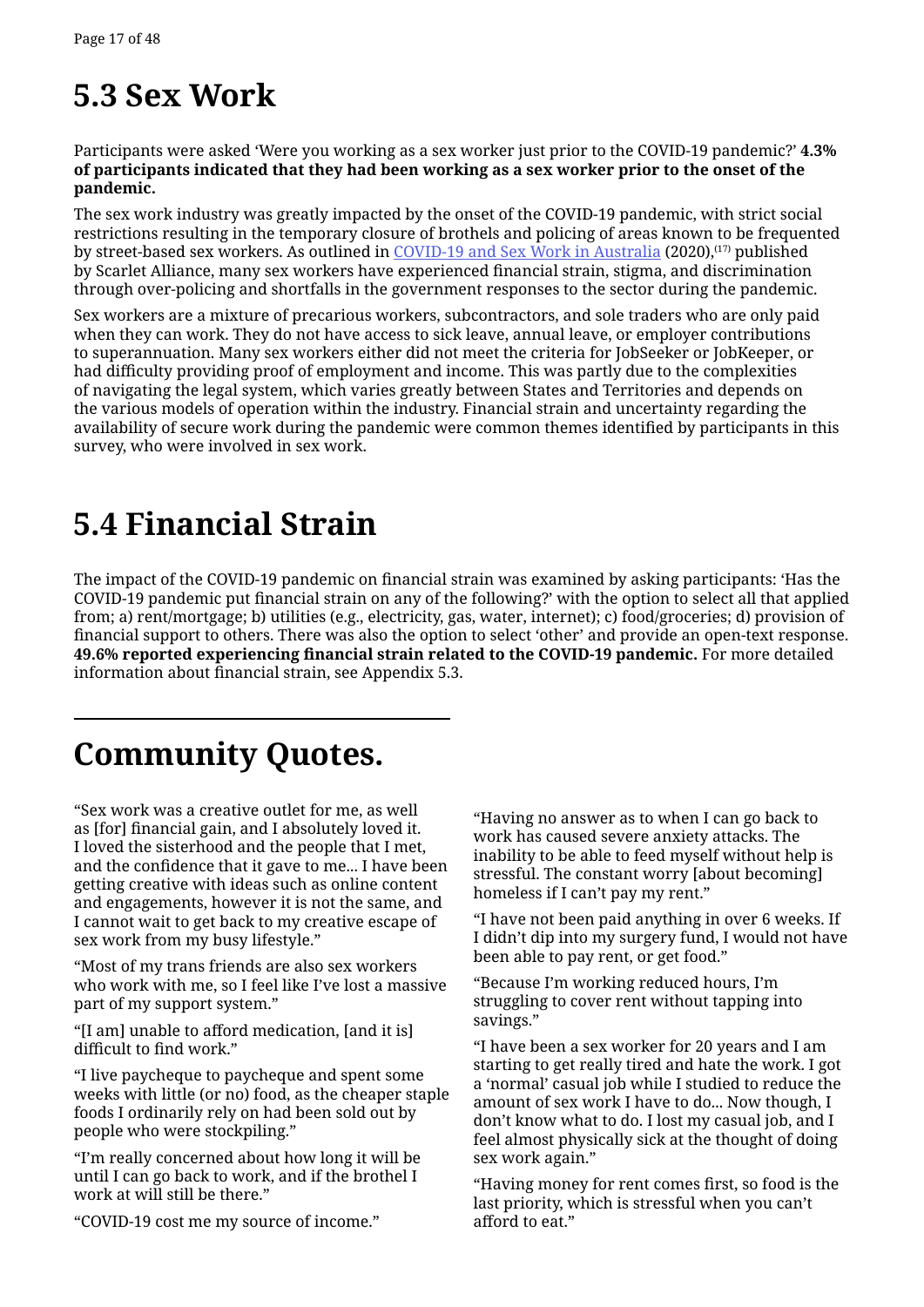### <span id="page-17-0"></span>**5.5 Government Assistance and Improved Financial Situation**

While almost half of participants reported financial strain related to the pandemic, others reported an improvement in financial situation. For some, the shift to working from home reduced living costs related to public transport and dining out. For others, the improved financial situation was related to an increase in subsidies/income support from the Australian Government.

On 12th March 2020, the Australian Government announced a stimulus package that included one-off payments to pensioners and social security recipients, and payments and subsidies for affected small businesses. Several weeks later, during widespread closure of 'non-essential' businesses, the government announced JobKeeper, a payment to eligible, heavily-affected businesses of up to AUD1,500 a fortnight per full-time, part-time, or long-term casual employee.(18) The JobKeeper payment was equivalent of 70% of the national median wage and likely provided financial relief and job certainty for at least six months for many individuals.

For some, as indicated in this survey, JobKeeper payments were higher than their usual income, providing positive financial benefits. There was also an increase in several other government payments. However, as noted by some participants, certain types of pensions did not see such an increase (e.g.: disability pension).

## **Community Quotes.**

"I actually have a liveable income for the first time in many years, due to increases in Austudy and the JobKeeper payment."

"Whilst people out of work got double the pay, my pension stayed the same... If I felt bad about being on the pension before now, I feel worse or devalued because of my disability... I was not able to stock up on things or do quarantine like others did. I live paycheque to paycheque. Suddenly essential items were gone and I had to wait until I had the money. It made things difficult."

"I'm actually being paid more than I would typically earn since it's a single payment rate. It's strange to be financially benefited by a crisis that is seriously and negatively affecting so many others."

"A larger number of friends have been requesting financial assistance or care packages for food and household commodities. I have helped where I can."

"If anything I am saving money, because I can't go out anywhere."

"Due to increased payments and compassionate superannuation, I have more money."

"At this stage, changes to work conditions have been financially beneficial, if anything; working from home, not paying parking etc."

"Because I am fortunate to be able to work effectively from home my income has not been affected, and restrictions from the pandemic have actually reduced my expenditure on discretionary items, so I am in the rare position of being in a stronger financial position during the pandemic."

"Because I work from home, I have thankfully been able to earn a living wage without additional financial aid. My work situation is unchanged, and I am very lucky this is the case."

"Due to the government supplement, I am doing better from a purely financial perspective."

"[My] finances have not been affected. I work in aged care and since this pandemic I have had increased hours and greater income."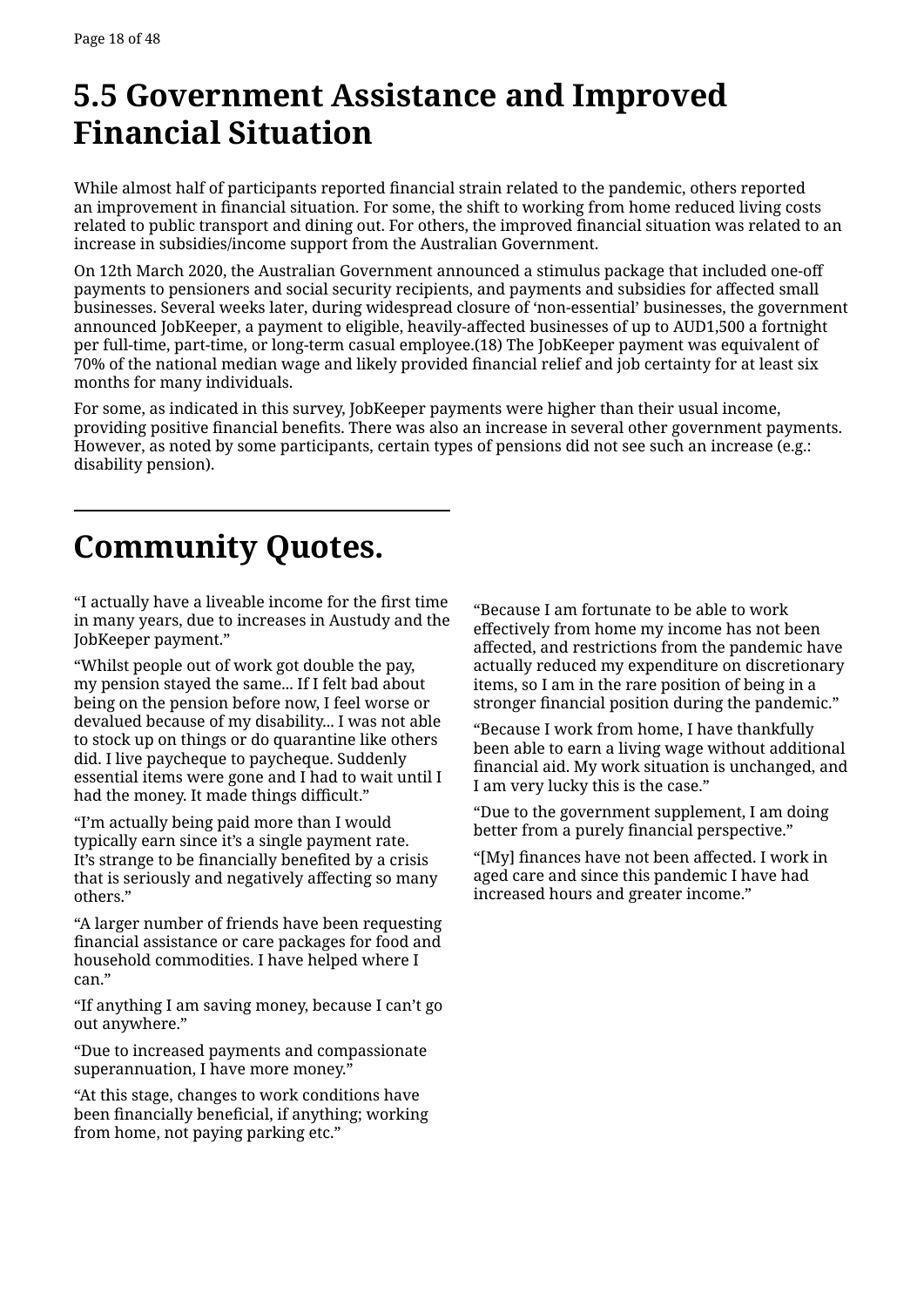# <span id="page-18-0"></span>**6 Healthcare**

Gender-affirming healthcare can include gender-affirming hormone therapy (GAHT, e.g.: testosterone for masculisation and estrogen for feminisation), and other medications related to masculisation and feminisation (e.g.: medications to prevent hair loss or to promote hair growth). There are also a range of procedures or services that individuals may access for gender-affirmation purposes including speech pathology (e.g.: voice training/coaching, voice preservation), hair removal (e.g. waxing, laser), lip and other facial fillers, nail decoration, and hairstyling.

Many trans people struggled to access health services in Australia, even before the COVID-19 pandemic. Trans people often have limited options in terms of accessing healthcare, allied health services, and other gender-affirming services. They may encounter healthcare providers who lack competency in trans healthcare (both knowledge of treatments and appropriate ways to interact with trans patients), and healthcare providers who exhibit inappropriate or discriminatory behaviours towards trans people (including delay or denial of healthcare).

Even though any General Practitioner or Endocrinologist in Australia can prescribe GAHT, many are unwilling to. This is often due to a lack of knowledge about GAHT and the trans community, as a result of little to no training on trans healthcare in medical training curriculums. Some doctors exhibit discriminatory views (blatantly or more subtly) and deny or delay healthcare access for trans community members. Even general healthcare (e.g. seeking antibiotics for an infection) may require accessing a specific 'trans- friendly' service, due to the risk of inappropriate treatment elsewhere.

As a result, trans-friendly healthcare providers often have long waitlists (greater than 6 months for a first consultation) and are largely contained to larger cities and metropolitan areas. Many trans people therefore encounter numerous barriers (geographical, financial, time) to basic healthcare services which are non-discriminatory.

The onset of the COVID-19 pandemic saw disruptions to trans healthcare, including temporary closure of some gender clinics, limitations to in-person appointments, a shift to telehealth, and greater demand for mental health support. Many 'trans-friendly' healthcare providers also stopped taking new patients or closed their waitlists, due to the uncertainty of disruptions. At various times, other gender-affirming services, including speech therapy, hair removal salons, and hair salons/barbers, were temporarily closed. Some participants reported negative experiences when accessing healthcare through someone who was not their usual, trans- friendly healthcare provider.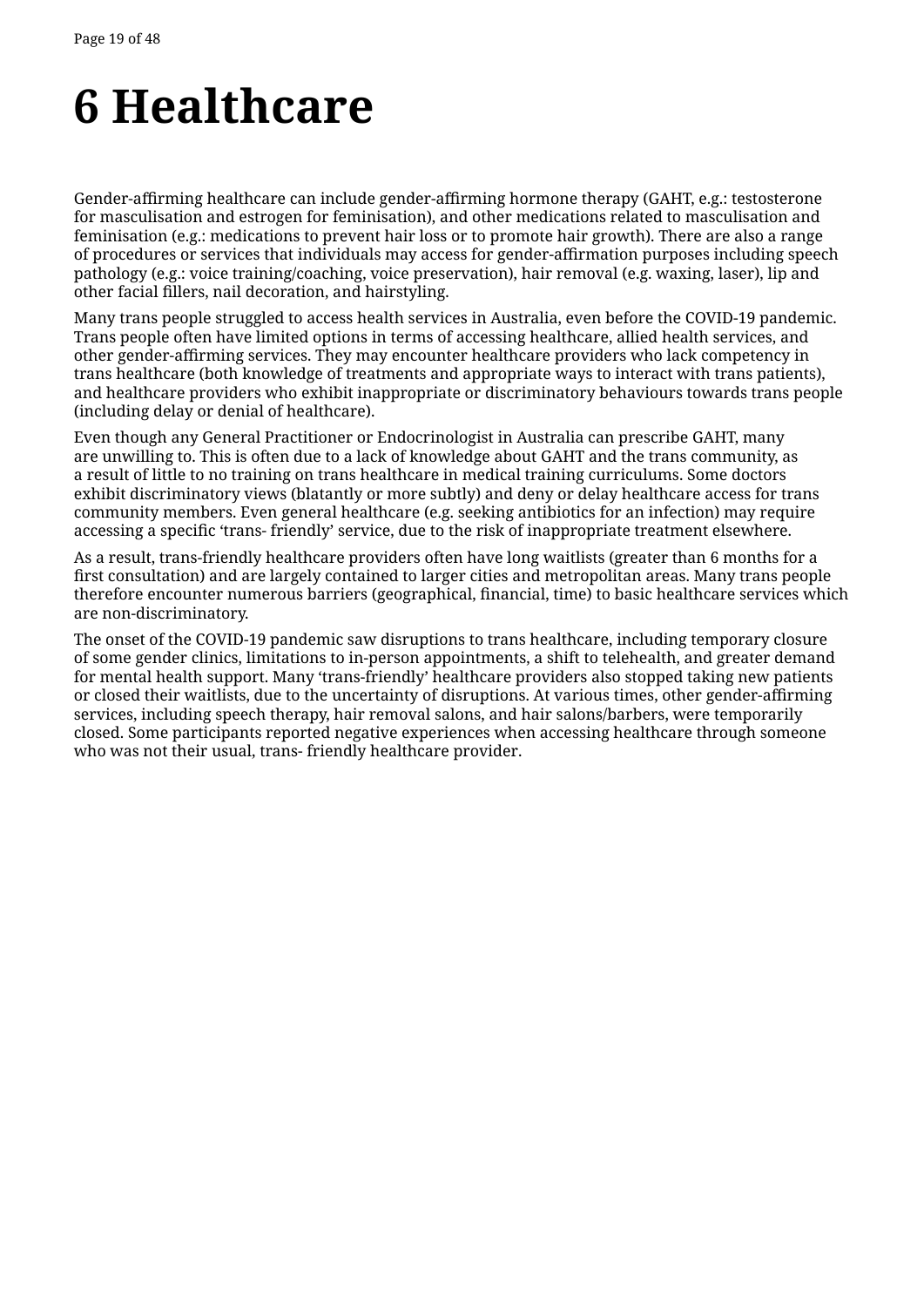### <span id="page-19-0"></span>**6.1 Postponement or Cancellation of Gender-Affirming Surgeries**

In Australia, gender-affirming surgery is classified as elective/cosmetic surgery by governmental guidelines, and therefore gender- affirming surgery is not provided in the public health sector, and Medicare only offers small rebates. Even with private health insurance, gender-affirming surgeries result in prohibitive out-of-pocket expenses and various caveats for the individual, meaning that many spend years waiting for their insurance companies to approve their claim eligibility, saving for, and anticipating surgery.

At various points during the pandemic, elective surgeries were cancelled or postponed to conserve healthcare resources. To assess the impact of disruptions to elective surgeries on the Australian trans community, participants were asked whether they had gender- affirming surgery scheduled at the time of the survey. 213 participants had gender-affirming surgery planned. **Of those who had planned surgery, 60.6% had their surgery cancelled or postponed.**

Free-text responses highlighted the immense mental health toll that surgery postponement and cancellation had on many trans people. For more detailed information about gender-affirming surgery disruptions, see Appendix 6.1.

## **6.2 Disruptions to Surgery Aftercare**

For participants who indicated they had gender-affirming surgery in the three months prior to the onset of the pandemic, disruptions to aftercare were assessed through a Yes or No response to 'Has aftercare post-surgery been affected by the COVID-19 pandemic?' and open-ended responses to 'How has your after-care post-surgery been affected?'

68 of participants reported having had gender-affirming surgery in the 3 months prior to the onset of the COVID-19 pandemic in late March 2020. **Of those who had surgery in the three months prior to the pandemic, 61.8% reported that their aftercare had been affected.** For more detailed information on disruptions to surgery aftercare, see Appendix 6.2.

### **Community Quotes.**

"My top surgery was cancelled just a few weeks before it was supposed to happen. I had been looking forward to it for months, and suddenly not knowing when or if it would happen caused a big spike in my depression. I found it really hard to look after myself for weeks."

"[I have] lost any ability to make an income to afford gender-affirming surgery."

"I was planning to have [surgery] in Thailand at the end of the year, but likely difficulties with international travel [have] delayed my planning."

"Cancellation of my booked surgery was extremely dispiriting. I've been thinking about that for almost 60 years now."

"Not being able to see my surgeon in person for post- op checkups was very stressful. I was worried that if something was wrong, he wouldn't be able to see it clearly through video call."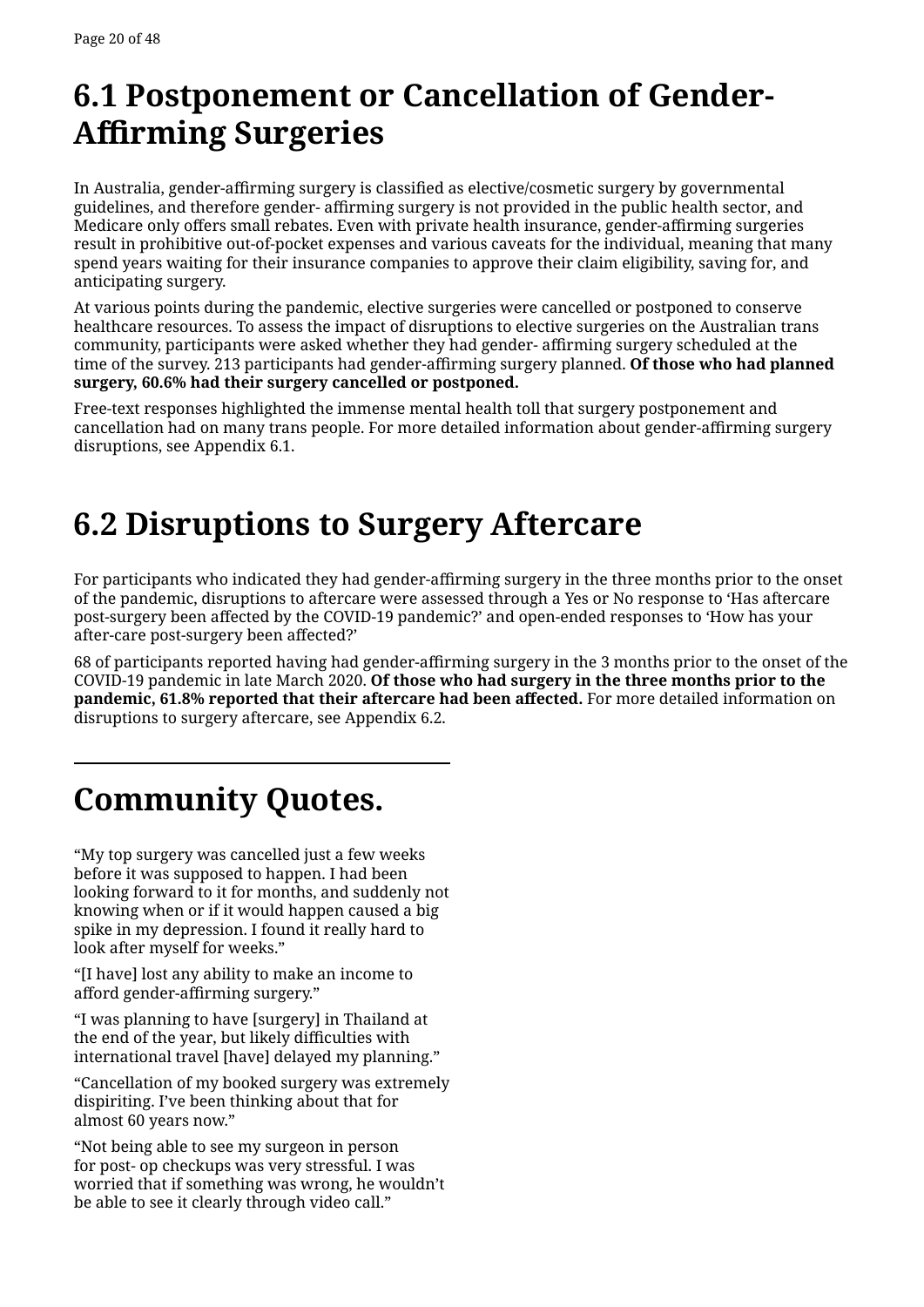### <span id="page-20-0"></span>**6.3 Disrupted and Delayed Access to General Healthcare**

The more general impact of social restrictions on healthcare needs was explored through open-ended responses to 'Has the COVID-19 pandemic affected your healthcare needs in other ways? If so, how?' The most common responses included:

- Disruptions to general care (cancellation or postponement of appointments, healthcare professionals not taking on new patients).
- Disruptions to specialist care (cancellation or postponement of appointments, healthcare professionals not taking on new patients).
- Temporary closure of allied health services (e.g. physiotherapists, chiropractors, fertility services, dentistry services for non- emergency procedures).

Some participants reported delaying accessing healthcare due to fear of contracting COVID-19, or not wanting to burden the healthcare system during the pandemic. Exacerbation of pre-existing health conditions was a common experience.

### **Community Quotes.**

"I am afraid to go to the doctor. I am afraid of the healthcare provider. I am afraid I will be infected."

"I had an IVF egg donation procedure scheduled in Spain, which had to be cancelled due to the pandemic. My plans for parenthood and subsequent gender transition are all in limbo, for who knows how long."

"My normal practitioner has closed their books and I don't know how to find another trans friendly doctor. I haven't been able to get test results and just haven't gotten healthcare."

"Since I've had to go home to my hometown, I'm away from the doctor who gives me my T shots... I'm scared to even fill my prescription at the local pharmacy because it's a small transphobic town."

"The closure of my laser hair removal clinic impacted heavily on my mental health. My facial hair growth causes me severe dysphoria and I haven't been able to continue my treatments for the last 3 months."

"Some specialists and services in trans health have indefinitely paused activity because of the virus, without referring patients elsewhere or giving them guidance."

"My GP who usually gives me my testosterone shots is an hour away by public transport which I'd like to avoid due to the pandemic. I contacted my two closest GP clinics to ask if nurses there could give me my shot, both said no. One asked me what injection and actually laughed at me when I said testosterone/HRT and told me that it wasn't essential."

"Due to COVID-19, I delayed getting blood tests for testosterone levels for over a month. I suspect my levels are very low and I need to up my testosterone, but I avoided addressing the issue because I didn't want to hassle my doctor... I was scared of attending a pathology clinic. Basically my transition has not gone quite to expectations because of this interruption."

"If the pandemic did not exist I probably would have been on HRT by now."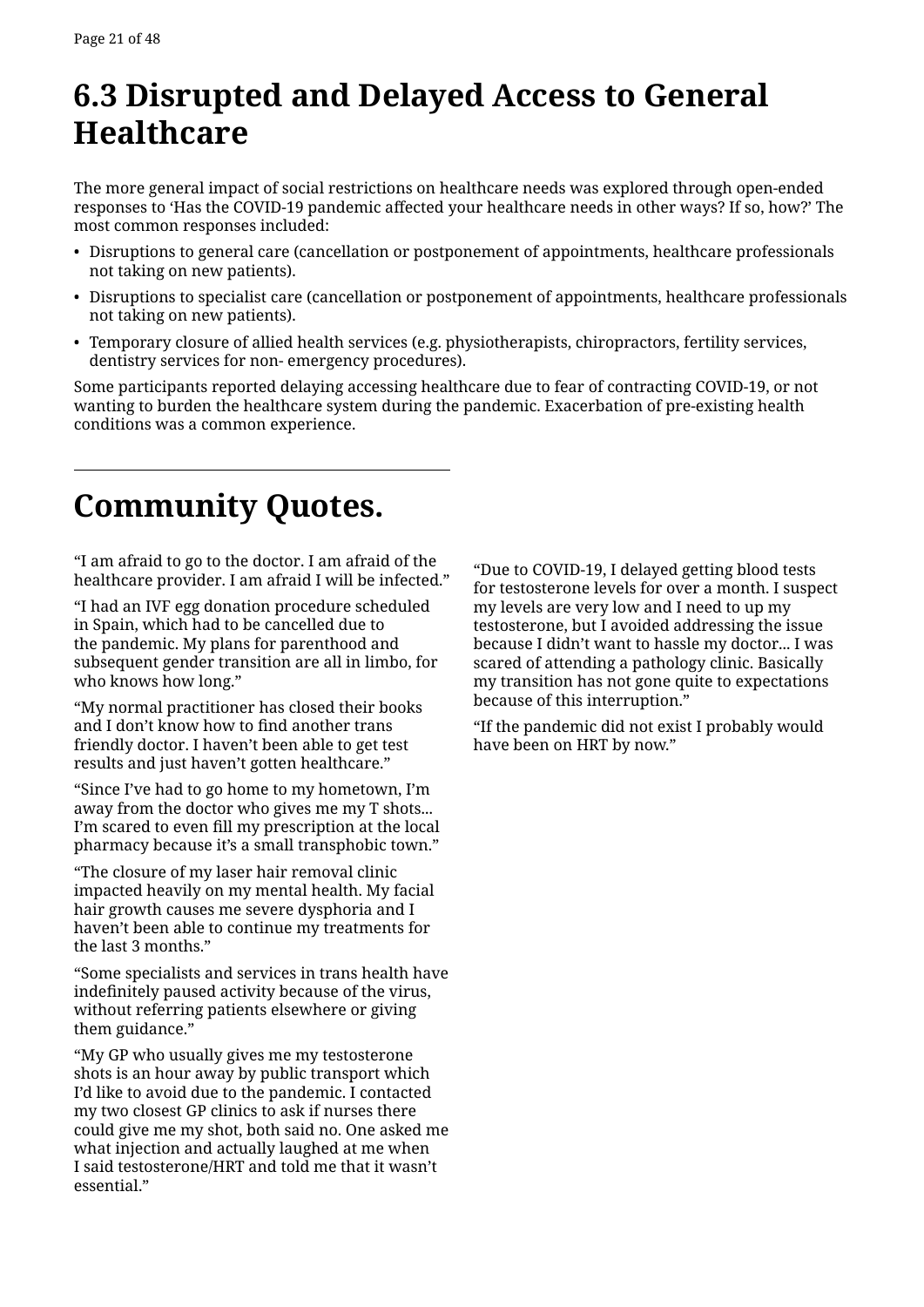### <span id="page-21-0"></span>**6.4 Telehealth**

Prior to the onset on the pandemic, telehealth (healthcare provider/patient consultation by phone or video call) was primarily used in the provision of healthcare to regional and remote areas in Australia. As detailed in the [COVID-19 and Australian General Practice: A Preliminary Analysis of Changes Due to](https://www.publish.csiro.au/ah/AH20157)  <u>Telehealth Use in 2020 Report</u>,<sup>(19)</sup> telehealth was subject to significant restrictions and Medicare rules that favoured in-person consultations.

In response to the need for physical distancing and the shortage of Personal Protective Equipment (PPE), there was considerable pressure to allow healthcare providers to use telehealth to deliver care. On 13th March 2020, bulk-billed Medicare item numbers were introduced to allow telephone and video consultations with patients suspected to have COVID-19. On the 29th of March 2020, Medicare restrictions were lifted, allowing for a much wider range of consultations delivered by telehealth, and making it possible for practices to pivot to an extensive telehealth model of care.

In a general population survey conducted by Isautier, et. al. (2020),<sup>(20)</sup> 61.9% of telehealth users stated that their telehealth experience was 'just as good as' or 'better than' their traditional in-person medical appointment experience.

Isautier et al., identified six overarching themes associated with telehealth experiences that were poorer than in-person experiences. These included:

- Communication is not as effective.
- Limitations with technology.
- Issues with obtaining prescriptions and pathology results.
- Reduced confidence in their doctor, additional burden for complex care.
- Inability to be physically examined.

### **Community Quotes.**

"[My] general practitioner has started telehealth which

is easier access for me, as I see a gender specialist who is about an hour drive away. Telehealth means less travel so better access to a GP."

"My regular appointments have become via phone or video call, which I find much more difficult to concentrate on, and brings in the issue of connectivity troubles."

"All my healthcare providers are doing remote sessions, which for mental health, is not preferred for me. All my psychologist appointments are online and the gender clinic I go to paused operations."

"Being able to see healthcare providers via telehealth has actually helped me a lot because of my anxiety and autism, but I am scared to see any of my providers in- person... I don't know what will happen when I need to."

"[I am] being forced to switch from face-to-face to telehealth for some doctors, which I find more uncomfortable and anxiety-inducing."

"Ability to see my psychologist remotely with telehealth has been positive."

"[The pandemic] made it easier for me to access healthcare due to increased availability of telehealth."

"My psychiatrist is using telehealth which is not the same. I feel that she is unable to effectively treat me."

"Reliance on telehealth has made some aspects of consultations impossible, such as minor surgery."

"Telehealth appointments are making it harder to diagnose conditions with physical [and] internal symptoms. I ended up in the ED because a condition escalated after two telehealth appointments."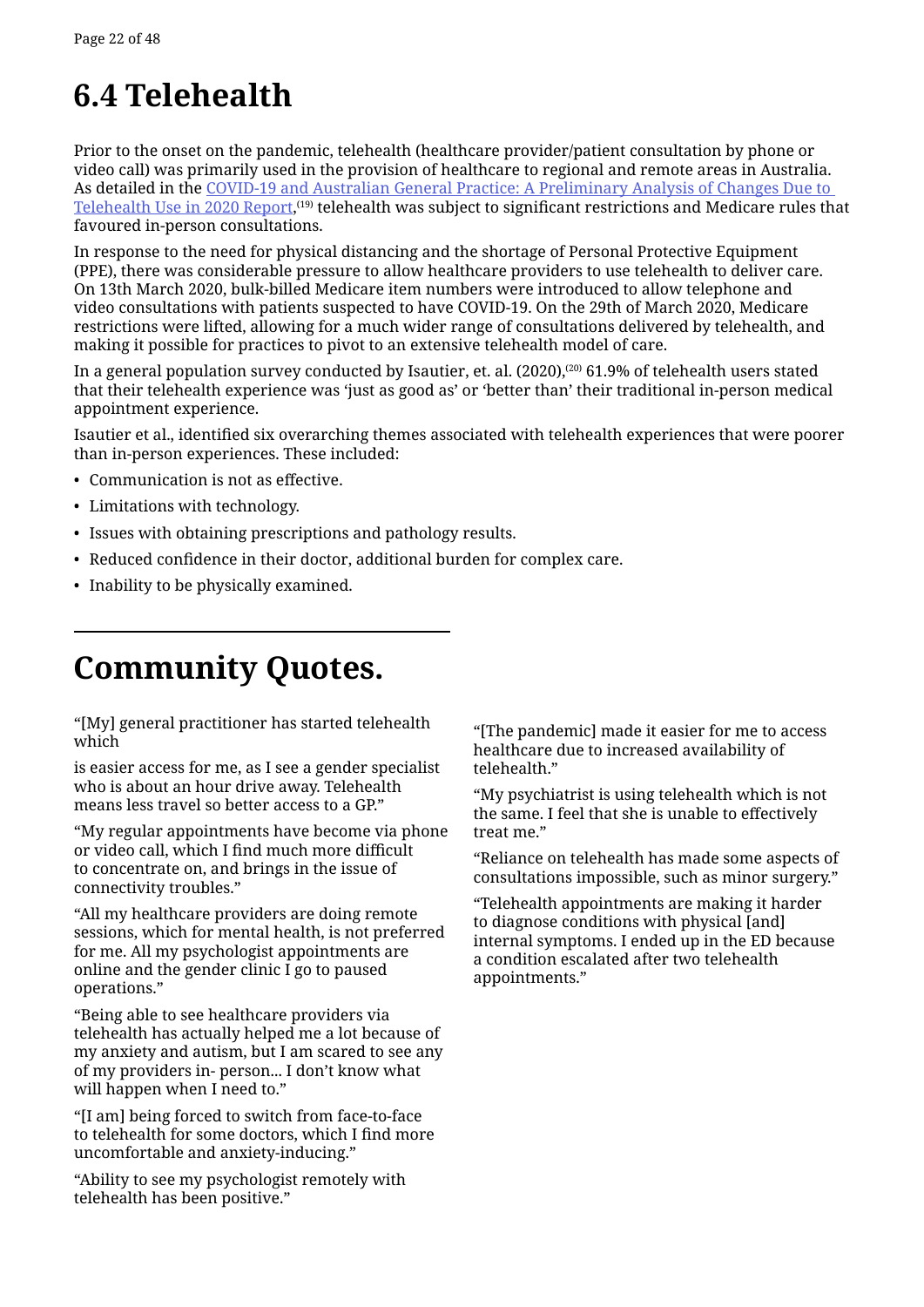### <span id="page-22-0"></span>**6.5 Changes in Physical Health During the Pandemic**

Changes in physical health because of the pandemic were assessed with the question 'How has the COVID-19 pandemic affected your physical health?' and a sliding scale response. The scale went from 0 = 'much worse' to 100 = 'much better'.

**21.9% experienced worse physical health during the pandemic (score 0-29). 70.5% experienced little or no change to their physical health during the pandemic (score 30-69). 7.6% experienced improved physical health during the pandemic (score 70-100).**

Some participants also provided more detail about changes to their physical health through free text responses. Common reasons for a decrease in physical health included:

- Exacerbation of pre-existing conditions due to disruptions to healthcare. Reduction in fitness and physical activity due to closure of fitness facilities. Disruptions to organised sport.
- Changes to diet because of disruptions to food access or stress.
- Physical symptoms of stress, anxiety, and depression.

Common reasons for an increase in physical health included an increase in time to devote to physical activity and food preparation.

### **Community Quotes.**

"[My] physical health is actually better than usual now that I'm not drinking beer or eating fast food with my friends. I've also got time to run and cook, more than I did when I was socialising and commuting to work."

"In order to pursue gender affirming surgery, I need to lose a substantial amount of weight. The closure of gyms and exercise options locally, in combination with increased isolation, has led to a major decrease in exercise, a worsening of my mental health, and a correlated increase of weight. This has been emotionally devastating."

"Because I can't access physiotherapy, my disability pain has worsened."

"As part of the lockdown, I was asked by some friends to help organise a daily fitness class for them over voice chat. This has led to me waking up at regular hours and exercising regularly in order to hold the class."

"I am unable to go outside as I use a powered wheelchair and so I lack the "exercise" excuse to go outside, which means I am not getting fresh air or sunlight. I am unable to attend physiotherapy... I am physically exhausted all the time from the strain of my mental health issues."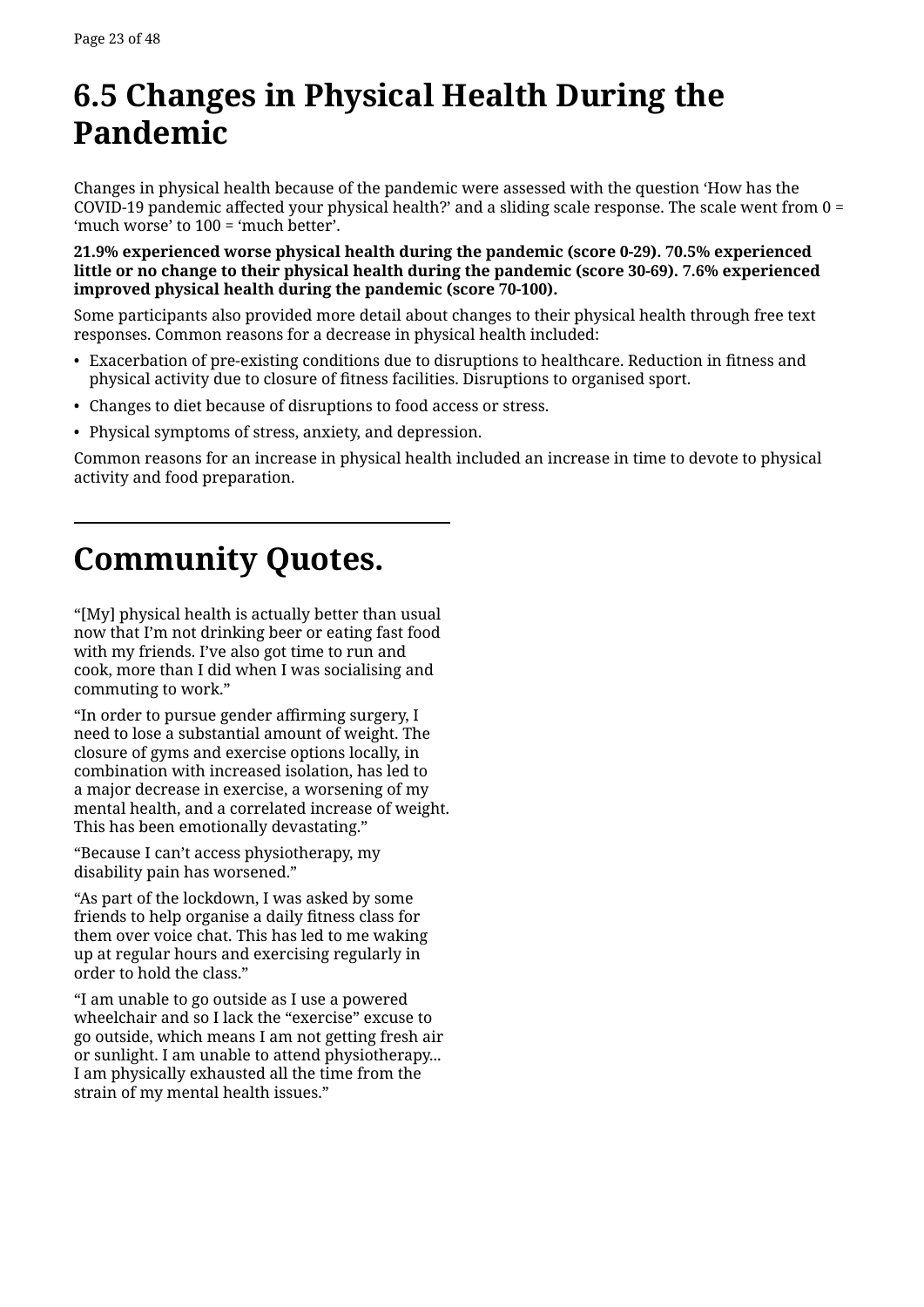# <span id="page-23-0"></span>**7 Mental Health**

# **7.1 General Mental Health**

The impact of the COVID-19 pandemic on general mental health was assessed by using a sliding scale response to 'How has the COVID-19 pandemic affected your mental health?'

**44.2% experienced worse mental health during the pandemic (score 0-29). 46.2% experienced little or no change to their mental health during the pandemic (score 30-69). 6.5% experienced improved mental health during the pandemic (score 70-100).**

An optional follow-up question was asked to understand why participants selected a certain score: 'Would you like to comment further on how the COVID-19 pandemic has affected your mental health?' Some of the most reported experiences included:

- Increased anxiety.
- Increased stress.
- Worry and feelings of dread.
- Feeling lonely or isolated.
- Depressive symptoms such as feeling hopeless or having a low mood.
- Exacerbation of pre-existing conditions (e.g., eating disorders, obsessive compulsive disorder).

## **Community Quotes.**

"I have OCD, so all the contamination fears around COVID have made that much worse."

"I enjoy having alone time, and am liking being able to set when I interact with others in advance... I also don't pay very much attention to the news. So overall, this has been good for my mental health."

"I largely feel stress about still being required to work and study (albeit at home), while also being affected by what's happening. I wish everything could just stop while we deal with this, and I'm resentful that I am required

to continue to be productive, and work more or less as efficiently as I would under normal circumstances, despite the fact that this is not at all normal."

"I don't cope well with being alone, so social distancing has been really tough."

"A lot of the things that I did to regulate my mental health have been shut down."

"COVID-19 has resulted in my losing access to many of the coping strategies I use to deal with my ongoing mental health issues. As a result my mental health has declined significantly."

"At first my mental health was much much worse. But as time has gone on, I got sober and have used the increase in free time to start eating better and focusing on improving my self-care and physical health. Consequently I have seen a great improvement in my mental health. It's been like a see-saw."

"Being contained in the same environment every day, while simultaneously experiencing existential dread and uncertainty about the state of the world, is an absolute goddamn nightmare."

"I am struggling with mild symptoms of psychosis due to [a] lack of grounding activities, and fear of persecution.

I am also struggling with increased fear of leaving the house, as well as contamination, both linked to my OCD."

"I live with OCD, and the fact that the majority of the population is now practicing my behaviours is comforting."

"I had a bit of a mental breakdown a few weeks into COVID-19 quarantine. Like everyone else, the disruption to my life and my inability to see a lot of my friends has got me down."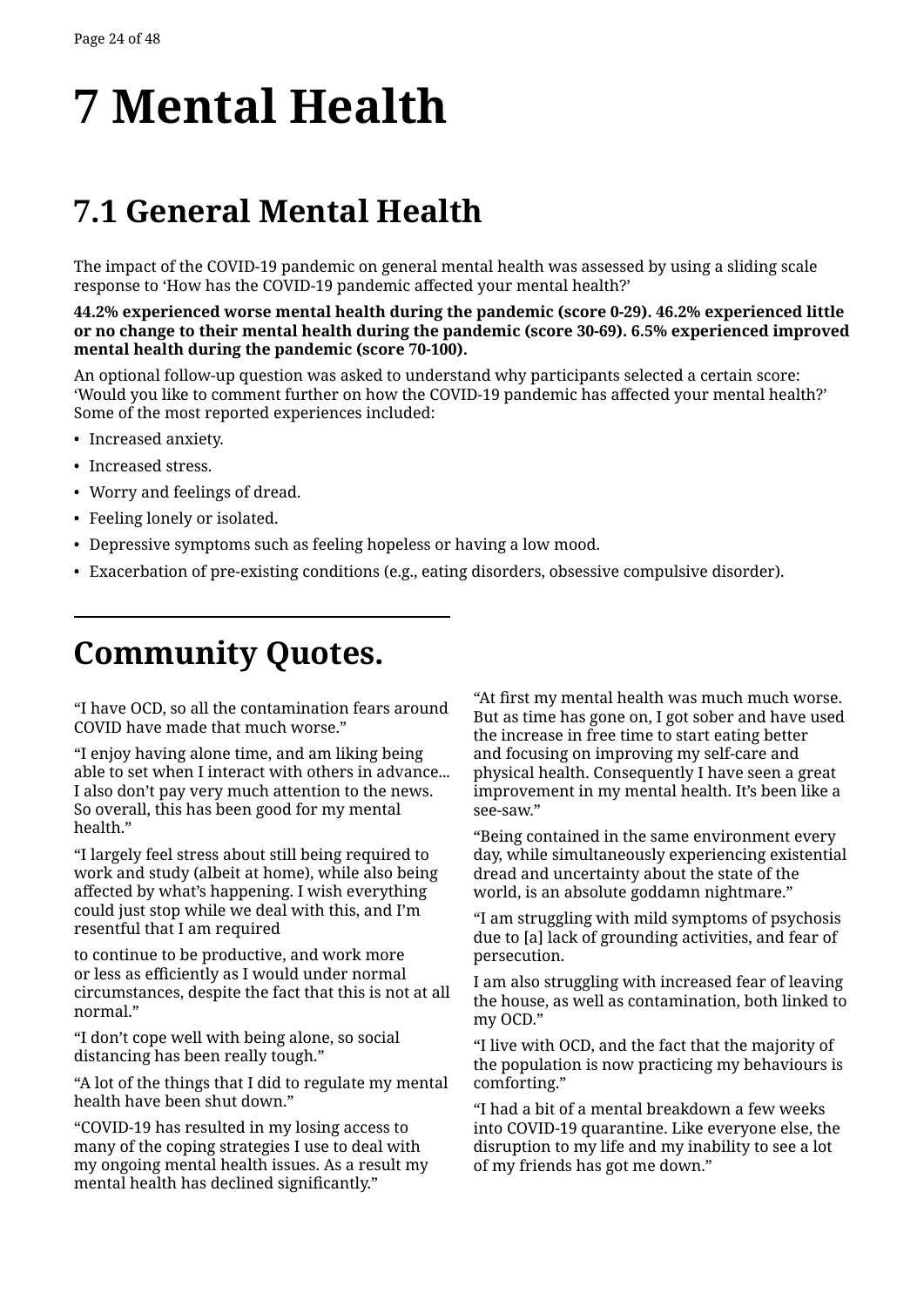### <span id="page-24-0"></span>**7.2 Depression**

Depression was assessed using the Patient Health Questionnaire 9 (PHQ-9). The PHQ-9 is an easy to understand 9-item scale, in which respondents self-report the severity of nine depressive symptoms as '0' (not experienced) to '3' (experienced nearly every day). The sum of the responses to the nine questions provides a total score. The PHQ-9 was chosen because it allowed for a comparison with Australian general population data from during the first months of the COVID-19 pandemic<sup>(21)</sup> and also with data from the Australian trans community from prior to the pandemic.<sup>(2)</sup>

#### **61.1% of the 985 participants who completed the PHQ-9 experienced clinically significant symptoms of depression in the prior two weeks (PHQ-9 score ≥10).**

This is higher than in trans samples from prior to the pandemic (36% and 44% reported by Pitts, et, al.,<sup>(22)</sup> and by Hyde, et, al.,<sup>(2)</sup> respectively), and significantly higher than 27.6% reported in the general Australian population in response to COVID-19 during May 2020.<sup>(21)</sup>

For more detailed information about the PHQ-9, see Appendix 7.1.

### **7.2.1 Rates of Clinically-Significant Depression by Gender**

When rates of rates of clinically-significant depression (PHQ-9 score ≥10) were examined by gender, the following was found:

#### **74.3% of non-binary people experienced clinically significant depression. 59.9% of trans men experienced clinically significant depression. 53.8% of trans women experienced clinically significant depression.**

These findings are similar to other recent Australian studies that show non-binary people as being at higher risk of experiencing depression or mental health distress than other members of the LGBTIQA+ community.<sup>(23)</sup> For more information of rates of depression by gender, see Appendix 7.2.

### **Community Quotes.**

"All my hard work around staying on top of my depression vanished."

"Without the need to get up and work, I have lost motivation to get out of bed and do anything. My depression has taken days out of my life, where everything is a haze and I have no reason to leave [my] bed."

"My depression has been harder to manage with social isolation and lack of human contact."

"I have been feeling very isolated and depressed. I've had a low mood and a lack of energy."

"[It] has been harder to shake off depression episodes... Being unable to get a change of scenery or even get out of the house makes it harder to get out of."

"[I have been] feeling more depressed, because I am doing less and not getting out as much."

"Due to my surgery being postponed, and other life stresses, I've had to start antidepressants."

"I am depressed far more often, and I have almost no motivation to try and get out of it."

"I have a long history of depression, currently managed with medication and therapy skills, so when when isolation started to affect my mental health I was able to manage it fairly easily."

"Being inside all the time has... caused long periods of introspection, which has led to low points of depression and compulsive behaviours."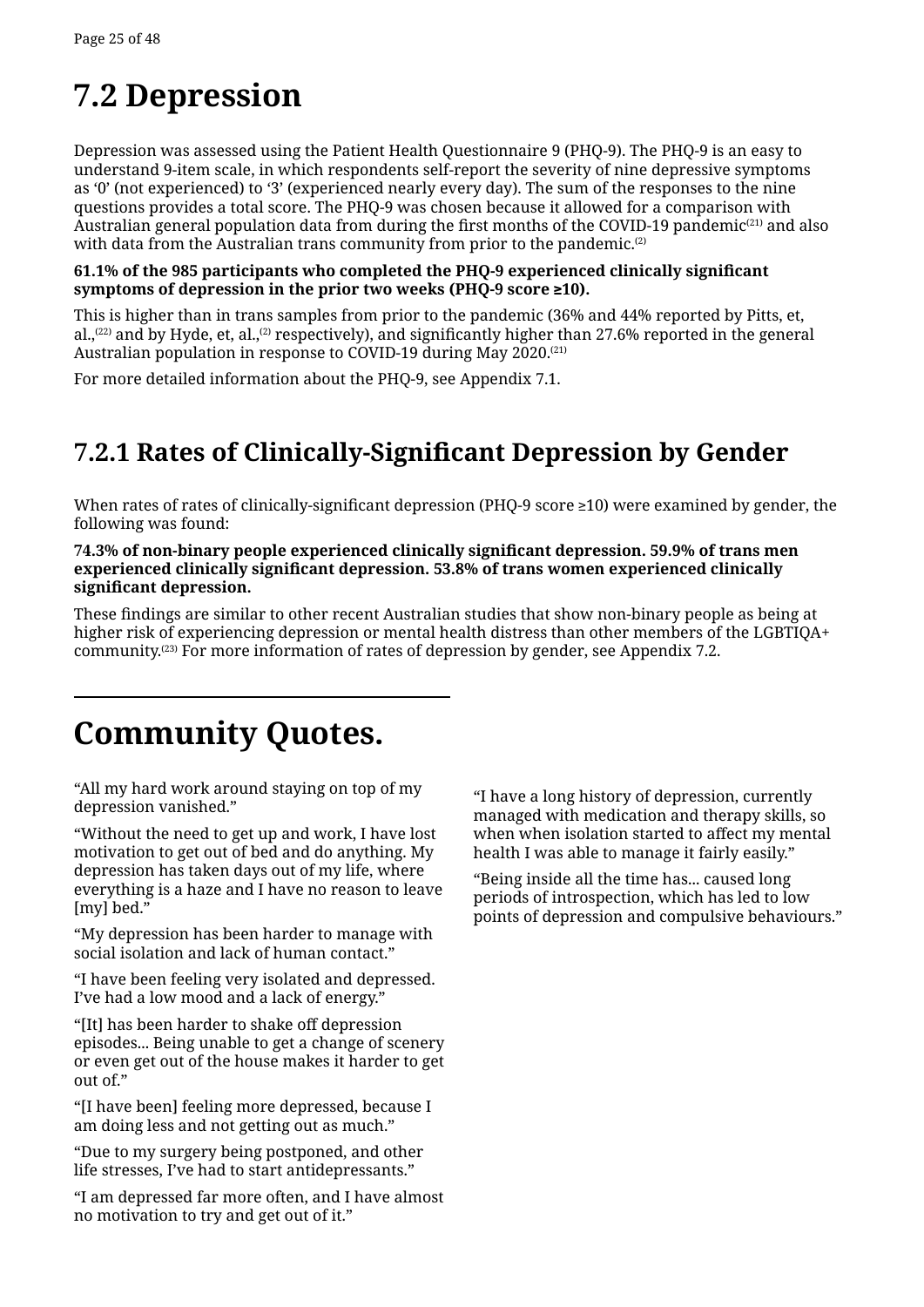### <span id="page-25-0"></span>**7.2.2 Associations Between Experiences of COVID-19 and Depression**

Analysis was performed to explore associations between experiences of COVID-19-related stressors and depression. Models for depression were analysed with four types of experiences of COVID-19:

- Job loss (participants who indicated 'I lost my job').
- Feeling unsafe or afraid in household.
- Financial strain (participants who indicated financial strain in relation to at least one of housing, utilities, groceries, financial supporting others, or 'other').
- Surgery cancelled or postponed.

#### **Feeling unsafe/afraid in the household and financial strain posed higher odds for depression.**

Job loss due to COVID-19 restrictions was not statistically associated with higher odds for depression in Australian trans individuals. This lack of association is likely explained by the introduction of JobKeeper by the Australian Government, a wage subsidy which paid business who were adversely affected by the pandemic to enable them to keep their staff employed. In addition, some other Government payments were also increased in response to the pandemic. This likely provided financial relief and job certainty for many individuals.

Cancellation or postponement of gender-affirming surgery was not statistically associated with a higher risk of depression, however, many members of the community experienced significant distress as a result. For more detailed statistics, see Appendix 7.3.

### **Community Quotes.**

"[My] depression has been returning, likely due to the loneliness."

"[I have] been unable to find a job, even with a PhD,

which has increased my feelings of hopelessness and worthlessness, feeding into my major depressive disorder."

"My routine has totally disappeared, which has resulted in my depression and anxiety severely increasing. As a result, I have lost my sleeping pattern entirely, and I am functioning from a place of 'survival' in terms of how

my brain is working... Losing the ability to interact with friends, family, and even colleagues... has also impacted my depression significantly. I am a social person, quite extroverted, and one of my main love languages is physical touch– so the majority of my avenues of self care have been cut off. I can't go out and socialise with friends to 'recharge' and regulate my mental health... My face-to- face organised exercise also ceased, and exercising with others, as part of my routine, is something that helps regulate my mental health. I am not well."

"Being isolated... has made me feel very lonely, which has made my depression much worse."

"Being stuck at home is making my symptoms and depression more apparent, and harder to work around."

"[My] depression has increased."

"Difficulty maintaining contact with friends has increased my isolation, and worsened my depression."

"I didn't realise how much the regular routine of work helped my mental health. Having nothing to do triggered my depression, and when I do need to go out, my anxiety (which was mostly managed before) is through the roof."

"I feel incredibly depressed, and it's ruined any schedule and/or structure that my ADHD brain needed to function."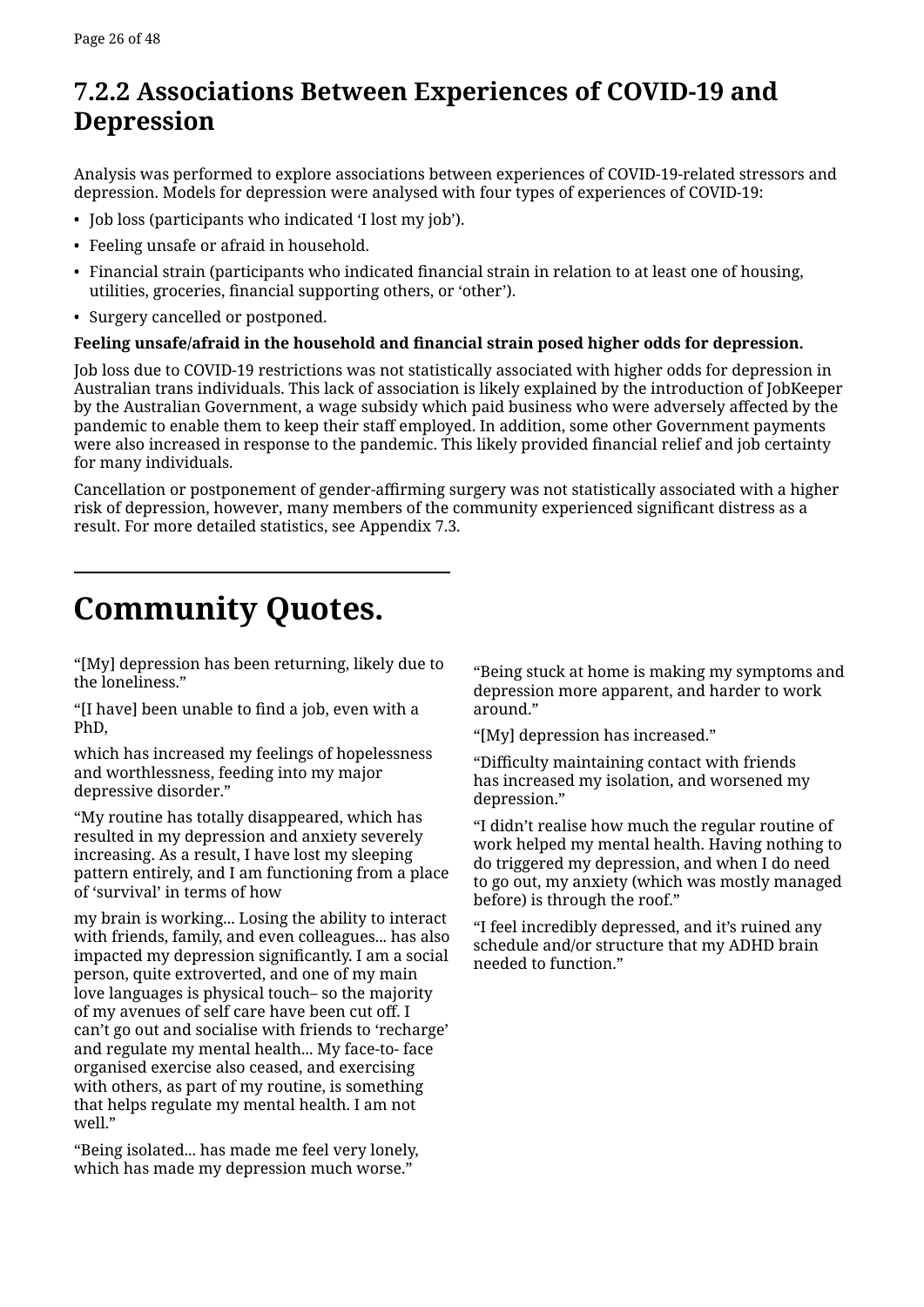## <span id="page-26-0"></span>**7.3 Thoughts of Self-Harm and Suicide**

Item 9 of the PHQ-9 specifically assessed thoughts of self-harm or suicide ('Thoughts that you would be better off dead or of hurting yourself in some way').

#### **Almost half of the participants (49%) reported that they had thought that they would be better off dead or of hurting themselves in the prior two weeks.**

11.9% experienced these thoughts nearly every day. This rate of 49% is almost double the rate previously reported for the Australian trans population by Pitts, et, al., $(22)$  though similar to Hyde, et. al. $(2)$  By comparison, 14.9% of the general Australian population reported thoughts of self-harm or suicide in the initial months of the pandemic.<sup>(21)</sup>

### **7.3.1 Thoughts of Self-Harm and Suicide by Gender**

**58% of non-binary people had such thoughts during the pandemic. 45.5% of trans men had such thoughts during the pandemic. 46.3% of trans women had such thoughts during the pandemic.**  For more detailed information of thoughts of self-harm and suicide compared by gender identity, see Appendix 7.4.

### **Community Quotes.**

"I attempted suicide... [and] cutting myself. Memories of childhood trauma are coming back. I'm lonely, too."

"I was already struggling prior to COVID, but the loss of my job and the lockdowns resulted in me spending a month in a psychiatric hospital as my suicidal ideation and [suicide] planning went to extreme levels."

"Due to restricted contact with my friends and constant exposure to my abusive family, I have found myself spiralling downwards, and becoming increasingly suicidal."

"[I] have had an increased rate of suicidal ideation and more intensely, and have thought about checking into the ER because I didn't feel safe, but also felt that healthcare workers were already at risk and overworked, so I didn't."

"I've been suicidal and low for months."

"There have been several instances where I have self- harmed and also thought about committing suicide."

"Thoughts of self-harm and suicide have increased."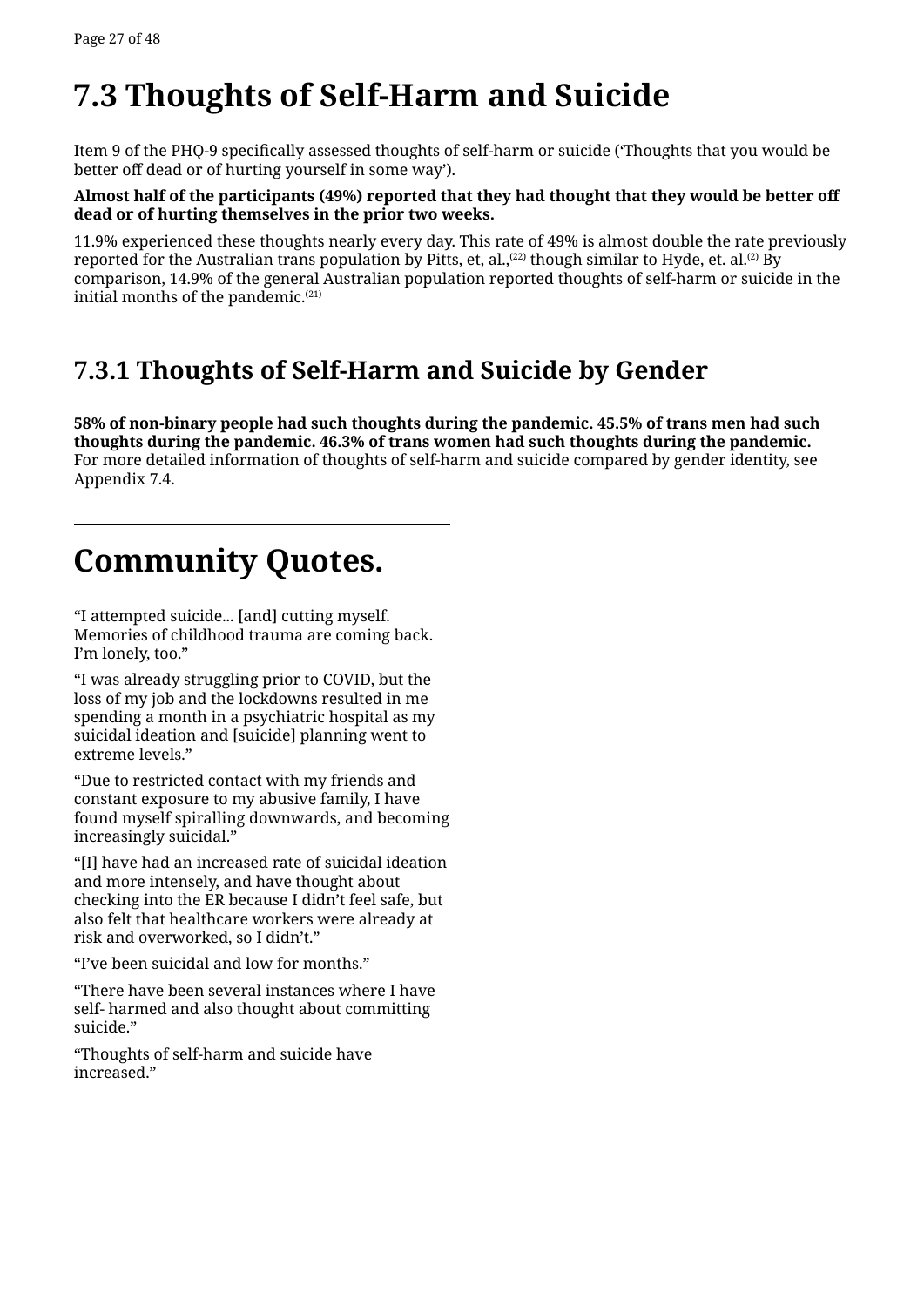### <span id="page-27-0"></span>**7.3.2 Associations Between Experiences of COVID-19 and Thoughts of Self-Harm or Suicide**

Like for depression, analysis was performed to explore associations between experiences of COVID-19 related stressors and thoughts of self-harm or suicide. This included job loss, feeling unsafe or afraid in household, financial strain, and cancellation or postponement of surgery.

**Participants who reported feeling unsafe or afraid in the household and financial strain had higher odds of having thoughts that they would be better off dead or of hurting themselves.**

**Cancellation or postponement of gender-affirming surgery due to COVID-19 was associated with 56% higher odds of having thoughts of self-harm or suicide.**

Job loss due to COVID-19 restrictions was not statistically associated with a higher risk of thoughts that they would be better off dead or of hurting themselves. This finding might have a similar explanation to the depression analysis as abovementioned. For more detailed statistics, see Appendix 7.5.

## **7.4 Gender Dysphoria and Euphoria**

Participants were not asked directly about experiences of gender dysphoria and gender euphoria during the pandemic. However, in free text survey responses, such experiences were commonly reported. The way that people move through public spaces has changed dramatically, along with an increased reliance on video conferencing software for work, social interaction, and to access services. For some, such changes presented an opportunity to explore gender expression and pursue social and/or medical gender transition more freely. For others, however, gender expression and transition were inhibited or disrupted.

### **Community Quotes.**

"I came out to work and to my children... and started living full-time as a woman. I think that working from home may have helped me to do [that] because I was

a bit freer to experiment with clothing, hairstyles, and occasionally light makeup, and then show myself a bit during short video calls... If I was still travelling to work each day I would still be dressing more androgynously; I would be too afraid to make those changes and then travel to the city for the whole day."

"Having to look at my own face on Zoom all the time, and listen to my own voice, is increasing my dysphoria."

"I do body-building to manage my gender dysphoria. My gender dysphoria has increased significantly since gyms closed."

"I have less stress about being misgendered, since I don't go out much."

"I felt scared of getting the virus, because my experience at hospitals was so bad... I had to think about death, and about whether or not my trans body would be respected."

"Not having to use public toilets has been nice, as this is one of the most stress-inducing scenarios."

"Emails and Zoom meetings don't provide the same theatre to express and advocate for myself, [and] has allowed for misgendering and mistreatment to go unaddressed. My social transition has felt stalled... I've struggled to not be able to test my transition in the workplace."

"Because of social distancing... I have been able to get over my fear of starting to dress in a way that reflects who I am in public... I'm not sure I would have been able to leap that mental barrier so quickly without this unusual situation."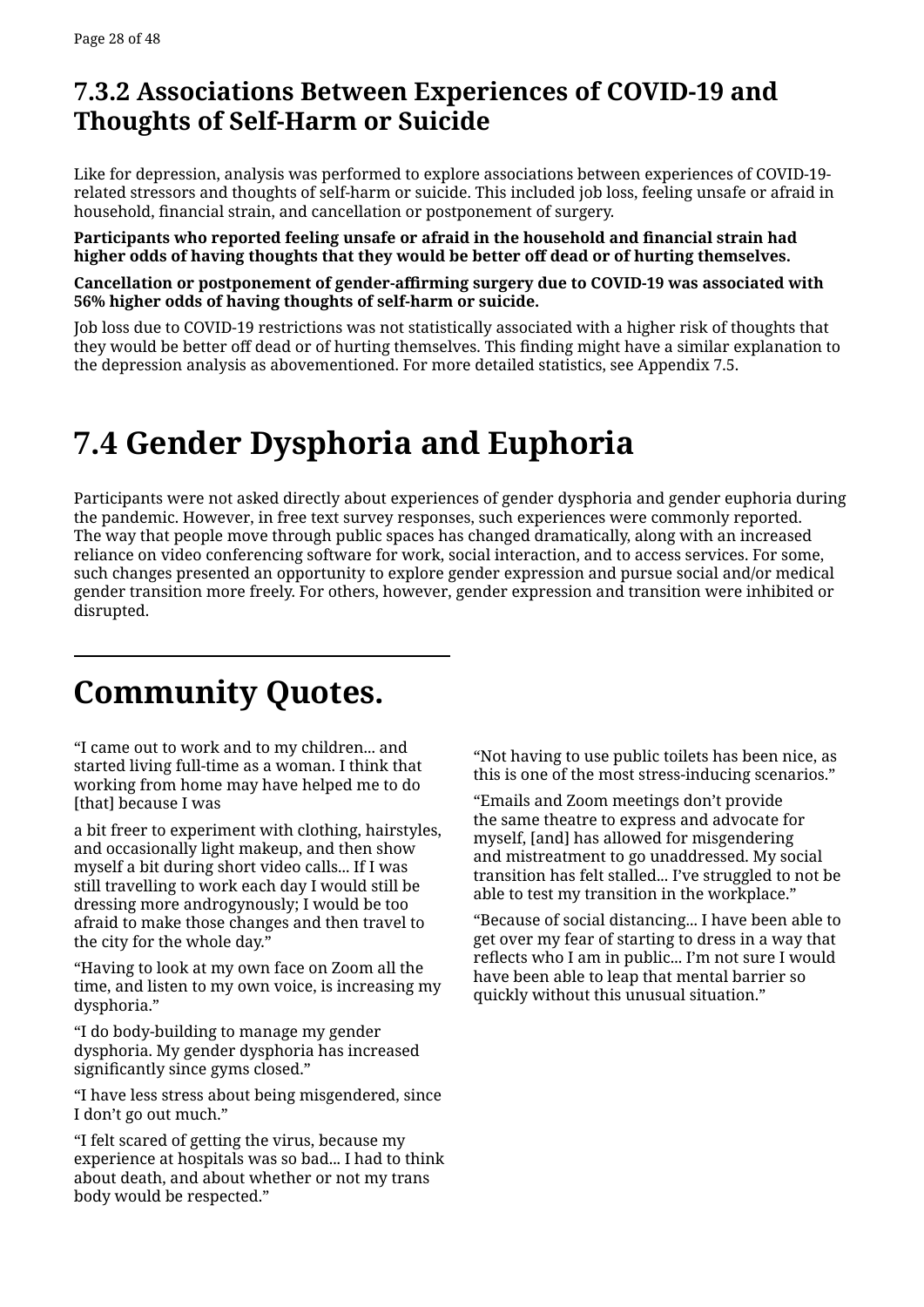### **Feature Stories.**

Lex:

"I am a volunteer ambulance officer in a remote community, and because of the COVID-19 pandemic I had to choose to either shave off my beard (which is a huge part of my trans identity and I have

had it since it grew about 8 years ago) or stop volunteering temporarily. I decided to shave my beard off and continue volunteering, as we are a small team and I wanted to do my bit.

I did experience dysphoria without it, and was misgendered a few times because of [being shaved]. Both my anxiety and depression worsened dramatically because of this. I experienced panic attacks, and thoughts of selfharm (which I have previously done).

I saw my GP who was incredibly supportive and helpful, but due to travel restrictions it took about a month before I was able to speak to a mental health worker and psychiatrist via videoconference. I am still shaving and feel significantly better about it, but won't feel myself again until I grow it back."

#### Clare:

"Both my study and work were done remotely during the lockdowns.

This meant that I didn't have to struggle with using public transport as a disabled person, which gave me more time and energy to put into my work and study. But it also meant that I lost a lot of important social connection with my fellow students and coworkers, and that made me feel very isolated. I also struggled with figuring out how to "switch off" my work-and-study brain and know that it was time to relax.

I managed by ensuring that my desk was a fun, colourful space that I would enjoy sitting down at every day, and by creating online meetups with other LGBTIQA+ students at my university. I still struggle with switching off and relaxing, but I try to be kind to myself about it - I know that getting frustrated will only make things worse."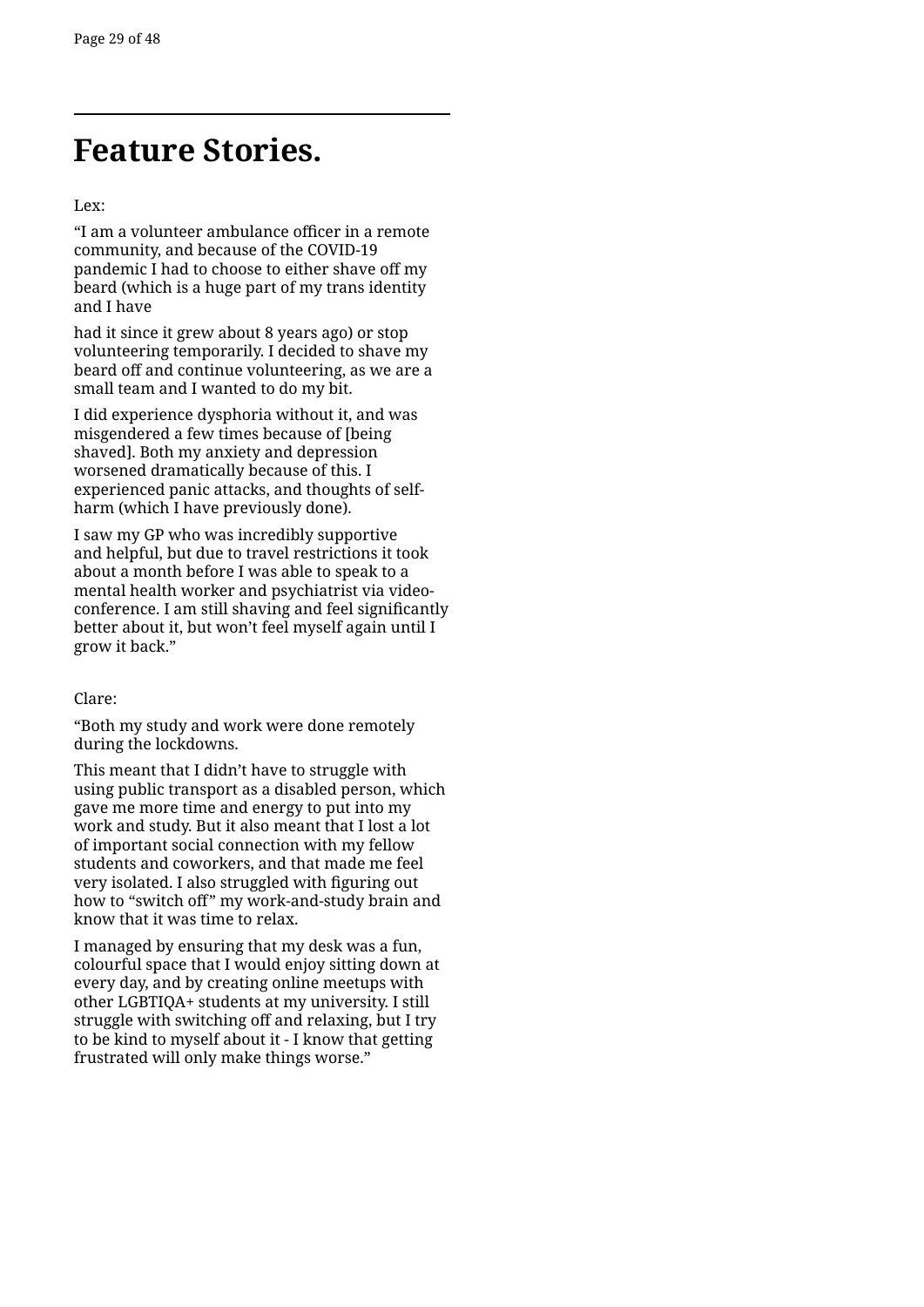# <span id="page-29-0"></span>**8 Alcohol and Drug Use**

# **8.1 Alcohol Use**

Frequency of alcohol consumption in the trans community during the pandemic was assessed with fixed responses to the question 'How often do you drink alcohol?'

22.1% reported drinking alcohol once or twice a week. 11.5% reported drinking alcohol daily or almost daily.

Those who indicated that they consume alcohol were asked to report changes to their alcohol consumption since the onset of the pandemic. **16.1% of respondents consumed alcohol at a lower rate than prior to the pandemic (score 0-29). 58.8% of respondents consumed alcohol at a similar level to pre-pandemic times (score 30-69). 25.1% of respondents consumed more alchol than they did pre-pandemic (score 70-100).** For more information of alcohol use, see Appendix 8.1.

### **8.2 Non-Medical Drug Use**

Drug use was assessed with fixed responses to the question 'How often do you use drugs for non-medical purposes?'

8.5% reported drug use for non-medical purposes once or twice a month. 4.7% reported drug use for non-medical purposes once or twice a week. 5.5% reported drug use for non-medical purposes daily or almost daily.

The participants who indicated drug use were asked to report changes to their drug consumption since the onset of the pandemic. **14.8% of respondents used drugs at a lower rate than they did prepandemic (score 0-29). 53.4% of respondents used a similar amount of drugs (score 30-69). 31.8% used more drugs than they did pre-pandemic (score 70-100).** For more information of drug use, see Appendix 8.2.

## **Community Quotes.**

"[I] have started drinking to cope in the last few days, a glass of wine or two in the evening. I'm very nervous about losing control of my drinking again."

"I am using drinking and sex (consensual and safe) as coping mechanisms."

"I attempted suicide with a drug overdose."

"I started off drinking too much and my mental health went way down. I got the drinking back to normal (moderate) and am now as happy, or happier, than I was before COVID."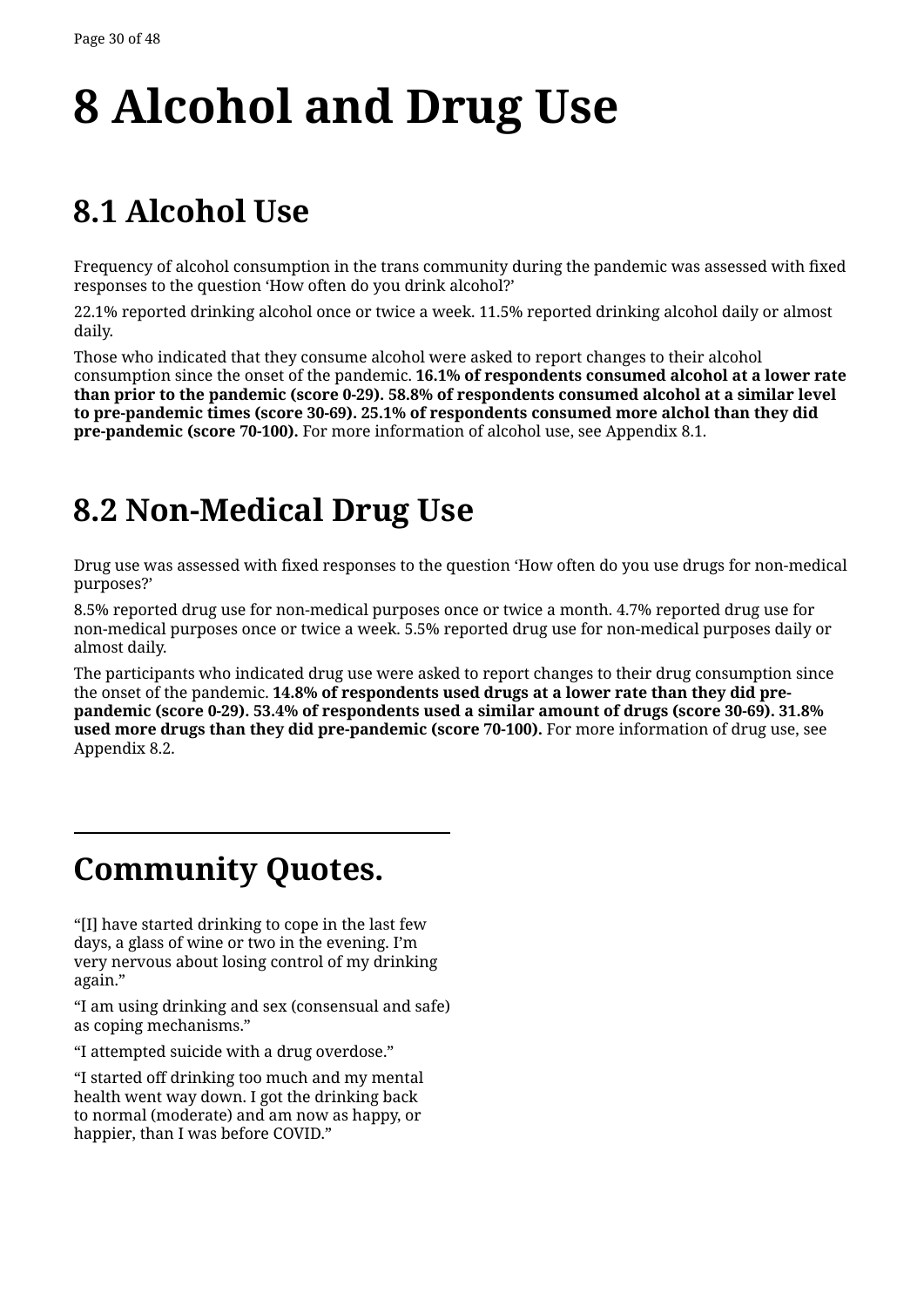# <span id="page-30-0"></span>**9 Community Resilience**

# **9.1 Loss of Social Support and Coping Strategies**

In the context of social discrimination, including high rates of family rejection, support networks – allies, LGBTIQA+ community members/friends and LGBTIQA+ and trans-specific spaces – are often central to resilience building.

Social support and connection with the trans community has been consistently shown to improve mental health and quality of life, and provide protection against depression, suicidality, and other mental health comorbidities.(25) Social restriction measures had a negative impact on many trans individuals and communities, as interactions with people outside one's household were severely limited, and safe physical social spaces were closed.

Beyond the trans community, many participants spoke of the loss of social spaces, communities, and access to coping strategies, such as various forms of exercise (e.g. gyms and organised sport) and hobbies. Several First Nations participants talked about the disconnection from country and culture they experienced due to travel restrictions.

### **9.2 Support Seeking**

In response to the loss or disconnection from usual social supports and coping strategies, people have sought alternate ways to connect with those who are important to them, and to the wider trans and LGBTIQA+ community.

To understand support seeking behaviours, participants were asked: 'Have you reached out to someone you care about since COVID-19 social distancing measures came into effect?' **88.1% of participants indicated that they had reached out to someone, while just over 10% of participants reported that they had not sought support from others since the onset of the pandemic.** Some participants reported that they did not feel they had anyone to provide emotional support. For more information relating to support seeking behaviours, see Appendix 9.1.

Participants were also asked 'If you have needed emotional support during the COVID-19 pandemic, who have you turned to?'

**61% spoke to someone who they did not live with but who they trusted. 46.2% spoke to someone they lived with. 37.5% sought support from a mental health professional. 18.9% accessed a LGBTIQA+ specific organisation. 15% spoke to their General Practitioner. 14.8% used online groups and forums. 10.5% accessed mainstream mental health organisations.**

Free-text responses provided insight into other sources of emotional support, including other trans community members, religious community, and alcohol and drug support services. For more information relating to support seeking, see Appendix 9.2.

### **Community Quotes.**

"I feel well supported online by LGBTIQA+ and TGDNB orgs, community and friends."

"Community provider groups have had more online functions. As a trans person in a regional area, this has been a benefit of COVID. I think these organisations have done a great job."

"Virtual meet-ups have been good."

"The transmasc support group I am part of is doing monthly zoom catch-ups, so that's great."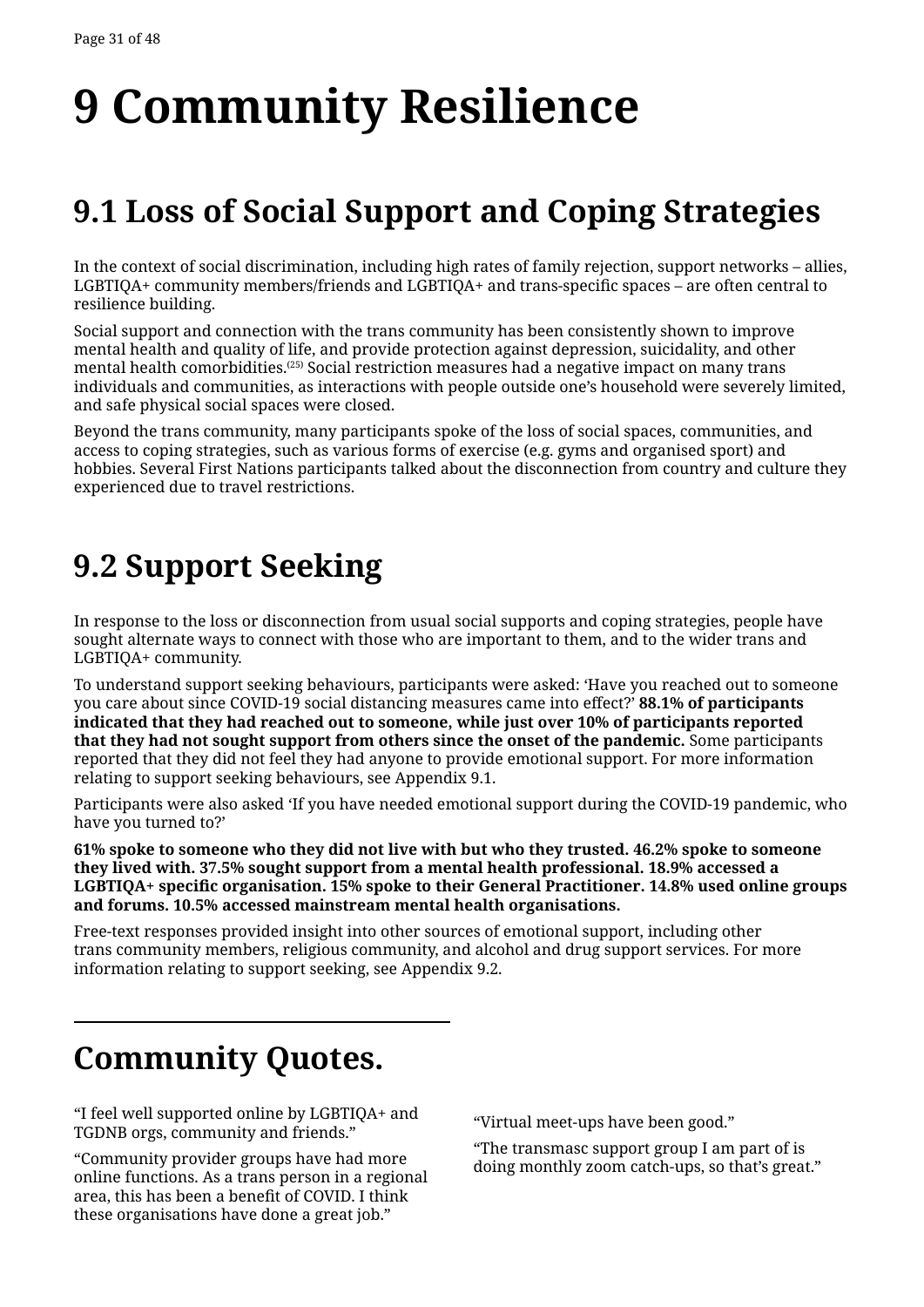### <span id="page-31-0"></span>**9.3 Community Resilience**

The Australian trans and broader LGBTIQA+ community demonstrated flexibility, adaptability, and resilience in response to social distancing measures. Trans groups and organisations sought to adapt their services to online platforms. Online spaces have become the 'new normal', and a vital source for social connection, emotional support, and entertainment for many trans community members. The shift online made such events and services more accessible to many people, including those with disabilities, those with social anxiety, and people living in regional and remote areas.

Although participants were not directly asked about whether they had provided support to peers and friends, many shared stories of reaching out and offering care. This included providing emotional support, contacting support services on behalf of others, going shopping for those who had difficulties doing so themselves, and providing material and financial support if needed. For some, these acts improved their own mental health, providing purpose and structure. For others, however, it was detrimental.

## **9.4 Positive Coping Strategies**

Participants were asked to provide fixed and open-ended responses to 'Which strategies have you used to stay positive and healthy during the COVID-19 pandemic?'

**71.3% explored hobbies and interests. 64.7% listened to and played music. 45.1% socialised outside household. 44.9% played with and cared for animals. 41.7% socialised within household. 38.7% exercised. 37.3% emotionally supported others. 9.3% turned to religion and spirituality.**

In the open-text responses, support groups and networks, house maintenance, and keeping busy with work and study were commonly cited. Self-soothing and distraction were also mentioned as helping to keep ones mind off world events and reduce anxiety. For more information on positive coping strategies, see Appendix 9.3.

### **Community Quotes.**

"[I have been] going to sharing circles and support groups, reading self help blogs, learning support mechanisms. A lot of distracting myself with entertainment [and] setting up and participating in opportunities to connect and support each other."

"Exercising more at home with free online classes, as I don't have to go to gym or class where environment is often gendered."

"Using mental health coping strategies... [like] meditation, going outside for walks, yoga, drinking tea, baking, breathing exercises, distraction."

"I have spent so, so much time working on my thesis to avoid thinking about things."

"Odd jobs around the house and garden. They may be small victories, but I will take what I can get at the moment."

"I haven't used any strategies for myself other than trying to make sure I occasionally get a few minutes alone. My strategies are all for other people."

"Getting information on transition experiences is helpful and enlightening."

"A lot of community Facebook groups have been set up, which I find useful. I also appreciate media recommendations that I have been receiving, for when I want community connection but don't have social energy to actively engage."

"I am feeling good about being able to assist the mental health of friends and family who are going through a particularly difficult time at present."

"I like to dress [up] and put on make-up to relax. Try on wigs and shoes, obviously all female."

"Through coincidental circumstances I have been able to have phone chats and make virtual friends with another trans guy who has many years experience in support and working with the community. I am really benefitting from this even though we've only spoken 2-3 times so far. Just knowing he is there is great! He really 'gets it', and has also had experience with growing up in a fundamentalist Christian environment."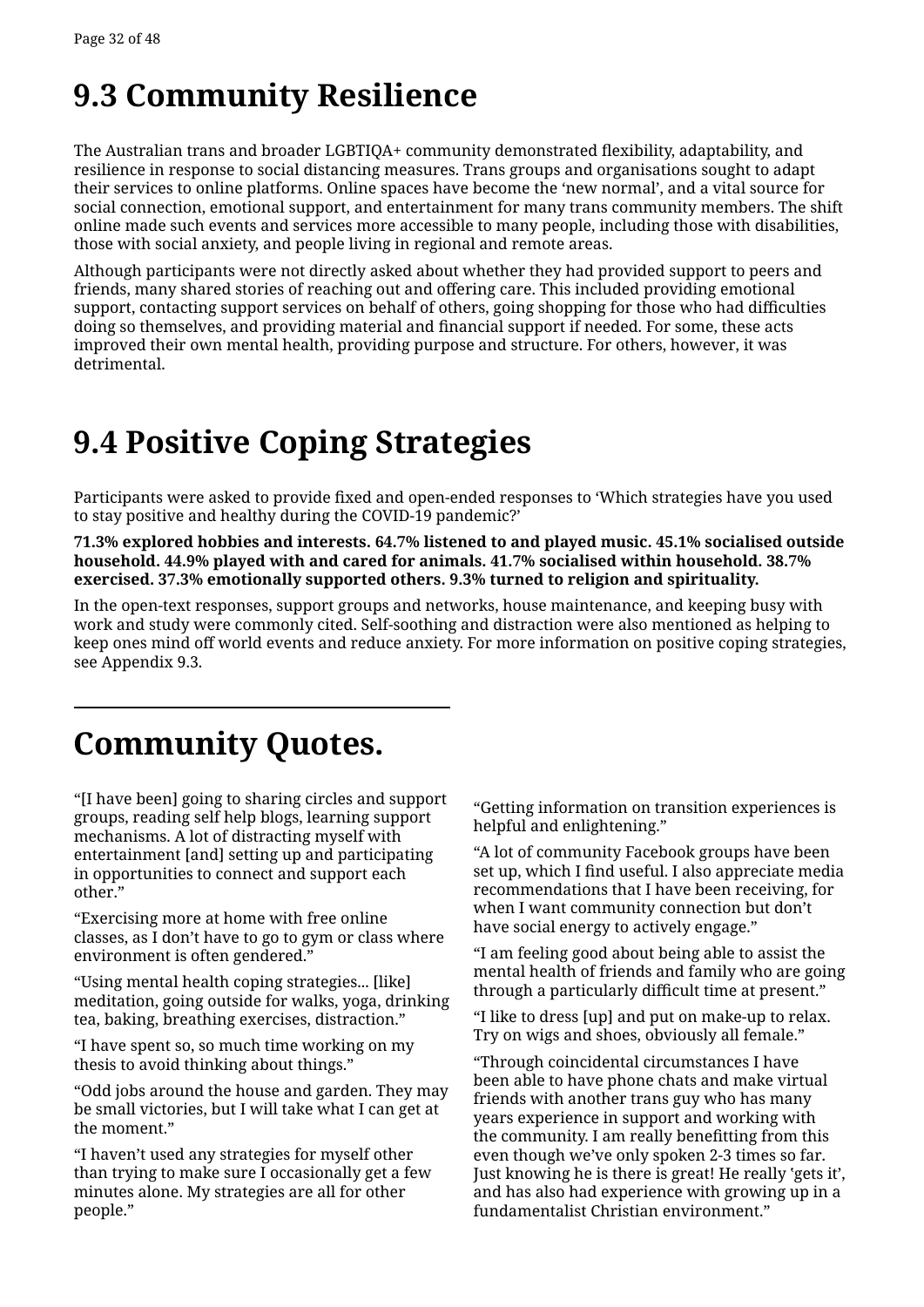# <span id="page-32-0"></span>**9.5 Positive Experiences**

Positive experiences during the pandemic were assessed through fixed and open-ended responses to 'Some people have reported unexpected, positive effects of the current social restrictions during the COVID-19 pandemic. Which of the following apply to you in the last week?'

**56.6% reported not feeling obliged to attend events and socialise. 36.5% experienced a decreased risk of being misgendered outside the home. 31.8% reported an increased connectivity with people they care about. 31% had more opportunities to be creative. 27.8% took up a new hobby or interest. 27% experienced a decrease in social anxiety due to the lived experience being normalised.**

Common free-text responses included having more time to rest due to stay-at-home orders, more time for self-care, and making new social connections. People with accessibility needs frequently commented on improved accessibility to spaces and communities, with the shift from physical spaces to online. For more information on positive experiences, see Appendix 9.4.

# **Community Quotes.**

"I have been able to further my transition."

"I have decreased anxiety about the amount of time I have to spend in bed as a sick person and how much judgment and misunderstanding I experience around that."

"I have time to rest physically and emotionally. I don't have to expend so much emotional energy by explaining transness to others socially, and I can rest physically and allow myself the time to recover from gender affirming surgery and the changes that are happening due to commencing hormone therapy."

"I haven't worn my [chest] binder for almost two months now and it feels amazing! [I] had been wearing it from 6am to 9pm, sometimes 6 days a week, before all of this."

"I have had the time to reflect on what I want out of my career, and to work on past trauma."

"I have decreased social anxiety, as less people are in public, and social distancing means they must stay a respectful distance from me."

"I am able to actually attend work meetings instead of cancelling because of physical limitations now that all of my meetings are online/ video."

"I get to grow my facial hair."

"I'm able to work on my femininity at home; if I'm able to present more femininely at home the world in general will be a breeze."

"I am encouraged not to leave my house, meaning I don't have to be witnessed by strangers."

"I have seen accessibility measures I normally need implemented during this pandemic, giving me ammunition in the future for advocating for those access supports... My everyday conditions of being partially bed-bound

have been more normalised, giving me more space to rest physically while supporting my loved ones."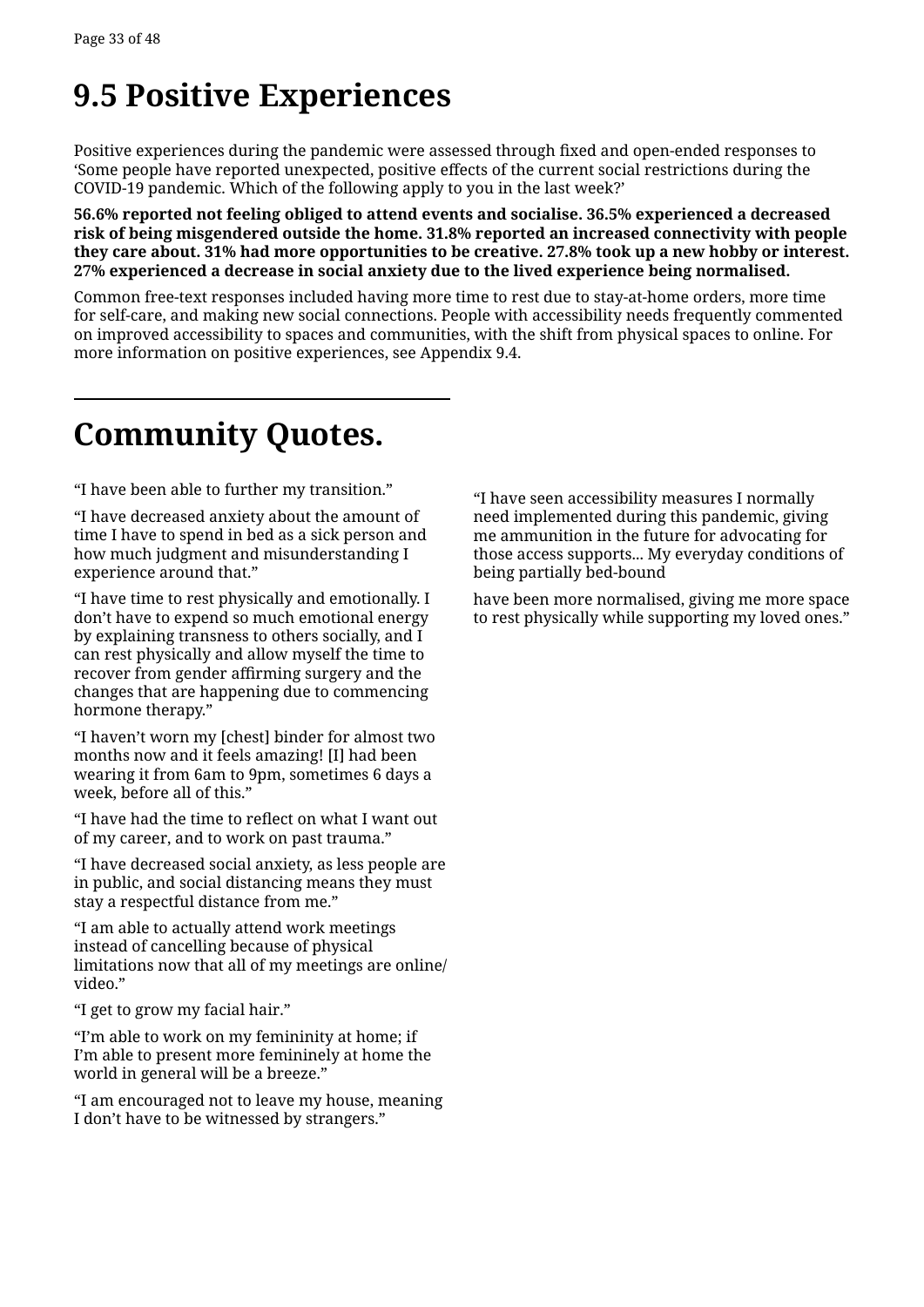### **Feature Stories.**

Ricki:

"COVID-19 has provided me with mixed blessings. The realities of being isolated in my unit disengaged from the heteronormative world around me had given me time to reflect on my place in the world, and presenting visibility as a transgender woman with lived disabilities. The symbol of the mask has provided me with a safety veil that I have worn to protect my emotional and physical self from verbal abuse of those in the community who either fear, or find [my] presence uncomfortable.

Time away from the world has allowed me to build my resilience to become the strong transgender woman I am today. When allowed, I am happy to take off the mask and not be frightened to show myself to the world around me. COVID-19 has given me the impetus to rediscover the places and spaces around me and not be afraid of who I am."

#### Sarah:

"Lockdown was a blessing in disguise for me. It gave me a chance to practice painting my nails, putting on make-up, and wearing feminine clothing at home without worrying about having to encounter anybody for weeks at a time. It's hard to overstate how big a deal this was to me.

I remember one of the first times I wore nail polish outside of the house, and suddenly felt so scared and ashamed that I literally wanted to rip the nails out of my fingers. Being able to practice in private helped me work through so much of that fear, and it was a period of profound growth, euphoria, and self-love for me. It set the groundwork that allowed me to transition fulltime a few months later."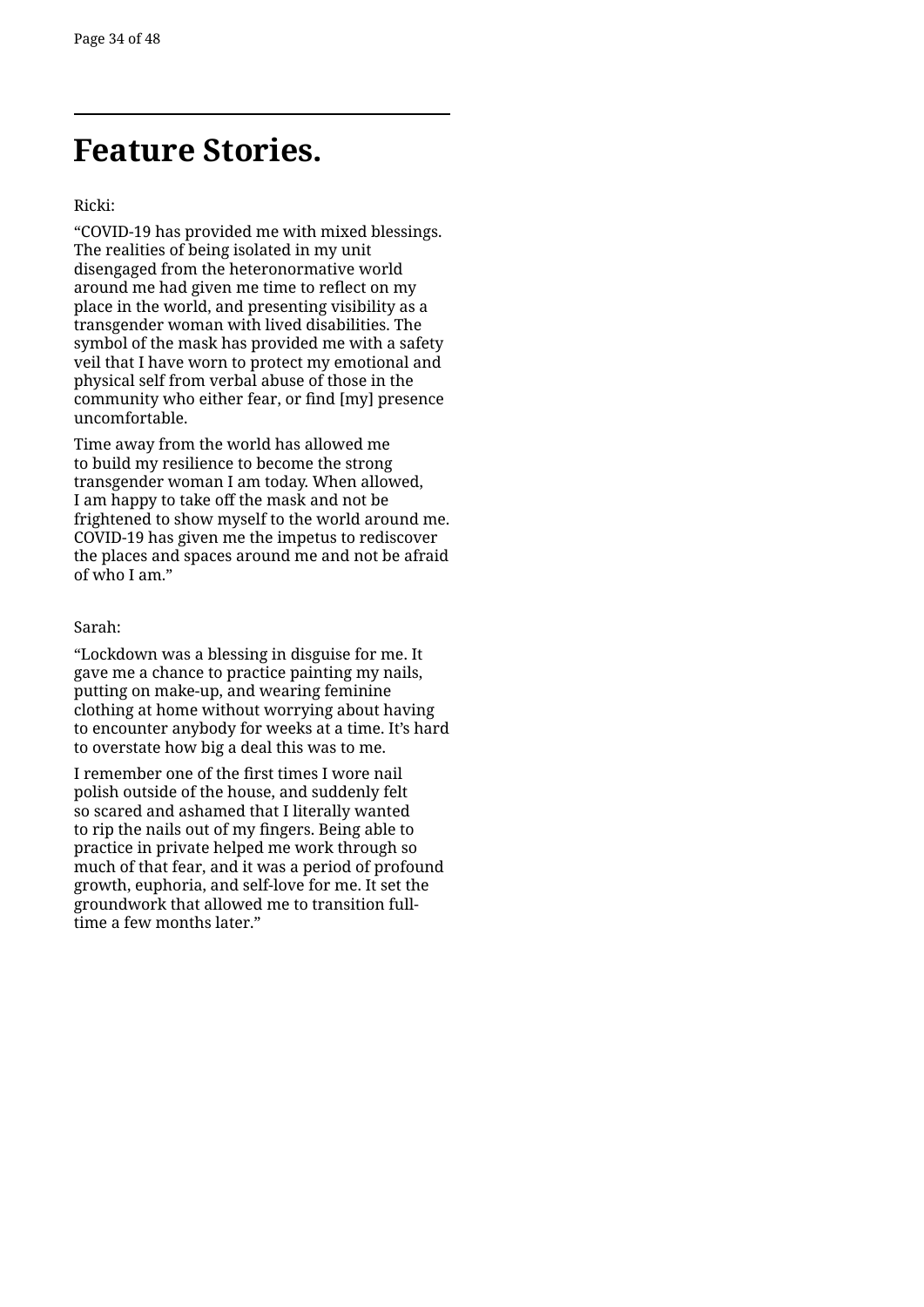### <span id="page-34-0"></span>**9.6 Community Priorities: How can the Government, Organisations, and Community Better Support the Trans Community?**

Participants were asked 3 questions pertaining to supports:

- 'How can your local community mobilise to support you during the COVID-19 pandemic?'
- 'How can LGBTIQA+ and trans organisations and support groups better support you during the COVID-19 pandemic?'
- 'How can the government better support you during the COVID-19 pandemic?'

A running theme across all three questions is the need for more inclusive and comprehensive financial assistance during and beyond the pandemic.

This included the need for increased support for international students, temporary visa holders and others not eligible for Centrelink, and those who did not receive an increase in government payments during the pandemic (e.g.: Disability pension).

Improving accessibility to healthcare and mental health support for the trans community was also identified as a priority. This includes the need for more trans-competent healthcare providers, a reduction in waitlists to ensure timely access, and greater financial coverage of trans healthcare and mental health care by Medicare, to reduce financial barriers.

With the growing reliance on online engagement with support services, many participants reported that they would benefit from more opportunities for community connection in safe and inclusive online spaces. Such spaces need to also consider accessibility requirements.

Other priority issues raised by participants included housing stability, domestic violence experiences and support for the trans community, and barriers to legal gender recognition.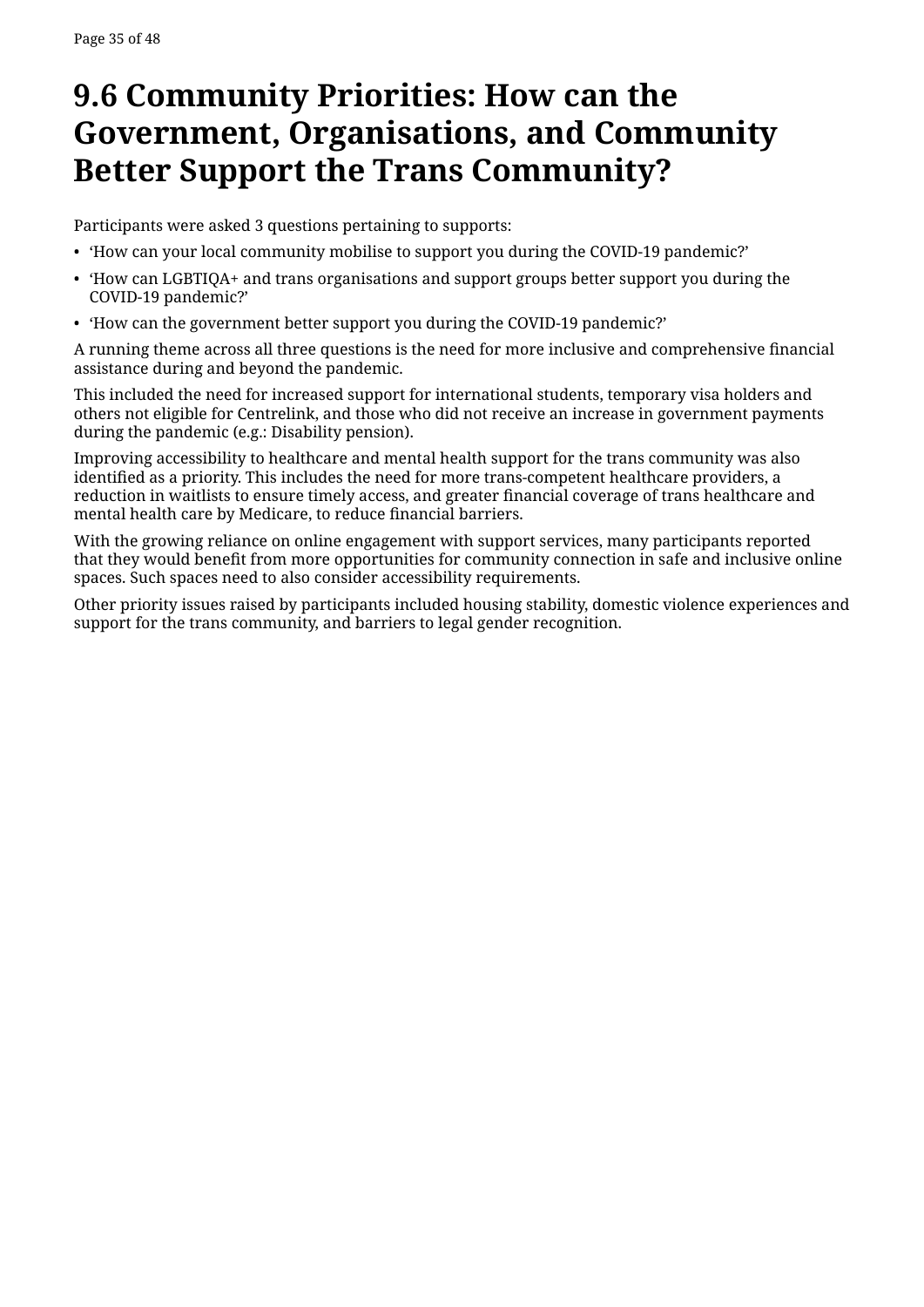## **Community Quotes.**

"[The trans community needs] access to more Medicare rebated psychologist sessions."

"No matter how supportive the government is during this crisis, I can't help but feel they're supporting transgender individuals as an indirect result of supporting others. We are not the focus of the government's support, rather, the Religious Discrimination Bill still lingers, waiting to strip us of our rights. Their intentions are to literally withdraw support from us as soon as they can. Lingering anxiety about the future will never cease, and will worsen LGBT+ people's experiences during the pandemic, because our healthcare is in limbo. They could help out by putting their money where their mouth is, and affording everybody healthcare, all the time. Not just during a crisis. If the Bill is passed while the pandemic is still a problem, to any extent, transgender experiences will severely worsen."

"It's difficult to find specific information about what you can and can't do, and sometimes the information is conflicting. So, an easier way to find specific information, and ensuring the message is consistent, would be helpful."

"Consider disabled people's needs. Improve services for trans people, so the very limited trans-friendly services we have don't get so overwhelmed. Bulk-billed psychology and psychiatry (10 appointments under mental health care plan is pathetic and insufficient)."

"[We need] clearer guidelines... more simple instructions, and stronger stances. The lack of clarity and certainty around guidelines during the pandemic has meant a lot of people in my local community disregarded it or did not take it seriously, which put me and my parent at risk."

"They need to coordinate a state and national standard for trans organisations. Right now the system is too privatised and inconsistent."

"A liveable welfare income would be nice. I've had to delay buying hormones thanks to lack of money."

"[The government needs to] acknowledge that there is an increased risk of mental illness for LGBTQI+ people."

"They could stop saying that [being] trans is a lifestyle choice. They could recognise it as a condition. They could accept that trans children need treatment."

"There's been a lack of advice on how trans healthcare would be affected by COVID-19 healthcare restrictions. The uncertainty on how gender affirming surgeries are prioritised, in terms of rolling back the elective surgery ban, isn't good."

"Stop rushing decisions. Communicate in a way that is easily understandable, not just to the neurotypical folks. Also acknowledge the unique impact COVID is having Aboriginal communities, and look at ways to change it in the future."

"My main concerns are around potential shortages of hormones at pharmacies, so mostly I just want to know that these are considered a priority alongside other important drugs."

"Obviously, money is a great help. But honestly, [we need to see] them act proactively, and also not try to sneakily pass regressive and harmful laws while everyone is distracted. Seeing them learn lessons and set things up to come out of the pandemic strongly, safely, and with more progressive policies would help calm a lot of anxiety."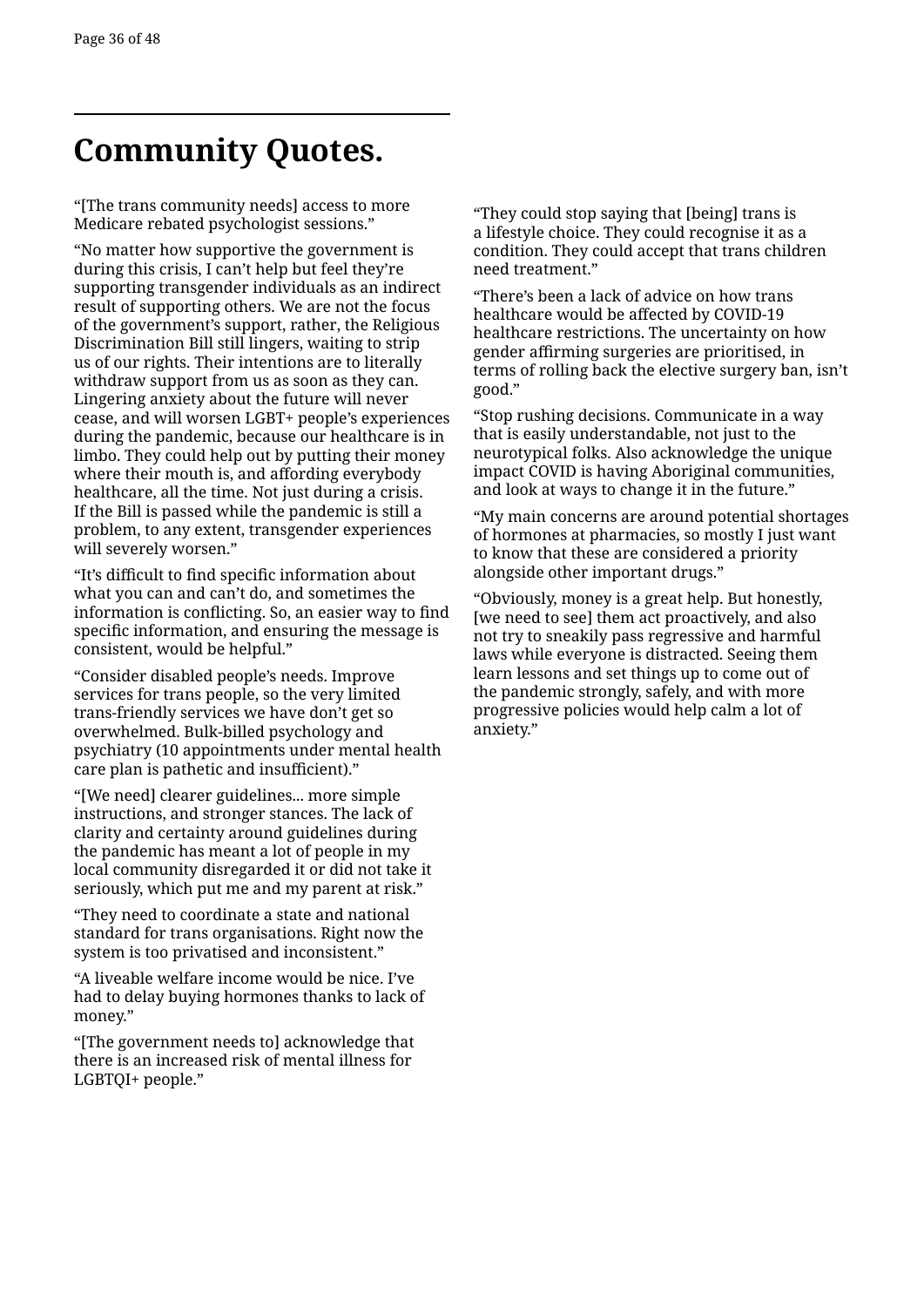### <span id="page-36-0"></span>**Summary**

The statistics and stories that have emerged from this research project paint a picture of both struggle and resilience in the face of this unprecedented global pandemic. In addition to ongoing challenges, including pre-existing social marginalisation and barriers to healthcare, the Australian trans community has faced a range of COVID-19 pandemic-related stressors which has exacerbated high rates of preexisting depression. As a result of strict social restrictions, many have faced long-term isolation from the trans community and wider support networks, and some have experienced disruptions to their genderaffirming healthcare including cancellation of surgeries.

Specific initiatives should be prioritised to target the key issues faced by the Australian trans community, most notably:

- The extremely high rates of depression, self-harm, and suicidality.
- Barriers to accessing gender-affirming care, including discrimination, financial inaccessibility, and long waitlists.
- Barriers to accessing mental health support, including discrimination, financial inaccessibility, and long waitlists.

### **Recommendations**

To improve the physical and mental health and wellbeing of trans Australians during and following the COVID-19 pandemic, we recommend the following:

- An urgent, targeted public health response co-designed with the trans community is required to address the alarmingly high rates of depression and thoughts of self-harm and suicide among trans people of all genders across Australia.
- Given mainstream services are not currently able to meet the urgent needs of the trans community, state and commonwealth funding is required to establish and bolster trans-affirming specialist trans and LGBTIQA+ community-controlled specific mental health services.
- Increased and improved trans-affirming mental health services, including bulk-billed telehealth, need to be expanded nationwide during and beyond the pandemic.
- All mainstream services, including primary, secondary, tertiary and allied health, require training to develop trans-affirming practice, and to ensure trans people can self-determine where, how, and when they access healthcare. All trans people should have a safe and affirming experience of healthcare, whether that be through mainstream, LGBTIQA+, or trans community-controlled services.
- Gender-affirming surgery, and related state and commonwealth policy, must be considered a priority following disruptions to elective surgery procedures. Improving access will aid in preventing suicide and suicidality in trans populations.
- Strategies to ensure the safety of trans people to live without discrimination, abuse, or violence are urgently needed, across private and public areas of life. This includes home environments, institutions and organisations, and public spaces.
- The immense diversity of the trans community must be recognised through co-design of any new program or policy development to ensure accessibility of services. This includes the needs of binary and non-binary trans people, as well as geographical, financial and cultural accessibility, and applying an social determinants approach to the needs of trans people with disabilities, neurodiverse trans people, Sistergirls, Brotherboys and trans mob, and those of marginalised identities and experiences.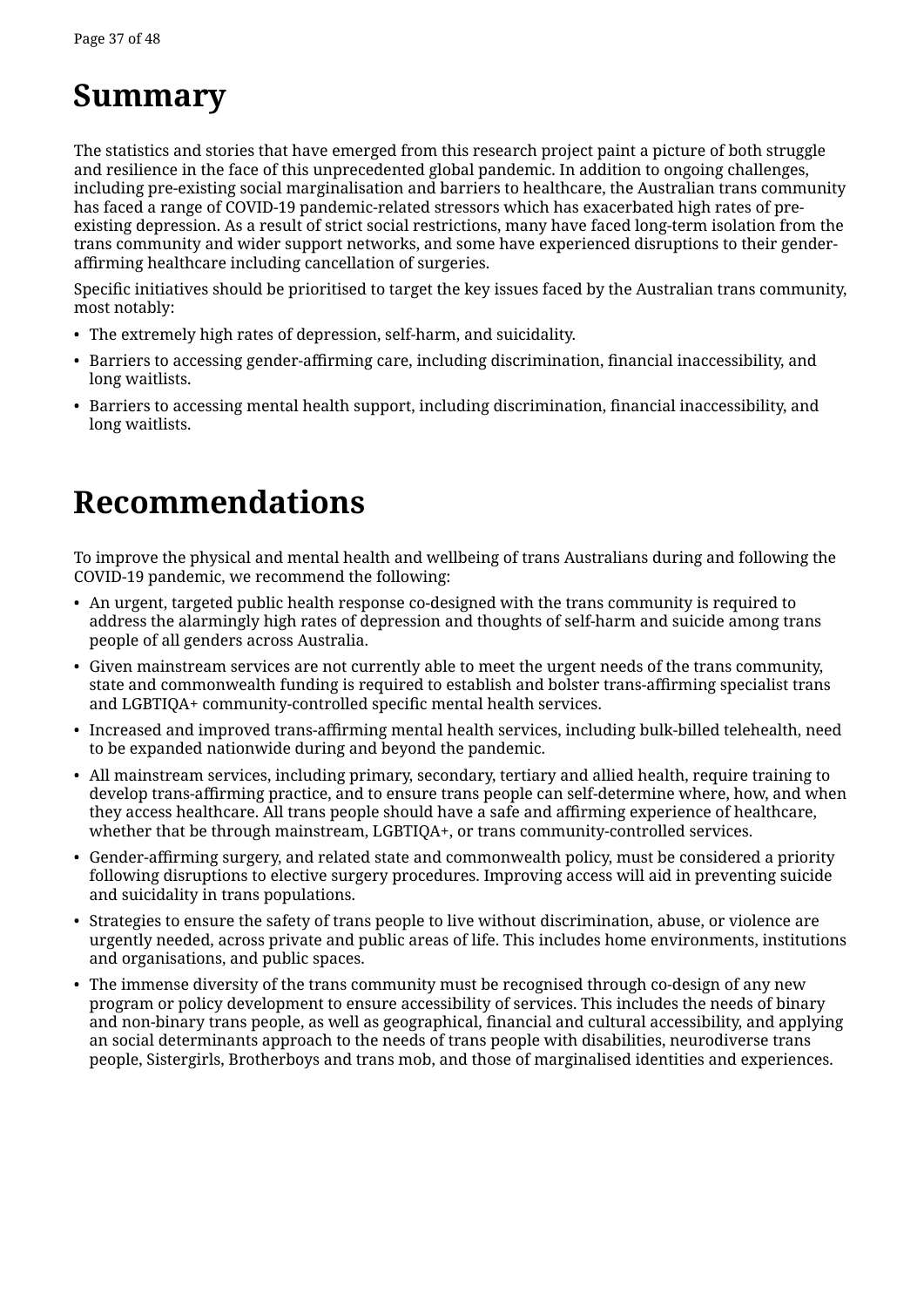# <span id="page-37-0"></span>**References**

1. Bretherton I, Thrower E, Zwickl S, et al. The health and well-being of transgender Australians: A national community survey. *LGBT Health* 2021;8(1):42-49. doi: <https://doi.org/10.1089/lgbt.2020.0178>

2. Hyde Z, Doherty M, Tilley M, et al. The first Australian national trans mental health study: Summary of results: School of Public Health, Curtin University, 2013. <http://hdl.handle.net/20.500.11937/55239>

3. Strauss P, Cook A, Winter S, et al. Associations between negative life experiences and the mental health of trans and gender diverse young people in Australia: Findings from trans pathways. *Psychological Medicine* 2020;50(5):808-17. doi: <https://doi.org/10.1017/ S0033291719000643>

4. Coronavirus disease (COVID-19) Situation Report – 162: World Health Organisation, 2020. [https://www.](https://www.who.int/docs/default- source/coronaviruse/20200630-covid-19-sitrep-162.pdf?sfvrsn=e00a5466_2) [who.int/docs/default- source/coronaviruse/20200630-covid-19-sitrep-162.pdf?sfvrsn=e00a5466\\_2](https://www.who.int/docs/default- source/coronaviruse/20200630-covid-19-sitrep-162.pdf?sfvrsn=e00a5466_2)

5. Riggs DW, Coleman K, Due C. Healthcare experiences of gender diverse Australians: A mixed-methods, self-report survey. *BMC Public Health* 2014;14(1):230. doi:<https://doi.org/10.1186/1471-2458-14-230>

6. Bränström R, Pachankis JE. Reduction in mental health treatment utilization among transgender individuals after gender- affirming surgeries: A total population study. *American Journal of Psychiatry* 2020;177(8):727-34. doi: <https://doi.org/10.1176/appi. ajp.2019.19010080>

7. Olson-Kennedy J, Warus J. The impact of male chest reconstruction on chest dysphoria in transmasculine adolescents and young men: A preliminary study. *Journal of Adolescent Health* 2017;60(2):S88. doi: <https://doi.org/10.1016/j.jadohealth.2016.10.354>

8. Coronavirus (COVID-19) at a glance for 30 June 2020. Canberra: Commonwealth of Australia, 2020. [https://www.health.gov.au/ sites/default/files/documents/2020/06/coronavirus-covid-19-at-a-glance-30](https://www.health.gov.au/ sites/default/files/documents/2020/06/coronavirus-covid-19-at-a-glance-30-june-2020.pdf) [june-2020.pdf](https://www.health.gov.au/ sites/default/files/documents/2020/06/coronavirus-covid-19-at-a-glance-30-june-2020.pdf)

9. Coronavirus (COVID-19) at a glance for 22 June 2021. Canberra: Commonwealth of Australia, 2021. <https://www.health.gov.au/resources/publications/coronavirus-covid-19-at-a-glance-22-june-2021>

10. Zwickl S, Angus LM, Wong AFQ, et al. The impact of the first three months of the COVID-19 pandemic on the Australian trans community. *International Journal of Transgender Health* 2021:1-11. doi: [https://](https://doi.org/10.1080/26895269.2021.1890659) [doi.org/10.1080/26895269.2021.1890659](https://doi.org/10.1080/26895269.2021.1890659)

11. Morgan A, Boxall H, Brown R. The prevalence of domestic violence among women during the COVID-19 pandemic: Technical appendix. In: Australian Institute of Criminology. Canberra: Commonwealth of Australia, 2020. [https://www.aic.gov.au/publications/sb/sb28](ttps://www.aic.gov.au/publications/sb/sb28)

12. James S, Herman J, Rankin S, et al. The report of the 2015 US transgender survey. Washington, DC: National Center for Transgender Equality, 2016. [https://transequality.org/sites/default/files/docs/usts/](https://transequality.org/sites/default/files/docs/usts/USTS-Full-Report-Dec17.pdf) [USTS-Full-Report-Dec17.pdf](https://transequality.org/sites/default/files/docs/usts/USTS-Full-Report-Dec17.pdf)

13. Riggs DW, von Doussa H, Power J. The family and romantic relationships of trans and gender diverse Australians: An exploratory survey. *Sexual and Relationship Therapy* 2015;30(2):243-55. doi: [https://doi.or](https://doi.org/10.1080/14681994.2014.992409) [g/10.1080/14681994.2014.992409](https://doi.org/10.1080/14681994.2014.992409)

14. Smith E, Jones T, Ward R, et al. From blues to rainbows: mental health and wellbeing of gender diverse and transgender young people in Australia. Melbourne: The Australian Research Centre in Sex, Health, and Society, La Trobe University, 2014. https://www. latrobe.edu.au/\_data/assets/pdf [file/0007/598804/from-blues-to-rainbows-report-sep2014.pdf](https://www. latrobe.edu.au/__data/assets/pdf_file/0007/598804/from-blues-to-rainbows-report-sep2014.pdf)

15. Riggs DW, Ansara GY, Treharne GJ. An evidence-based model for understanding the mental health experiences of transgender Australians. *Australian Psychologist* 2015;50(1):32-39. doi: [https://doi.](https://doi.org/10.1111/ap.12088) [org/10.1111/ap.12088](https://doi.org/10.1111/ap.12088)

16. Labour Force, Australia. In: Australian Bureau of Statistics, Canberra, 2021. http://www.abs.gov.au/ ausstats/abs@.nsf/mf/6202.0 17. COVID-19 and Sex Work in Australia Scarlett Alliance, 2020. [https://](https://scarletalliance.org.au/library/COVID_Report) [scarletalliance.org.au/library/COVID\\_Report](https://scarletalliance.org.au/library/COVID_Report)

18. Worthington B. Federal Government offers \$130b in coronavirus wage subsidies for businesses to pay workers. *ABC News* 2020. [https://www.abc.net.au/news/2020-03-30/coronavirus-wage-subsidies](https://www.abc.net.au/news/2020-03-30/coronavirus-wage-subsidies-government-businesses-workers/12103108)[government-businesses-workers/12103108](https://www.abc.net.au/news/2020-03-30/coronavirus-wage-subsidies-government-businesses-workers/12103108)

19. COVID-19 and Australian General Practice: A preliminary analysis of changes due to telehealth use. Outcome Health, 2020. [https:// polargp.org.au/wp-content/uploads/2020/05/COVID19-Insights-Paper-3-](https:// polargp.org.au/wp-content/uploads/2020/05/COVID19-Insights-Paper-3-Telehealth.pdf) [Telehealth.pdf](https:// polargp.org.au/wp-content/uploads/2020/05/COVID19-Insights-Paper-3-Telehealth.pdf)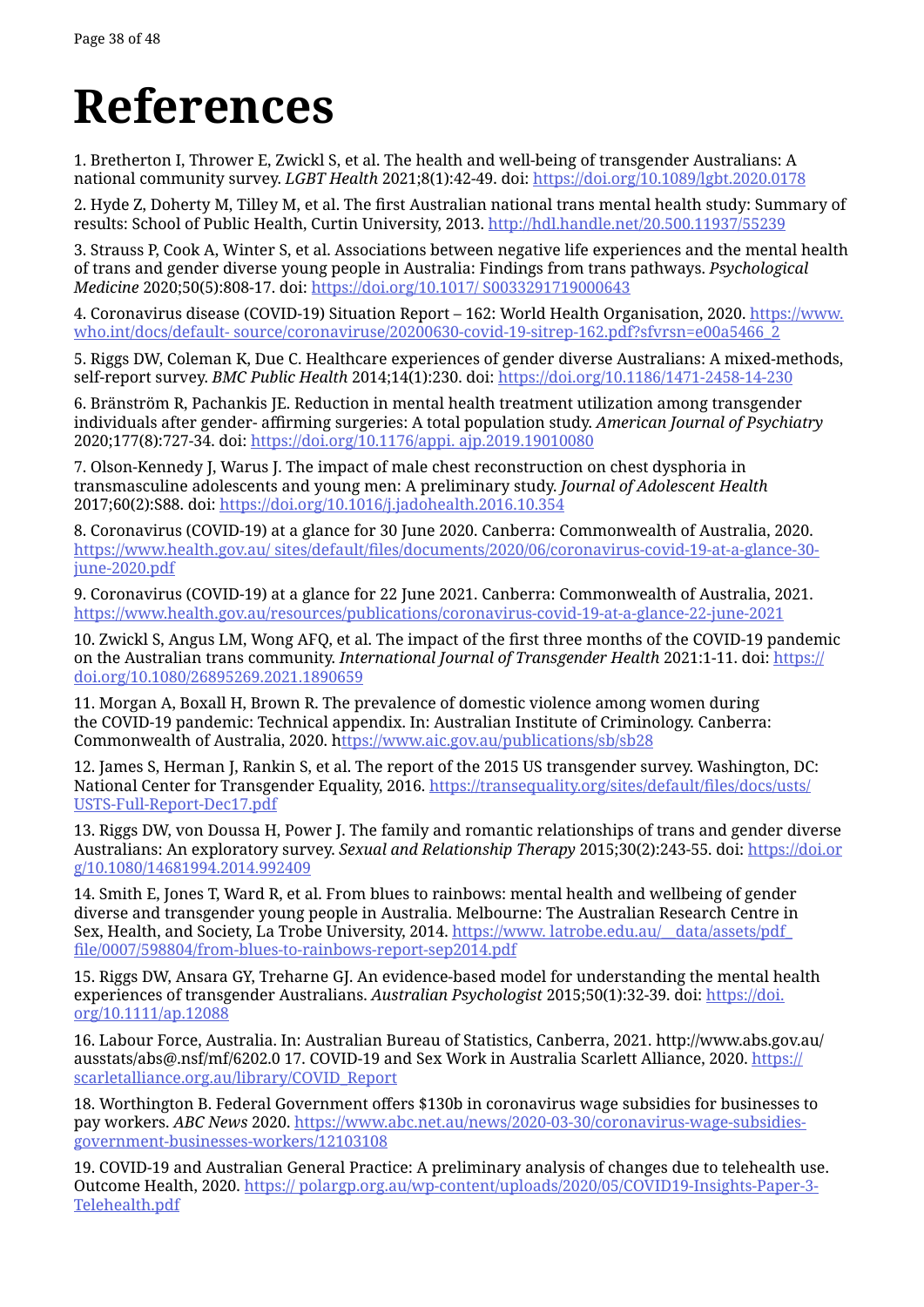20. Isautier JM, Copp T, Ayre J, et al. Lessons from the COVID-19 pandemic: People's experiences and satisfaction with telehealth during the COVID-19 pandemic in Australia. *medRxiv* 2020 doi: [https://doi.](https://doi.org/10.1101/2020.09.10.20192336) [org/10.1101/2020.09.10.20192336](https://doi.org/10.1101/2020.09.10.20192336)

21. Fisher JR, Tran TD, Hammargerg K, et al. Mental health of people in Australia in the first month of COVID-19 restrictions: A national survey. *The Medical Journal of Australia* 2020:1. doi: [https://doi.](https://doi.org/10.5694/mja2.50831) [org/10.5694/mja2.50831](https://doi.org/10.5694/mja2.50831)

22. Pitts MK, Couch M, Mulcare H, et al. Transgender people in Australia and New Zealand: Health, well-being and access to health services. *Feminism & Psychology* 2009;19(4):475-95. doi: [https://doi.](https://doi.org/10.1177/0959353509342771) [org/10.1177/0959353509342771](https://doi.org/10.1177/0959353509342771)

23. Hill AO, Bourne A, McNair R, et al. Private lives 3: The health and wellbeing of LGBTIQ people in Australia. Monograph Series No 122. Melbourne: Australian Research Centre in Sex, Health and Society, La Trobe University, 2020. https://www.latrobe.edu.au/ data/assets/pdf file/0009/1185885/Private-[Lives-3.pdf](https://www.latrobe.edu.au/__ data/assets/pdf_file/0009/1185885/Private-Lives-3.pdf)

24. Cheung AS, Leemaqz SY, Wong JW, et al. Non-binary and binary gender identity in Australian trans and gender diverse individuals. *Archives of Sexual Behavior* 2020;49(7):2673-81. doi: [https://doi.](https://doi.org/10.1007/s10508-020-01689-9) [org/10.1007/s10508-020-01689-9](https://doi.org/10.1007/s10508-020-01689-9)

25. Moody C, Smith NG. Suicide protective factors among trans adults. *Archives of Sexual Behavior* 2013;42(5):739-52. doi:<https://doi. org/10.1007/s10508-013-0099-8>

26. Sherman AD, Clark KD, Robinson K, et al. Trans\* community connection, health, and wellbeing: A systematic review. *LGBT Health* 2020;7(1):1-14. doi:<https://doi.org/10.1089/lgbt.2019.0014>

27. Arroll B, Goodyear-Smith F, Crengle S, et al. Validation of PHQ-2 and PHQ-9 to screen for major depression in the primary care population. *The Annals of Family Medicine* 2010;8(4):348-53. doi: [https://](https://doi.org/10.1370/afm.1139) [doi.org/10.1370/afm.1139](https://doi.org/10.1370/afm.1139)

28. Kroenke K, Spitzer RL, Williams JB. The PHQ-9: validity of a brief depression severity measure. *Journal of General Internal Medicine* 2001;16(9):606-13. doi: [https://doi.org/10.1046/j.1525-](https://doi.org/10.1046/j.1525-1497.2001.016009606.x) [1497.2001.016009606.x](https://doi.org/10.1046/j.1525-1497.2001.016009606.x)

29. Staples LG, Dear BF, Gandy M, et al. Psychometric properties and clinical utility of brief measures of depression, anxiety, and general distress: The PHQ-2, GAD-2, and K-6. *General Hospital Psychiatry* 2019;56:13-18. doi:<https://doi.org/10.1016/j. genhosppsych.2018.11.003>

30. Levis B, Benedetti A, Thombs BD. Accuracy of Patient Health Questionnaire-9 (PHQ-9) for screening to detect major depression: individual participant data meta-analysis. *BMJ* 2019;365 doi: [https://doi.](https://doi.org/10.1136/bmj.l1476) [org/10.1136/bmj.l1476](https://doi.org/10.1136/bmj.l1476)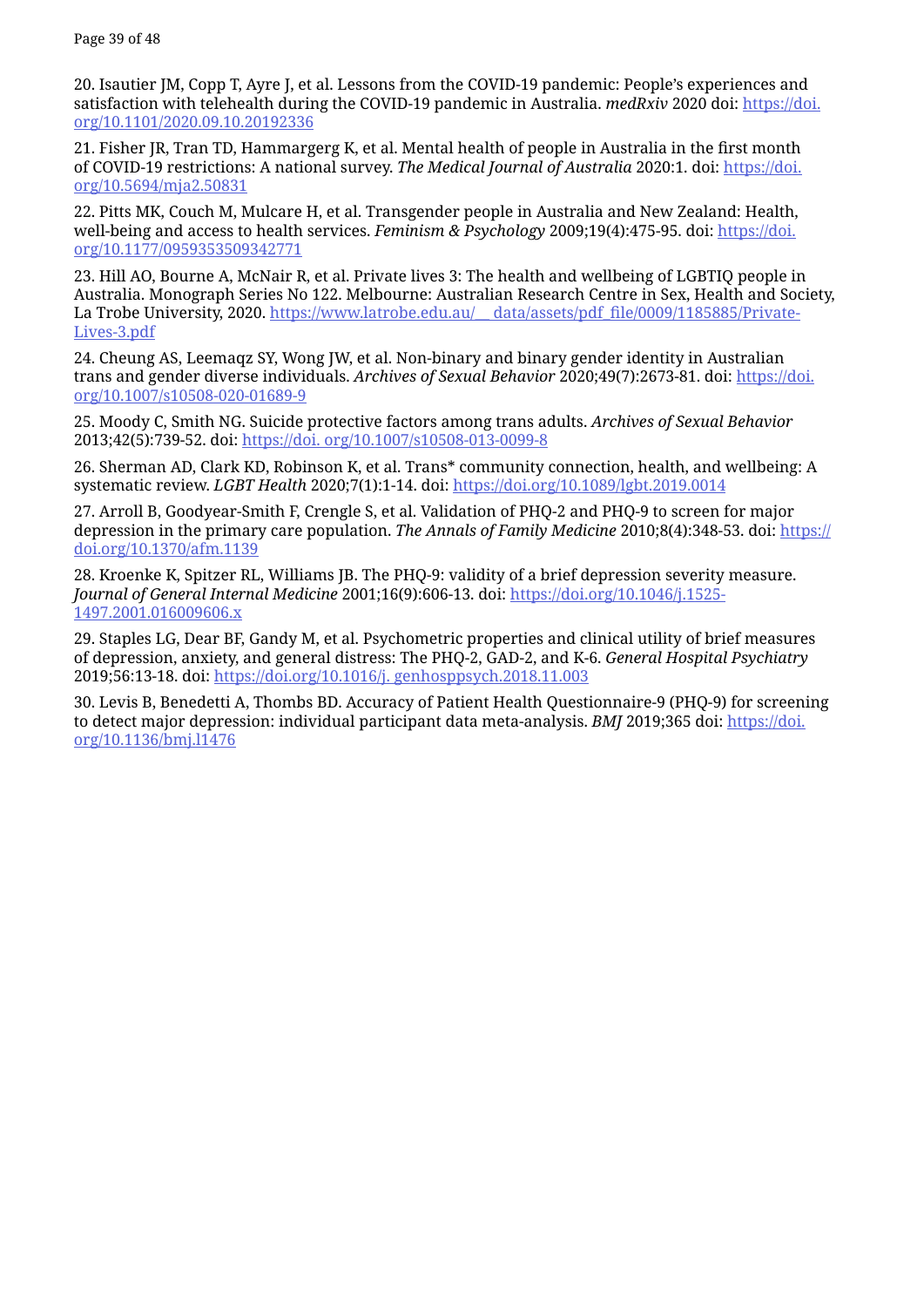# <span id="page-39-0"></span>**Appendices**

### **A3.1 State and Territory**

| <b>State/Territory (N=1019)</b> | N   | $\%$ |
|---------------------------------|-----|------|
| Australian Capital Territory    | 53  | 5.2  |
| <b>New South Wales</b>          | 255 | 25.0 |
| Northern Territory              | 11  | 1.1  |
| Queensland                      | 132 | 13.0 |
| South Australia                 | 66  | 6.5  |
| Tasmania                        | 25  | 2.5  |
| Victoria                        | 375 | 36.8 |
| Western Australia               | 102 | 10.0 |

### **A3.2 Age Distribution**

| Age (years) (N=1017) | Ν   | $\frac{0}{0}$ |
|----------------------|-----|---------------|
| $16 - 25$            | 368 | 36.2          |
| $26 - 35$            | 344 | 33.8          |
| $36 - 45$            | 122 | 12.0          |
| $46 - 55$            | 95  | 9.3           |
| $56 - 65$            | 61  | 6.0           |
| $66 - 75$            | 24  | 2.4           |
| $76 - 85$            | 3   | 0.3           |

### **A3.3 Aboriginal and Torres Strait Islander Descent**

| Aboriginal and Torres Strait Islander Descent (N=1019) | Ν   | $\frac{0}{0}$ |
|--------------------------------------------------------|-----|---------------|
| Aboriginal                                             | 89  | 8.7           |
| <b>Torres Strait Islander</b>                          | 21  | 2.1           |
| Aboriginal and Torres Strait Islander                  | 12  | 1.2           |
| Non-Indigenous                                         | 885 | 86.8          |
| Prefer not to say                                      | 12  | 1.2           |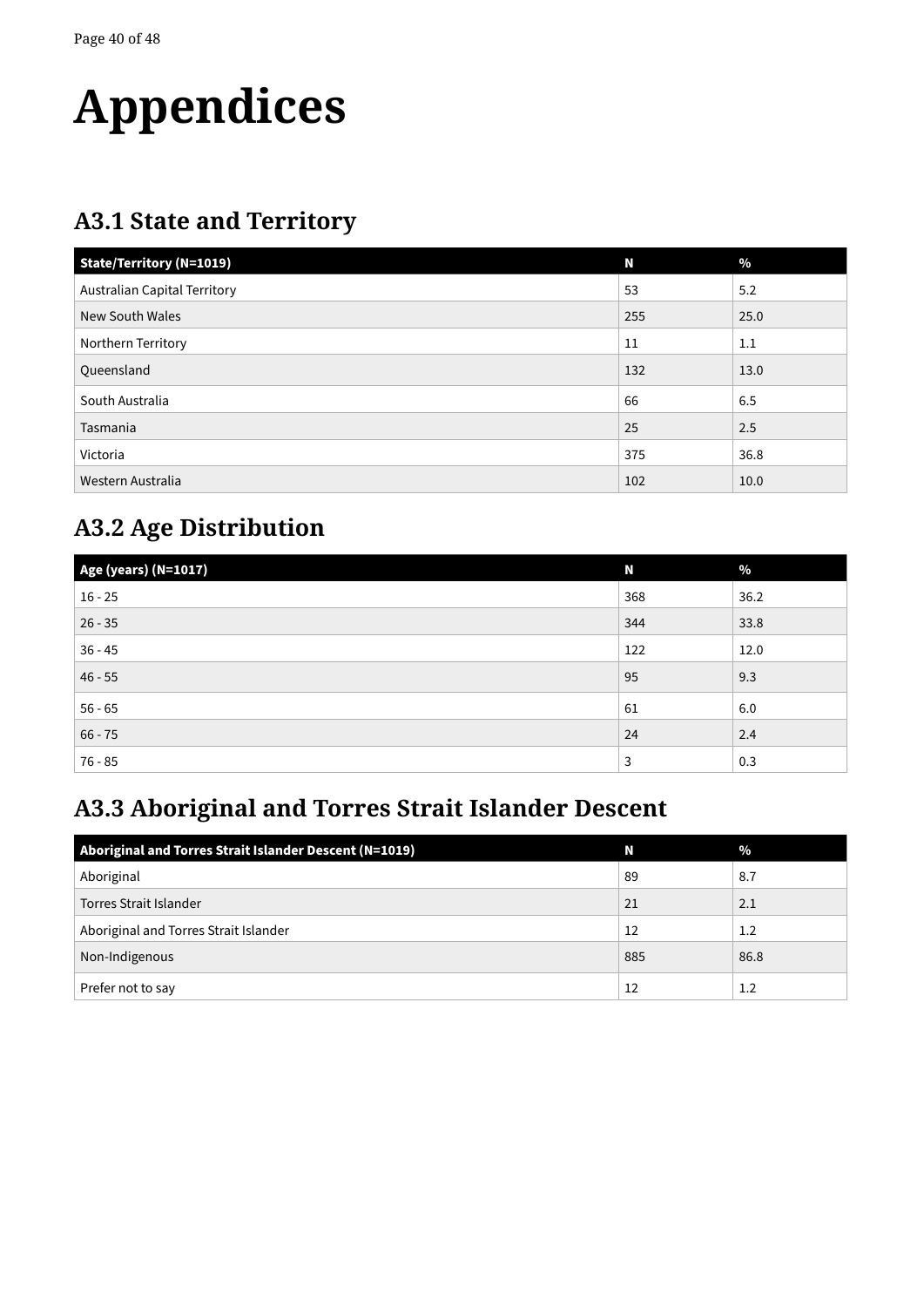### <span id="page-40-0"></span>**A3.4 Gender Identity**

| Which gender label(s) best describe your current gender identity? (N=1019) | N           | $\frac{0}{0}$ |
|----------------------------------------------------------------------------|-------------|---------------|
| Female                                                                     | 318         | 31.2          |
| Non-binary                                                                 | 289         | 28.4          |
| Male                                                                       | 238         | 23.4          |
| Trans female                                                               | 235         | 23.1          |
| Trans male                                                                 | 230         | 22.6          |
| Trans masculine                                                            | 157         | 15.4          |
| Trans feminine                                                             | 95          | 9.3           |
| Genderqueer                                                                | 86          | 8.4           |
| Genderfluid                                                                | 45          | 4.4           |
| I use another term/s                                                       | 41          | 4.0           |
| Agender                                                                    | 41          | 4.0           |
| Demi boy / man                                                             | 19          | 1.9           |
| Demi girl / woman                                                          | 16          | 1.6           |
| Brotherboy                                                                 | 12          | 1.2           |
| I cannot classify myself / Prefer not to answer                            | 9           | 0.9           |
| Sistergirl                                                                 | $\mathbf 0$ | 0.0           |

| Which group best reflects your gender? (N=1019) | Ν   | $\frac{0}{0}$ |
|-------------------------------------------------|-----|---------------|
| Man / trans man                                 | 362 | 35.5          |
| Woman / trans woman                             | 396 | 38.9          |
| Non-binary                                      | 261 | 25.6          |

### **A3.5 Sex Presumed at Birth**

| What was presumed for you at birth? (N=1019) | Ν   | $\frac{0}{0}$ |
|----------------------------------------------|-----|---------------|
| Female                                       | 532 | 52.2          |
| Male                                         | 469 | 46.0          |
| I don't know                                 | 6   | 0.6           |
| Prefer not to say                            | 12  | 1.2           |

### **A3.6 Variations of Sex Development (Intersex)**

| Were you born with a variation of sex characteristics? $(N=1019)$ | Ν   | $\frac{0}{0}$ |
|-------------------------------------------------------------------|-----|---------------|
| No                                                                | 827 | 81.2          |
| Yes                                                               | 88  | 8.6           |
| I don't know                                                      | 100 | 9.8           |
| Prefer not to say                                                 | 4   | 0.4           |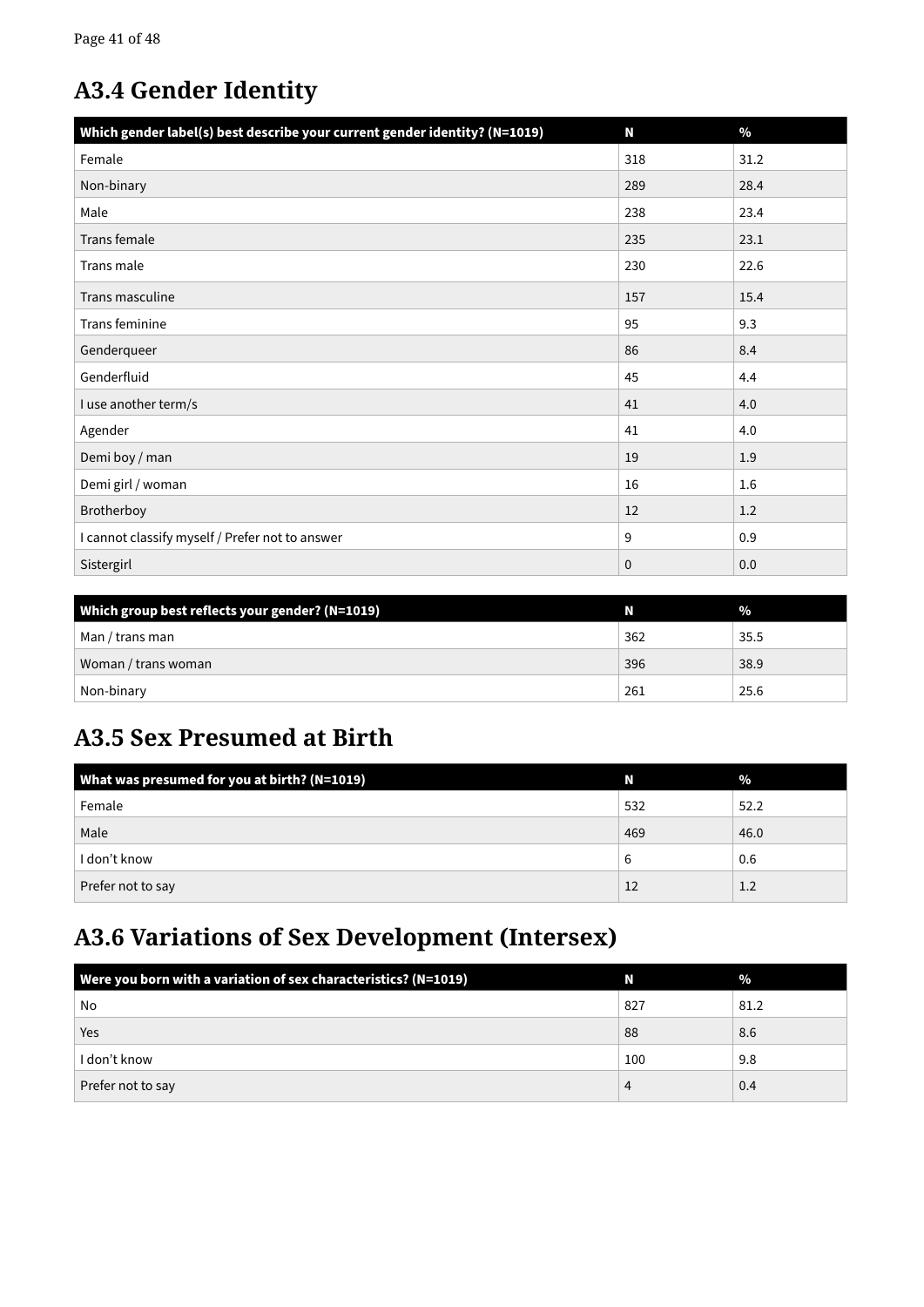### <span id="page-41-0"></span>**A4.1 Current Living Situation**

| Which best describes your current living situation? (N=1017) | N              | $\frac{0}{0}$ |
|--------------------------------------------------------------|----------------|---------------|
| With family (logical or chosen)                              | 300            | 29.5          |
| With partner(s)                                              | 288            | 28.3          |
| Alone                                                        | 187            | 18.4          |
| With friends or housemates                                   | 185            | 18.2          |
| With some but not all partners                               | 30             | 3.0           |
| Mixed household (e.g. parent and housemates)                 | 11             | 1.1           |
| No regular place of residence                                | 4              | 0.4           |
| Assisted living/care facility                                | $\overline{4}$ | 0.4           |
| Boarding school or residential college                       | 4              | 0.4           |
| Shared custody arrangement                                   | 3              | 0.3           |
| Foster care                                                  |                | 0.1           |

### **A5.1 Current Employment Status**

| Which best describes your current employment status? (N=1015) | N   | $\frac{0}{2}$ |
|---------------------------------------------------------------|-----|---------------|
| Full time employment                                          | 309 | 30.4          |
| Student                                                       | 237 | 23.3          |
| Unemployment                                                  | 227 | 22.4          |
| Part time employment                                          | 185 | 18.2          |
| Casual employment                                             | 156 | 15.4          |
| Pension                                                       | 97  | 9.6           |
| Volunteer                                                     | 50  | 4.9           |
| House duties                                                  | 44  | 4.3           |
| Retired                                                       | 21  | 2.1           |

### **A5.2 Change in Employment since the Onset of the Pandemic**

| How has your employment status changed because of the COVID-19 pandemic?<br>(N=909) | N   | $\frac{0}{0}$ |
|-------------------------------------------------------------------------------------|-----|---------------|
| No change in employment                                                             | 289 | 31.8          |
| Contact with work colleagues greatly reduced                                        | 217 | 23.9          |
| Working reduced hours                                                               | 200 | 22.0          |
| Unemployed prior to the pandemic                                                    | 142 | 15.6          |
| Lost employment                                                                     | 106 | 11.7          |
| Other (e.g. increase in work hours)                                                 | 146 | 16.1          |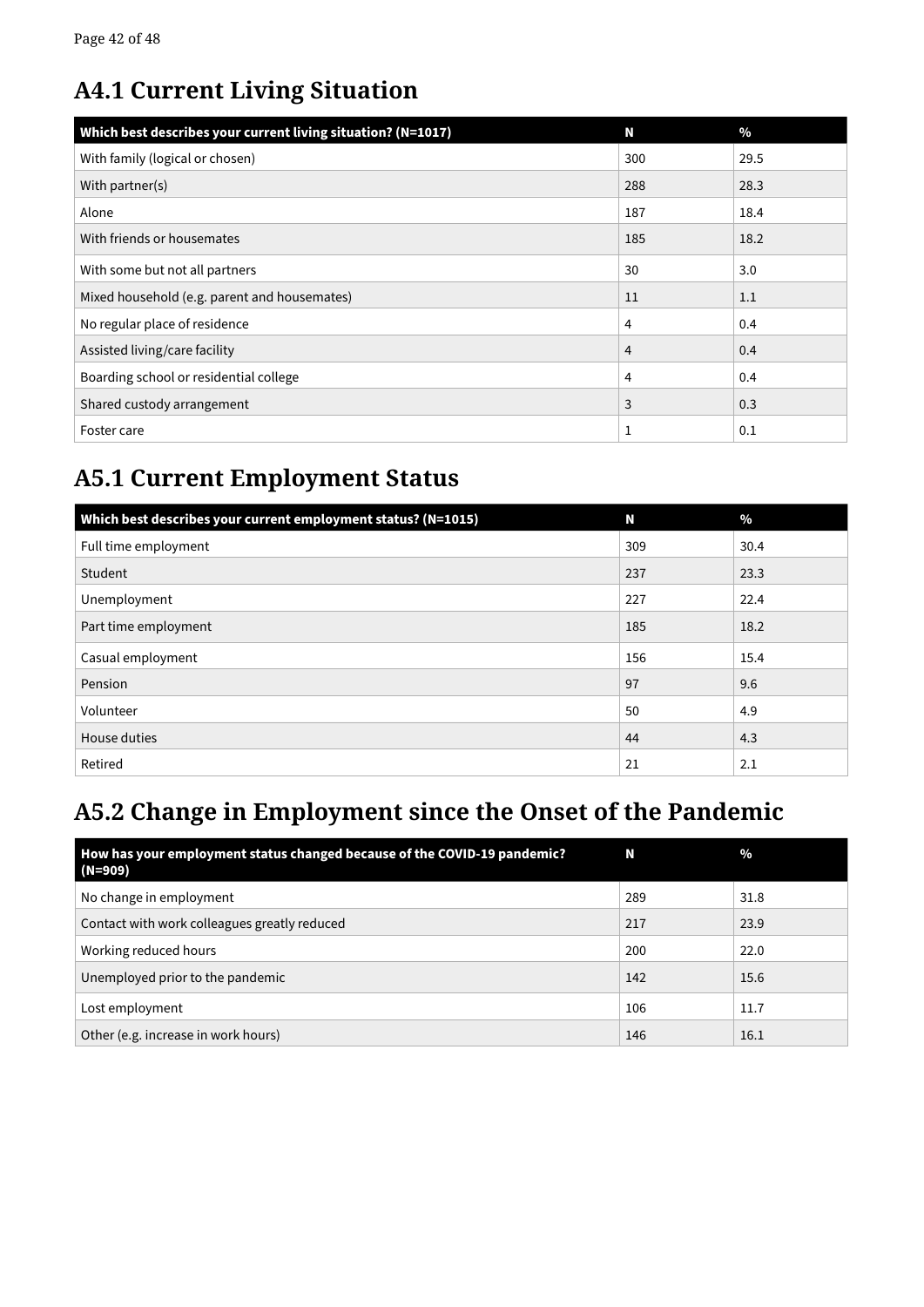### <span id="page-42-0"></span>**A5.3 Pandemic Related Financial Strain**

| Has the COVID-19 pandemic put financial strain on any of the following? (N=1019) | N   | $\frac{0}{2}$ |
|----------------------------------------------------------------------------------|-----|---------------|
| Rent/mortgage                                                                    | 240 | 23.6          |
| Utilities (e.g. electricity, gas, water, internet)                               | 260 | 25.5          |
| Food/Groceries                                                                   | 318 | 31.2          |
| Financially supporting others                                                    | 145 | 14.2          |
| Other (e.g. Medication, Healthcare)                                              | 106 | 10.4          |

### **A6.1 Postponement or Cancellation of Gender-Affirming Surgeries**

Participants were asked 'Do you have any planned gender-affirming surgery?' Of 1017 responses, 213 (21%) participants responded 'yes', and 804 (79.1%) responded 'no'. Those 213 participants who indicated they had surgery planned were then asked 'How has your planned gender-affirming surgery been impacted by the COVID-19 pandemic?' with responses detailed below.

| How has your planned gender-affirming surgery been impacted buy the COVID-19<br>pandemic? $(n=213)$ | N  | $\frac{0}{0}$ |
|-----------------------------------------------------------------------------------------------------|----|---------------|
| Surgery cancelled                                                                                   | 30 | 14.1          |
| Surgery postponed                                                                                   | 99 | 46.5          |
| Surgery not affected                                                                                | 40 | 18.8          |
| Other (e.g., cannot travel interstate/overseas for surgery)                                         | 44 | 20.7          |

### **A6.2 Disruptions to Gender-Affirming Surgery Aftercare**

Participants were asked 'Have you had gender-affirming surgery in the 3 months prior to the COVID-19 pandemic?' Of 1018 responses, 68 (6.7%) responded 'yes', and 950 (93.3%) responded 'no'. The 68 participants who had surgery in the 3 months prior to the pandemic were asked 'Has aftercare post-surgery been affected by the COVID-19 pandemic?'

| Has aftercare post-surgery been affected by the COVID-19 pandemic? (n=68) |    | $\mathcal{A}$ |
|---------------------------------------------------------------------------|----|---------------|
| Yes                                                                       | 42 | 61.8          |
| No                                                                        | 25 | 36.8          |
| Unsure                                                                    |    |               |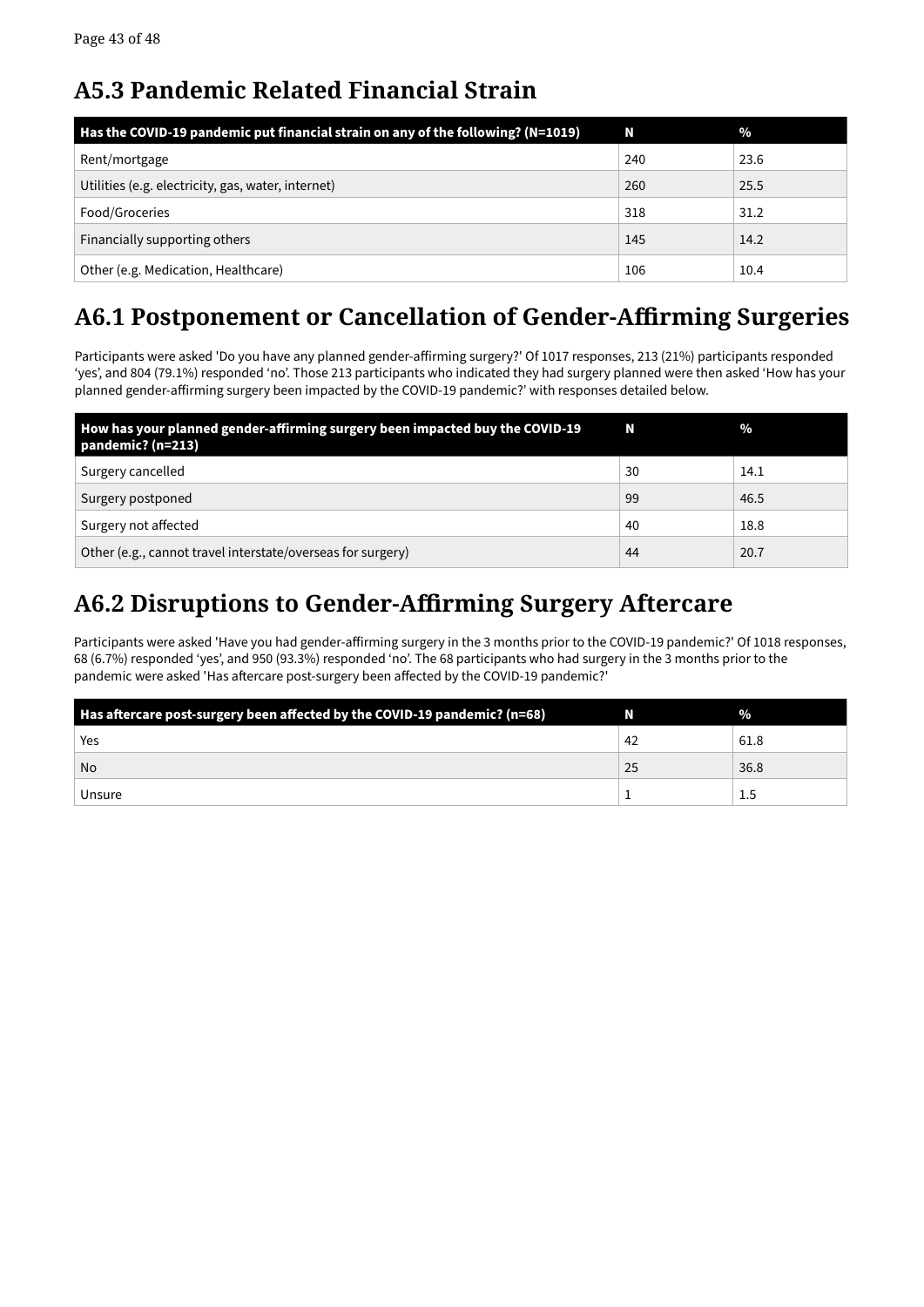### <span id="page-43-0"></span>**A7.1 PHQ-9**

Depression and thoughts of self-harm or suicide were assessed using the PHQ-9,<sup>(27, 28)</sup> which has validation against formal diagnostic psychiatric interviews.(27, 29)

PHQ-9 is an easy to understand, self-reported 9-item scale, whereby respondents select the severity of nine depressive symptoms as "0" (not experienced) to "3" (experienced nearly every day). The sum of all nine responses provide a total score. PHQ-9 scores ≥10 are 88% sensitive and 85% specific for detecting clinically-significant major depression.<sup>(30)</sup> PHQ-9 scores of 5-9 represent mild, 10-14 moderate, 15-19 moderately severe, and ≥20 severe depressive symptoms. Specifically, PHQ-9 Item 9 assessed thoughts of self-harm or suicide ("thoughts that you would be better off dead or of hurting yourself in some way").

|    |                                                                                                                                                                                  | Not at all   | Several days | <b>More than</b><br>half the days | <b>Nearly</b><br>every day |
|----|----------------------------------------------------------------------------------------------------------------------------------------------------------------------------------|--------------|--------------|-----------------------------------|----------------------------|
| 1. | Little interest or pleasure in doing things                                                                                                                                      | $\mathbf{0}$ | 1            | $\overline{2}$                    | 3                          |
| 2. | Feeling down, depressed, or hopeless                                                                                                                                             | $\mathbf{0}$ | 1            | 2                                 | 3                          |
| 3. | Trouble falling or staying asleep, or sleeping<br>too much                                                                                                                       | 0            | 1            | $\overline{2}$                    | 3                          |
| 4. | Feeling tired or having little energy                                                                                                                                            | 0            | 1            | $\overline{2}$                    | 3                          |
| 5. | Poor appetite or overeating                                                                                                                                                      | 0            | $\mathbf{1}$ | 2                                 | 3                          |
| 6. | Feeling bad about yourself- or that you are<br>a failure, or have let yourself or your family<br>down                                                                            | $\Omega$     | $\mathbf{1}$ | $\overline{2}$                    | 3                          |
| 7. | Trouble concentrating on things, such as<br>reading the newspaper or watching television                                                                                         | $\Omega$     | 1            | $\overline{2}$                    | 3                          |
| 8. | Moving or speaking so slowly that other<br>people could have noticed. Or the opposite-<br>being so fidgety or restless that you have been<br>moving around a lot more than usual | $\Omega$     | 1            | $\overline{2}$                    | 3                          |
| 9. | Thoughts that you would be better off dead, or<br>of hurting yourself in some way                                                                                                | 0            | 1            | $\overline{2}$                    | 3                          |

### **A7.2 Depression by Gender**

\*Overall P-value from Chi-squared test comparing between non-binary and binary (trans men P=0.004 and trans women P<0.0001).

| PHQ-9 score and depression severity<br>(N=985) | <b>Trans Men</b><br>N (%) | <b>Trans Women</b><br>N (%) | <b>Non-Binary</b><br>N (%) | <b>Total Sample</b><br>N (%) |
|------------------------------------------------|---------------------------|-----------------------------|----------------------------|------------------------------|
| $0 - 4$ (Minimal or none)                      | 46(13.3)                  | 72 (18.9)                   | 22(8.6)                    | 140 (14.2)                   |
| $5 - 9$ (Mild)                                 | 95(27.4)                  | 104(27.3)                   | 44(17.1)                   | 243 (24.7)                   |
| $10 - 14$ (Moderate)                           | 77 (22.2)                 | 77 (20.2)                   | 64 (24.9)                  | 218(22.1)                    |
| 15 – 19 (Moderately Severe)                    | 66 (19.0)                 | 66 (17.3)                   | 57(22.2)                   | 189(19.2)                    |
| 20 – 27 (Severe)                               | 65(18.7)                  | 62(16.3)                    | 70 (27.2)                  | 195 (19.8)                   |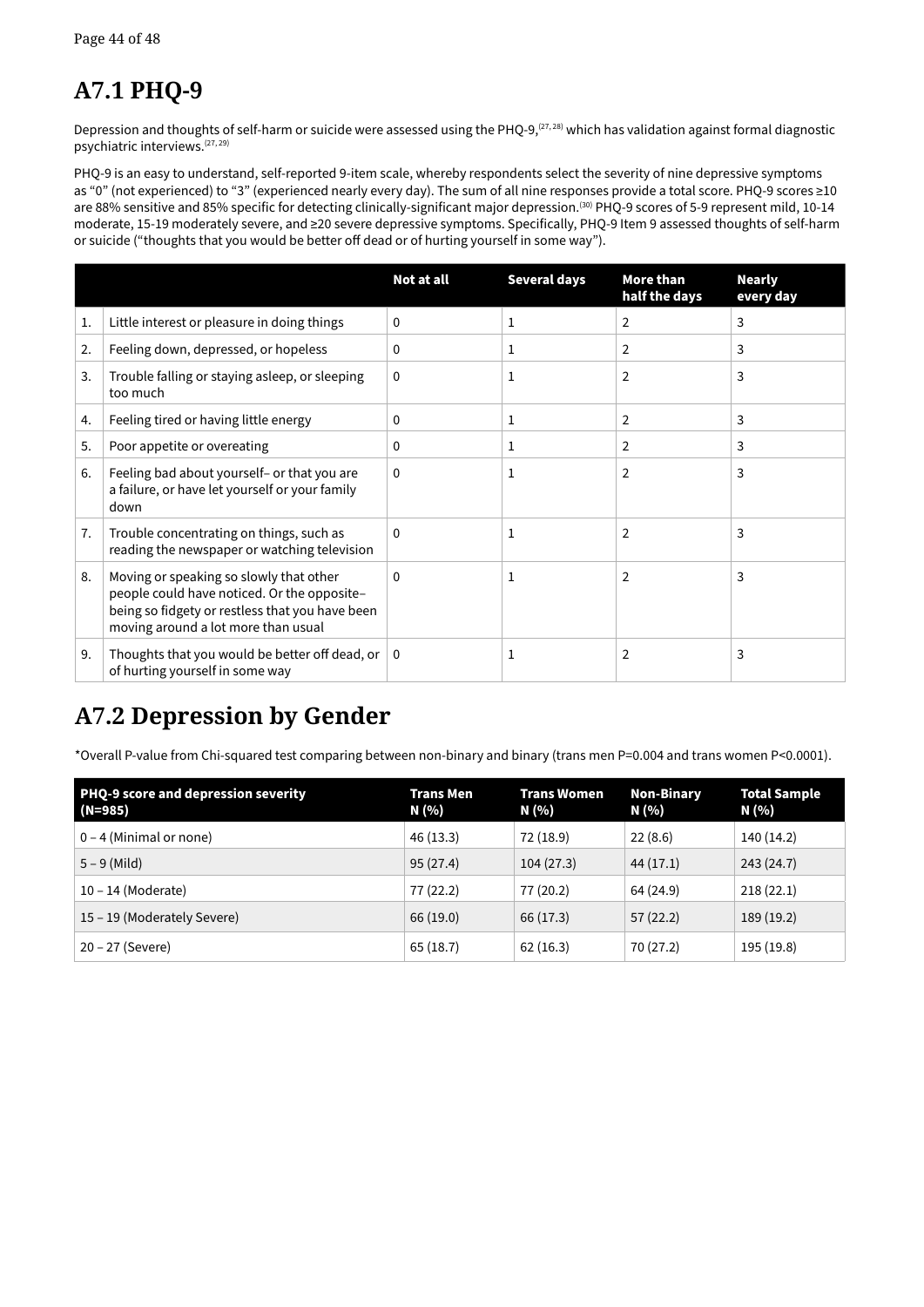### <span id="page-44-0"></span>**A7.3 Associations Between Experiences of COVID-19 and Depression**

Bold values indicate odds ratios where its corresponding 95% confidence interval does not cross 1. \*Odds ratio (95% CI) for all four types of experiences of COVID-19 are mutually adjusted for each other with age, being born overseas, gender, and living situation also included as covariates.

| <b>Experiences of COVID-19</b>        | <b>Clinically significant symptoms of depression</b><br>(PHQ9 Score > 10) OR (95% CI)* |  |
|---------------------------------------|----------------------------------------------------------------------------------------|--|
| Job loss due to COVID-19              | 0.70(0.44, 1.11)                                                                       |  |
| Feeling unsafe or afraid in household | 1.75(1.06, 2.89)                                                                       |  |
| <b>Financial strain</b>               | 1.85(1.69, 2.47)                                                                       |  |
| Surgery cancelled or postponed        | 1.35(0.88, 2.07)                                                                       |  |

### **A7.4 Thoughts of Self-Harm or Suicide by Gender**

Overall P-value from Chi-squared test comparing between Non-binary and binary (Trans Men P=0.001 and Trans Women P=0.002).

| PHQ-9 Item 9 Thoughts that you would be better<br>off dead or of hurting yourself in some way (last<br>  two weeks) (N=985) | <b>Trans Men</b><br>N (%) | <b>Trans Women</b><br>N (%) | <b>Non-Binary</b><br>N (%) | <b>Total Sample</b><br>N (%) |
|-----------------------------------------------------------------------------------------------------------------------------|---------------------------|-----------------------------|----------------------------|------------------------------|
| Not at all                                                                                                                  | 189 (54.5)                | 205(53.8)                   | 108 (42.0)                 | 502(51.0)                    |
| Several days                                                                                                                | 73(21.0)                  | 91(23.9)                    | 71(27.6)                   | 235(23.9)                    |
| More than half the days                                                                                                     | 51(14.7)                  | 49 (12.9)                   | 31(12.1)                   | 131(13.3)                    |
| Nearly every day                                                                                                            | 34(9.8)                   | 36(9.5)                     | 47(18.3)                   | 117(11.9)                    |

### **A7.5 Associations Between Experiences of COVID-19 and Thoughts of Self-Harm or Suicide**

Bold values indicate odds ratios where its corresponding 95% confidence interval does not cross 1. \*Odds ratio (95% CI) for all four types of experiences of COVID-19 are mutually adjusted for each other with age, being born overseas, gender, and living situation also included as covariates.

| <b>Experiences of COVID-19x</b>       | Thoughts that you would be better off dead or<br>of hurting yourself in some way OR (95% CI)* |
|---------------------------------------|-----------------------------------------------------------------------------------------------|
| Job loss due to COVID-19              | 1.11(0.71, 1.73)                                                                              |
| Feeling unsafe or afraid in household | 1.96(1.23, 3.08)                                                                              |
| Financial strain                      | 1.80(1.36, 2.38)                                                                              |
| Surgery cancelled or postponed        | 1.56(1.04, 2.35)                                                                              |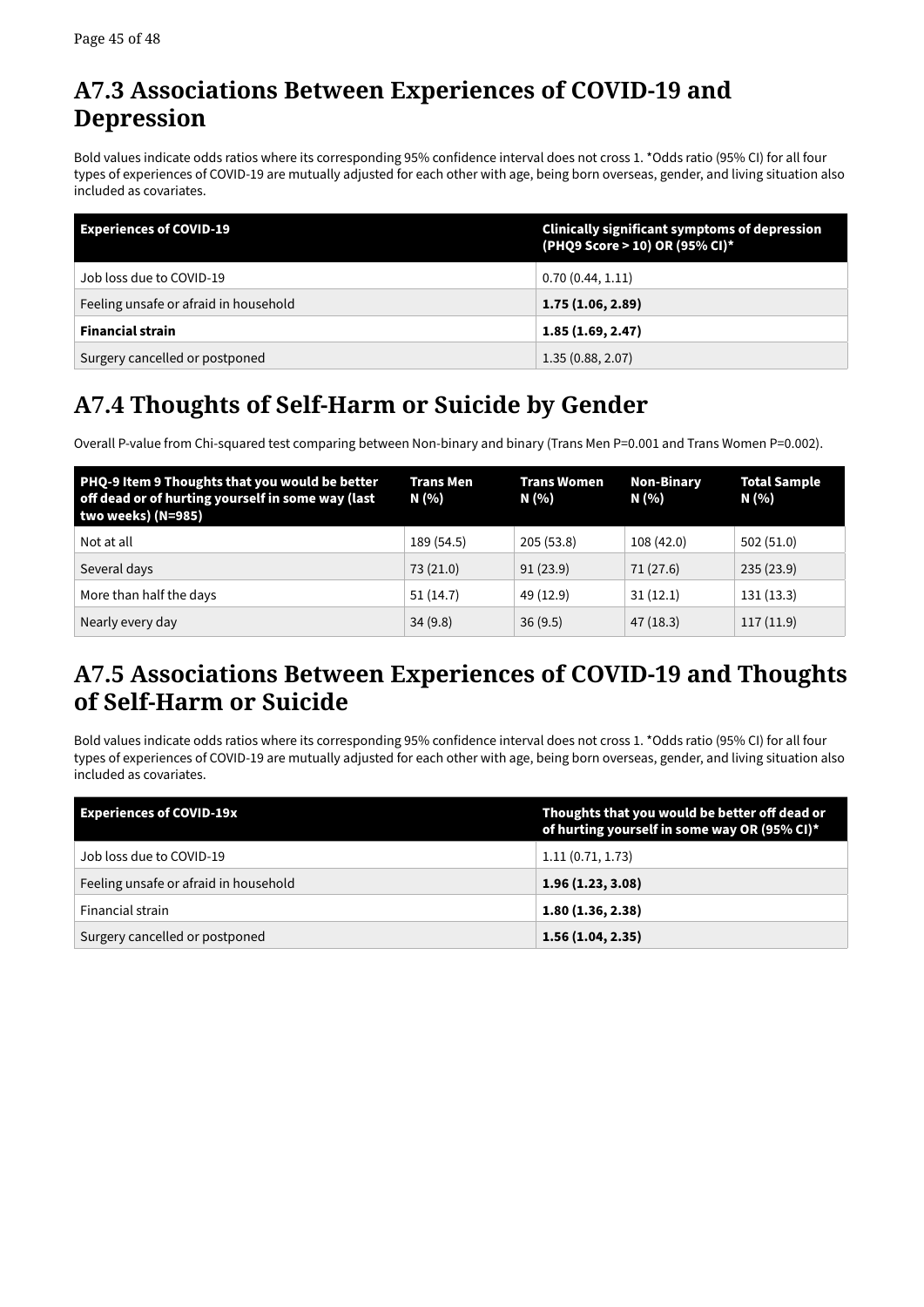### <span id="page-45-0"></span>**A8.1 Alcohol Use**

| How often do you drink alcohol? (N=1015) | Ν   | $\frac{0}{0}$ |
|------------------------------------------|-----|---------------|
| Never                                    | 203 | 20.0          |
| A few times or less in the past year     | 242 | 23.8          |
| Once or twice a month                    | 229 | 22.6          |
| Once or twice a week                     | 224 | 22.1          |
| Daily or almost daily                    | 117 | 11.5          |

### **A8.2 Non-Medical Drug Use**

| How often do you use drugs for non-medical purposes? (N=1013) | N   | $\frac{0}{0}$ |
|---------------------------------------------------------------|-----|---------------|
| Never                                                         | 628 | 62.0          |
| A few times or less in the past year                          | 195 | 19.2          |
| Once or twice a month                                         | 86  | 8.5           |
| Once or twice a week                                          | 48  | 4.7           |
| Daily or almost daily                                         | 56  | 5.5           |

### **A9.1 Connecting with Others**

Participants were asked 'Have you reached out to someone you care about since COVID-19 social distancing measures came into effect?' Of 1006 responses, 886 (88.1%) indicated 'yes', while 120 (11.9%) indicated 'no'. If yes, participants were then asked 'how did you reach out to them?'

| How did you reach out to them? (N=883) | Ν   | $\frac{0}{0}$ |
|----------------------------------------|-----|---------------|
| Text message                           | 626 | 70.9          |
| Video call (e.g. Skype, Zoom)          | 558 | 63.2          |
| Phone call                             | 536 | 60.7          |
| In-person visit                        | 249 | 28.7          |
| Email                                  | 191 | 21.6          |

### **A9.2 Support Seeking**

| If you have needed emotional support during the COVID-19 pandemic, who have you<br>turned to? (N=962) | N   | $\%$ |
|-------------------------------------------------------------------------------------------------------|-----|------|
| Some who I do not live with but who I trust                                                           | 587 | 61.0 |
| Someone I live with                                                                                   | 444 | 46.2 |
| A mental health professional                                                                          | 361 | 37.5 |
| A LGBTIQA+ specific organisation (e.g. QLife)                                                         | 182 | 18.9 |
| <b>General Practitioner</b>                                                                           | 144 | 15.0 |
| An online LGBTIQA+ group or forum                                                                     | 142 | 14.8 |
| A mainstream organisation (e.g. Beyond Blue)                                                          | 101 | 10.5 |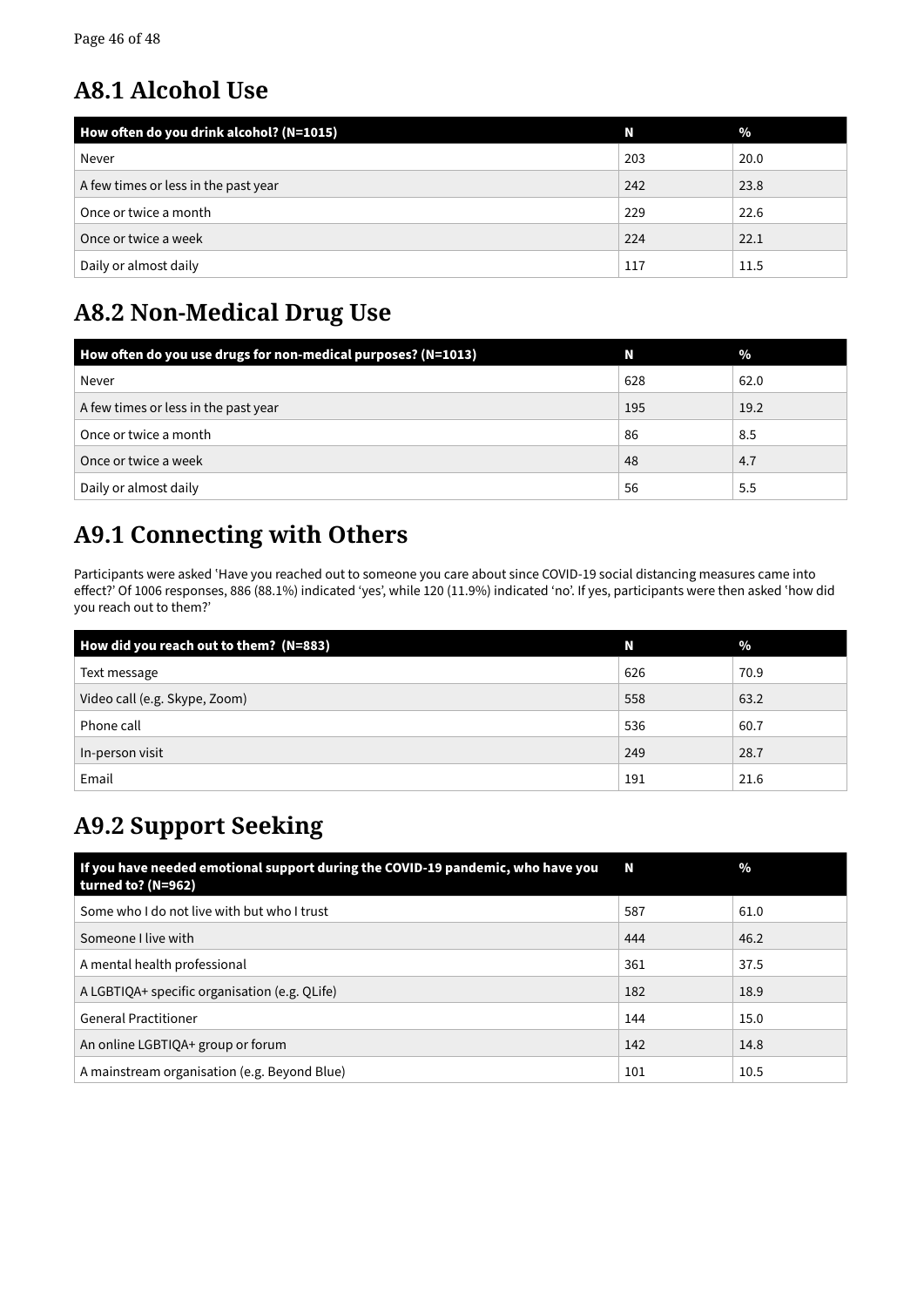### <span id="page-46-0"></span>**A9.3 Positive Coping Strategies**

| Which strategies have you used to stay positive and healthy during the COVID-19<br>pandemic? (N=1007) | N   | $\frac{0}{0}$ |
|-------------------------------------------------------------------------------------------------------|-----|---------------|
| Spending time doing a hobby or interest                                                               | 718 | 71.3          |
| Listening to or playing music                                                                         | 652 | 64.7          |
| Socialising with others who I do not live with                                                        | 454 | 45.1          |
| Spending time playing with or caring for animals                                                      | 452 | 44.9          |
| Socialising with others who I live with                                                               | 420 | 41.7          |
| Exercise                                                                                              | 390 | 38.7          |
| Emotionally supporting others                                                                         | 382 | 37.9          |
| Turning to religion or spirituality                                                                   | 94  | 9.3           |

### **A9.4 Positive Experiences**

| Some people have reported unexpected, positive effects of the current social<br>restrictions. Which of the following apply to you in the last week? (N=903) | N   | $\%$ |
|-------------------------------------------------------------------------------------------------------------------------------------------------------------|-----|------|
| I don't feel obliged to attend events and socialise                                                                                                         | 511 | 56.6 |
| I have decreased risk of being misgendered outside the home                                                                                                 | 330 | 36.5 |
| I have increased connectivity with people I care about                                                                                                      | 287 | 31.8 |
| I have more opportunities to be creative                                                                                                                    | 280 | 31.0 |
| I have taken up a new hobby or interest                                                                                                                     | 251 | 27.8 |
| I have decreased social anxiety as my lived experience is now normalised                                                                                    | 244 | 27.0 |
| I am making new social support connections                                                                                                                  | 183 | 20.3 |